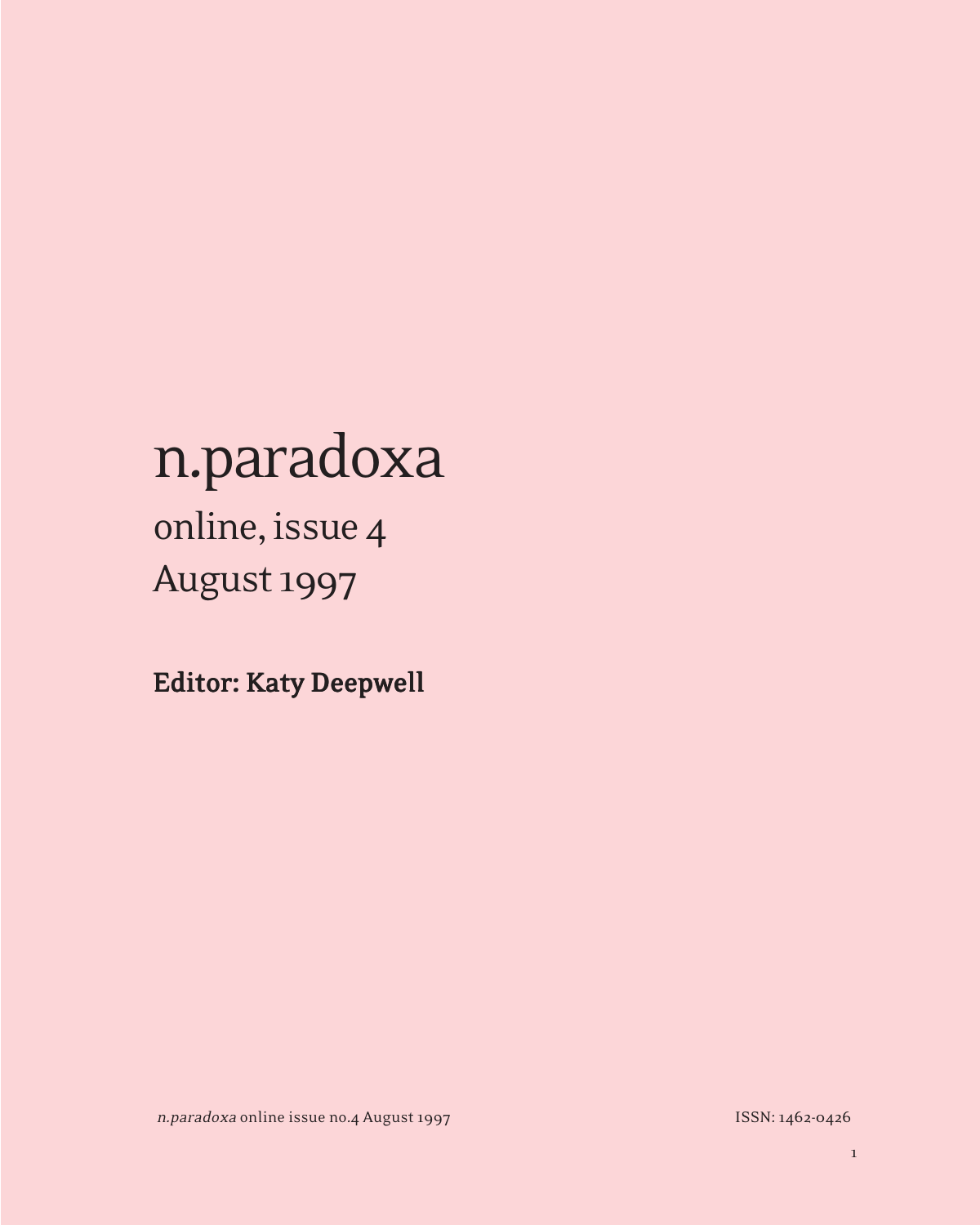Published in English as an online edition by KT press, www.ktpress.co.uk, as issue 4, n.paradoxa: international feminist art journal http://www.ktpress.co.uk/pdf/nparadoxaissue4.pdf August 1997, republished in this form: January 2010 ISSN: 1462-0426

All articles are copyright to the author

All reproduction & distribution rights reserved to n.paradoxa and KT press. No part of this publication may be reprinted or reproduced or utilized in any form or by any electronic, mechanical or other means, including photocopying and recording, information storage or retrieval, without permission in writing from the editor of n.paradoxa.

Views expressed in the online journal are those of the contributors and not necessarily those of the editor or publishers.

Editor: ktpress@ktpress.co.uk International Editorial Board: Hilary Robinson, Renee Baert, Janis Jefferies, Joanna Frueh, Hagiwara Hiroko, Olabisi Silva. www.ktpress.co.uk

The following article was republished in Volume 1, n.paradoxa (print version) January 1998: N.Paradoxa Interview with Gisela Breitling, Berlin artist and art historian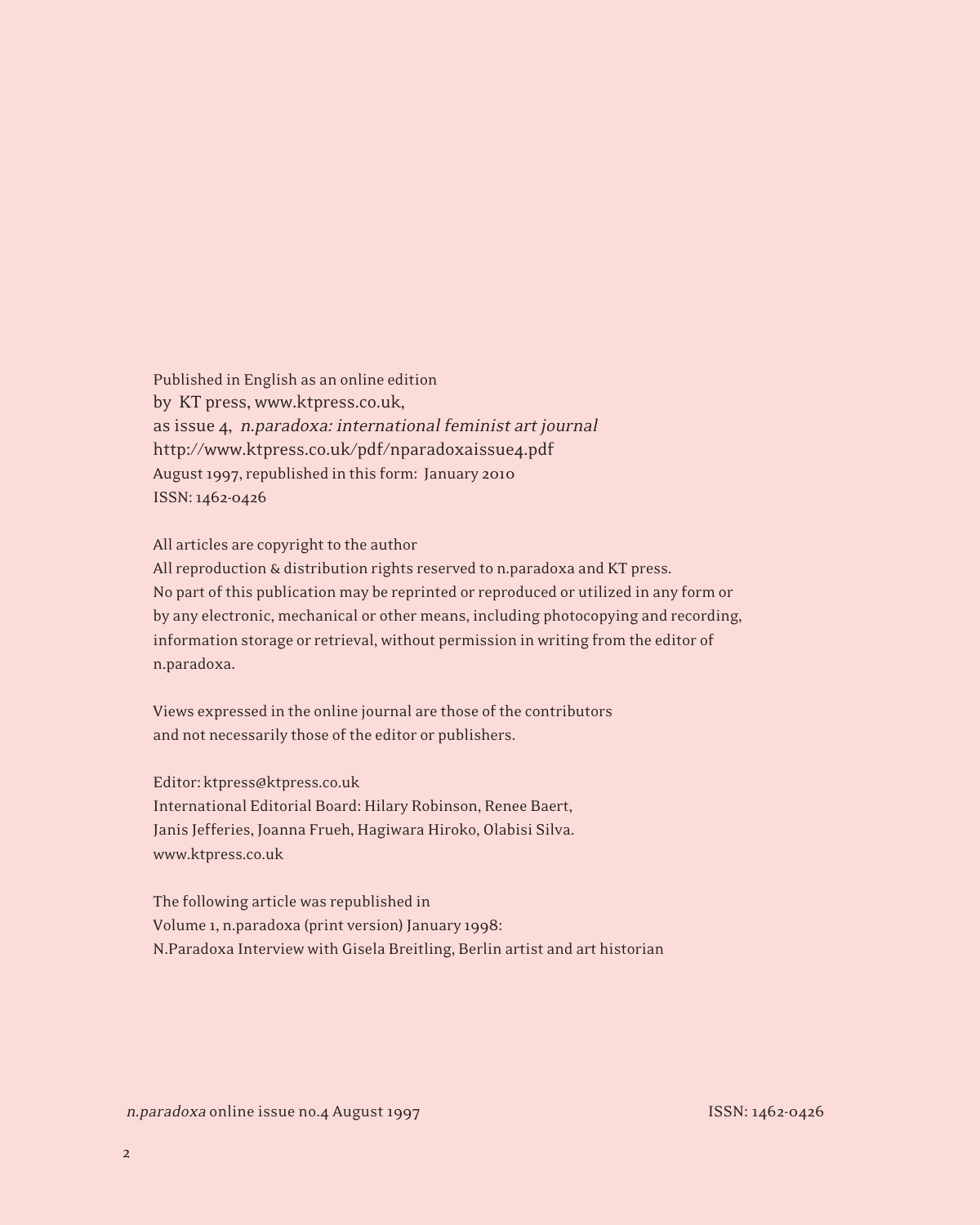|  |  | List of Contents |
|--|--|------------------|
|--|--|------------------|

| Editorial                                                                                          | $\overline{4}$ |
|----------------------------------------------------------------------------------------------------|----------------|
| <b>VNS Matrix</b> Bitch Mutant Manifesto                                                           | 6              |
| <b>Katy Deepwell</b> Documenta X: A Critique                                                       | 9              |
| <b>Janis Jefferies</b> Autobiographical Patterns                                                   | 14             |
| <b>Ann Newdigate</b> From Plants to Politics:<br>The Particular History of A Saskatchewan Tapestry | 22             |
| Katy Deepwell Reading in Detail:<br>Ndidi Dike Nnadiekwe (Nigeria)                                 | 27             |
| N.Paradoxa Interview with Gisela Breitling,<br>Berlin artist and art historian                     | 35             |
| Diary of an Ageing Art Slut                                                                        | 44             |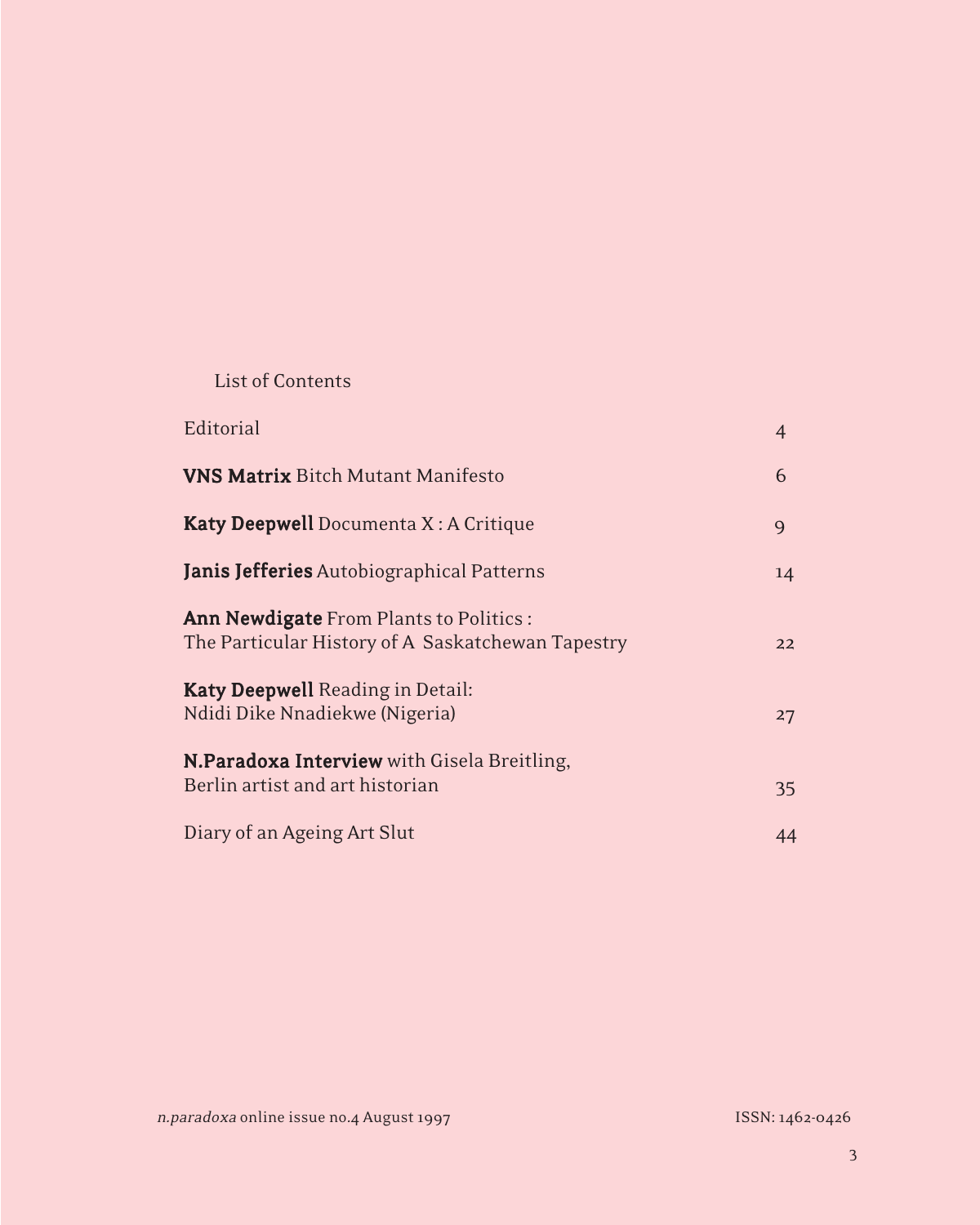### Editorial, August 1997

#### The more things change, the more they stay the same or Plus ca change...

An all-woman shortlist was recently announced for one of the largest artists' prize in Britain, the Turner prize (1997). The prize of £20,000 to living artist under the age of 50 'for an outstanding exhibition or other presentation of their work in the 12 months preceding May 30 1997', is sponsored by the Tate Gallery, who administer the Turner bequest and house the large collection of Turner's works at the Clore Gallery, and Channel 4, (a UK TV channel). The prize and the shortlist subject of much gossip and speculation in British art world circles. This is the first time all of the four candidates shortlisted have been women. Last year, however, there was an all-male shortlist.

Is this equality or (sexist) difference at work ? Are women really to be judged as a class of their own ! Is this the accommodation of the reality of women's increasing visibility in the art market ? Or the tokenisation – the defusion of a threat – by the withdrawal of their work into separate scale of judgement ?

The judges this year are Nick Serota, Director of the Tate Gallery; Penelope Curtis, Curator, Henry Moore Institute; Marina Vaizey, art critic and writer; Lars Nittve, Director of the Louisiana Museum, Humlebaek, Denmark, and Jack Wendler, Patron of the New Art & publisher of the art magazine Art Monthly.

Prior to 1997, the only woman to win the Turner prize has been Rachel Whiteread - who recently won honours for her work at this year's Venice Biennale. Notable women artists have been nominated to the shortlist :- Helen Chadwick (1987), Fiona Rae (1991), Alison Wilding (1992), Hannah Collins (1993) and Rachel Whiteread (1991 and 1993), Shirozeh Houshiary (1994) and Mona Hatoum (1995).

This year's nominees are Christine Borland, Angela Bulloch, Cornelia Parker & Gillian Wearing.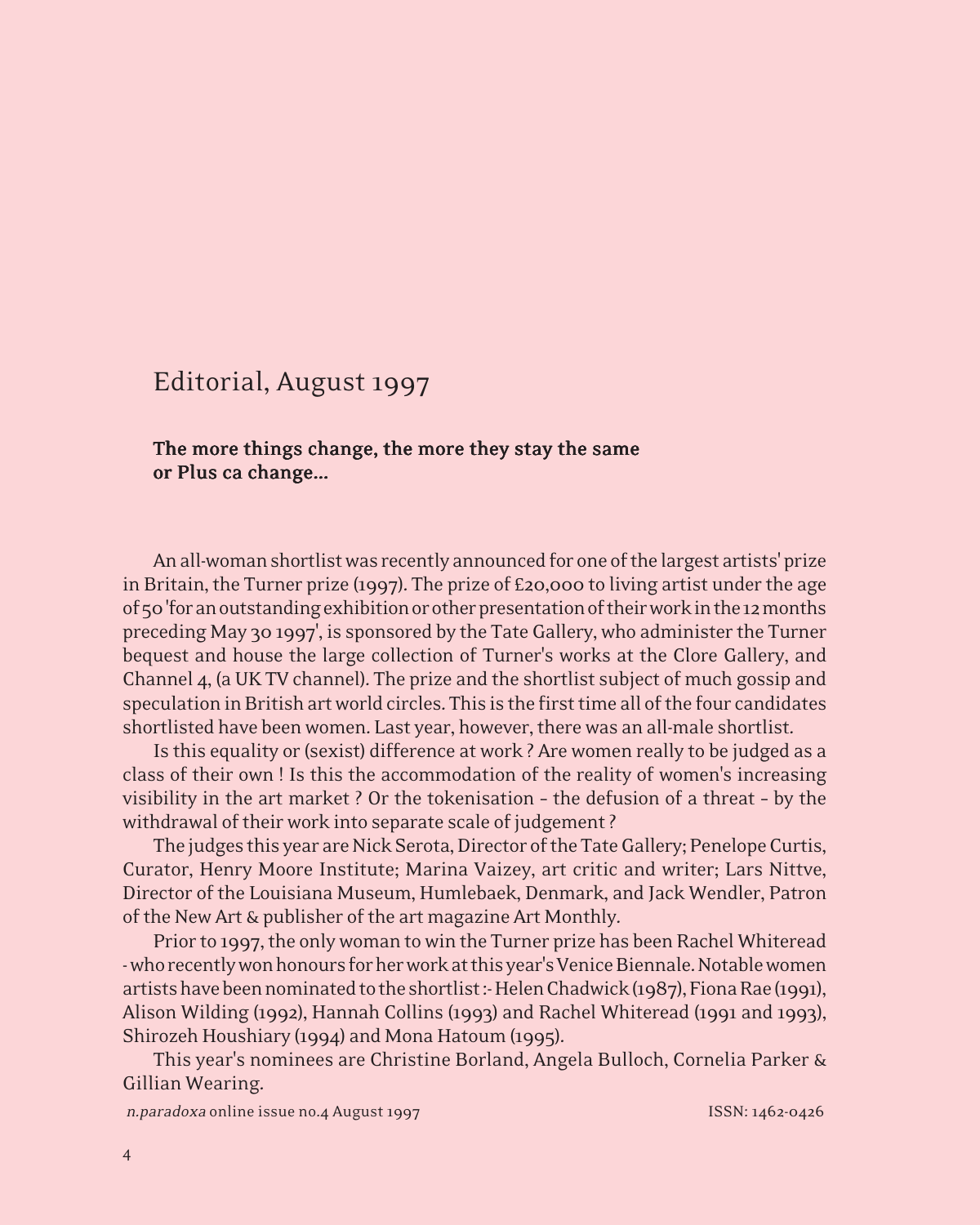#### A Little History.....

Since the Turner prize was started in the 1980's, all the other winners and the majority of those on the shortlist have been men. This is not from an absent of talent amongst British women artists. The sub-text of those nominated to the Turner prize shortlist has much to do with competition between the leading art dealers and the value-judgements made about a national versus international reputation amongst the individual artists.

| <b>Previous Winners and their dealers</b>                           |                 |
|---------------------------------------------------------------------|-----------------|
| 1984 Malcolm Morley                                                 | Anthony D'Offay |
| 1985 Howard Hodgkin                                                 | Knoedler        |
| 1986 Gilbert & George                                               | Anthony D'Offay |
| 1987 Richard Deacon                                                 | Lisson          |
| 1988 Tony Cragg                                                     | Lisson          |
| 1989 Richard Long                                                   | Anthony D'Offay |
| 1990 prize suspended for a year, while refinanced and rules changed |                 |
| 1991 Anish Kapoor                                                   | Lisson          |
| 1992 Grenville Davey                                                | Lisson          |
| 1993 Rachel Whiteread                                               | Anthony D'Offay |
| 1994 Anthony Gormley                                                | White Cube      |
| 1995 Damien Hirst                                                   | White Cube      |
| 1996 Douglas Gordon                                                 | Lisson          |
|                                                                     |                 |

Clearly, there is a long way to go before any kind of equity is achieved ! But one should not underestimate the help that the auspices of a powerful gallery, sharp public-relations skills and the impact of calculated and carefully judged timing of shows around May (when the selection takes place) can have on one's chances of nomination and winning.

An after-thought : One of my friends in order to cheer herself up regularly rehearses her acceptance speech for the Turner prize. Can we really say women's work is increasingly valued when Damian Hirst commented in his acceptance speech that his best production in the previous year was the birth of his first child ?

If you have information on similar patterns of institutionalised discrimination, please send them to the editor : k.deepwell@ukonline.co.uk

Copyright © : Katy Deepwell,1997 n.paradoxa: issue no. 4, August 1997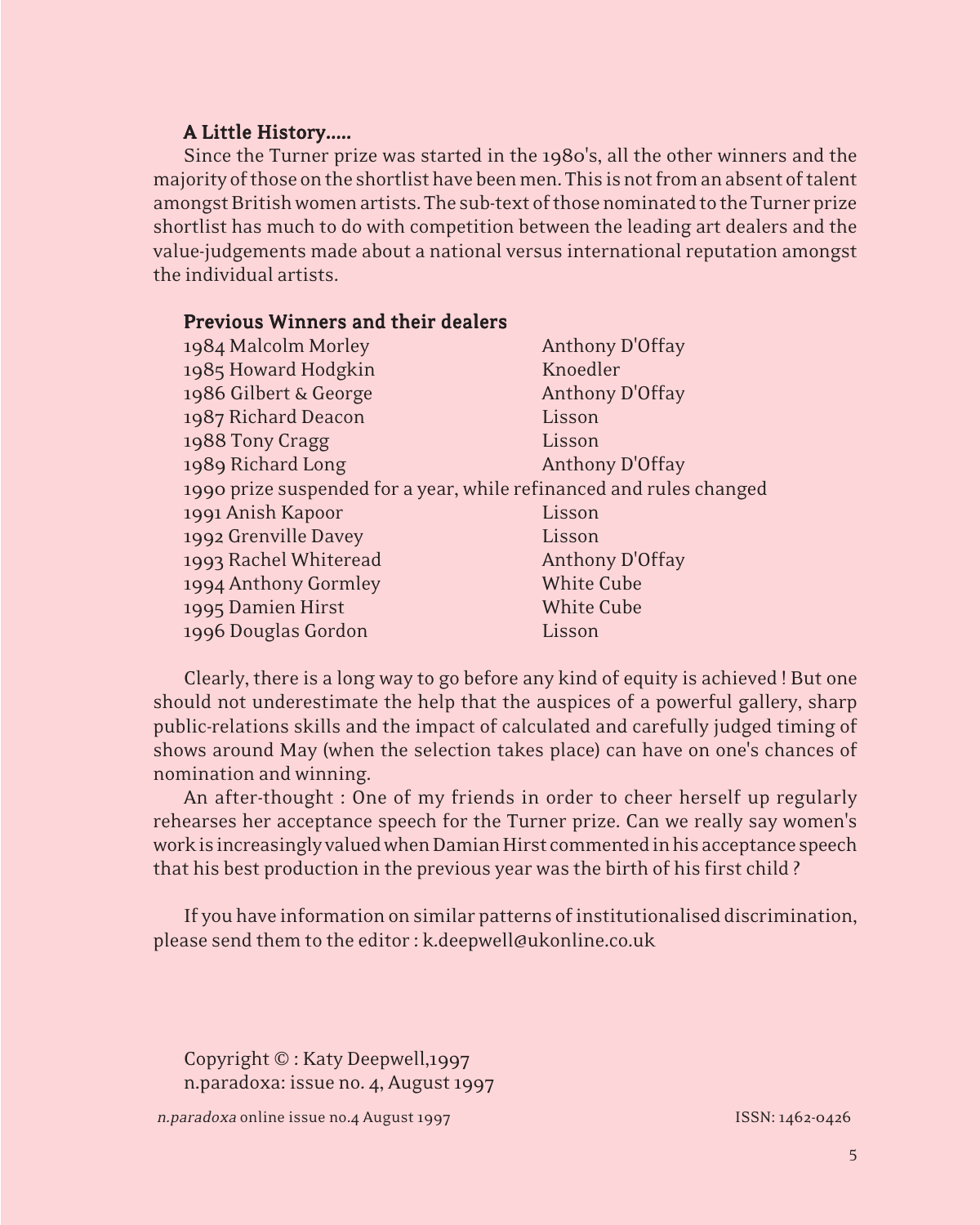### Bitch Mutant Manifesto

#### VNS MATRIX

The atomic wind catches your wings and you are propelled backwards into the future, an entity time travelling through the late C20th, a space case, an alien angel maybe, looking down the deep throat of a million catastrophes.

screenflash of a millionmillion conscious machines burns brilliant users caught in the static blitz of carrier fire unseeing the download that scribbles on their burntout retinas seize in postreal epileptic bliss eat code and die

Sucked in, down through a vortex of banality. You have just missed the twentieth century. You are on the brink of the millenium - which one - what does it matter? It's the cross dissolve that's captivating. The hot contagion of millenia fever fuses retro with futro, catapulting bodies with organs into technotopia . . . where code dictates pleasure and satisfies desire.

Pretty pretty applets adorn my throat. I am strings of binary. I am pure artifice. Read only my memories. Upload me into your pornographic imagination. Write me. Identity explodes in multiple morphingsand infiltrates the system at root.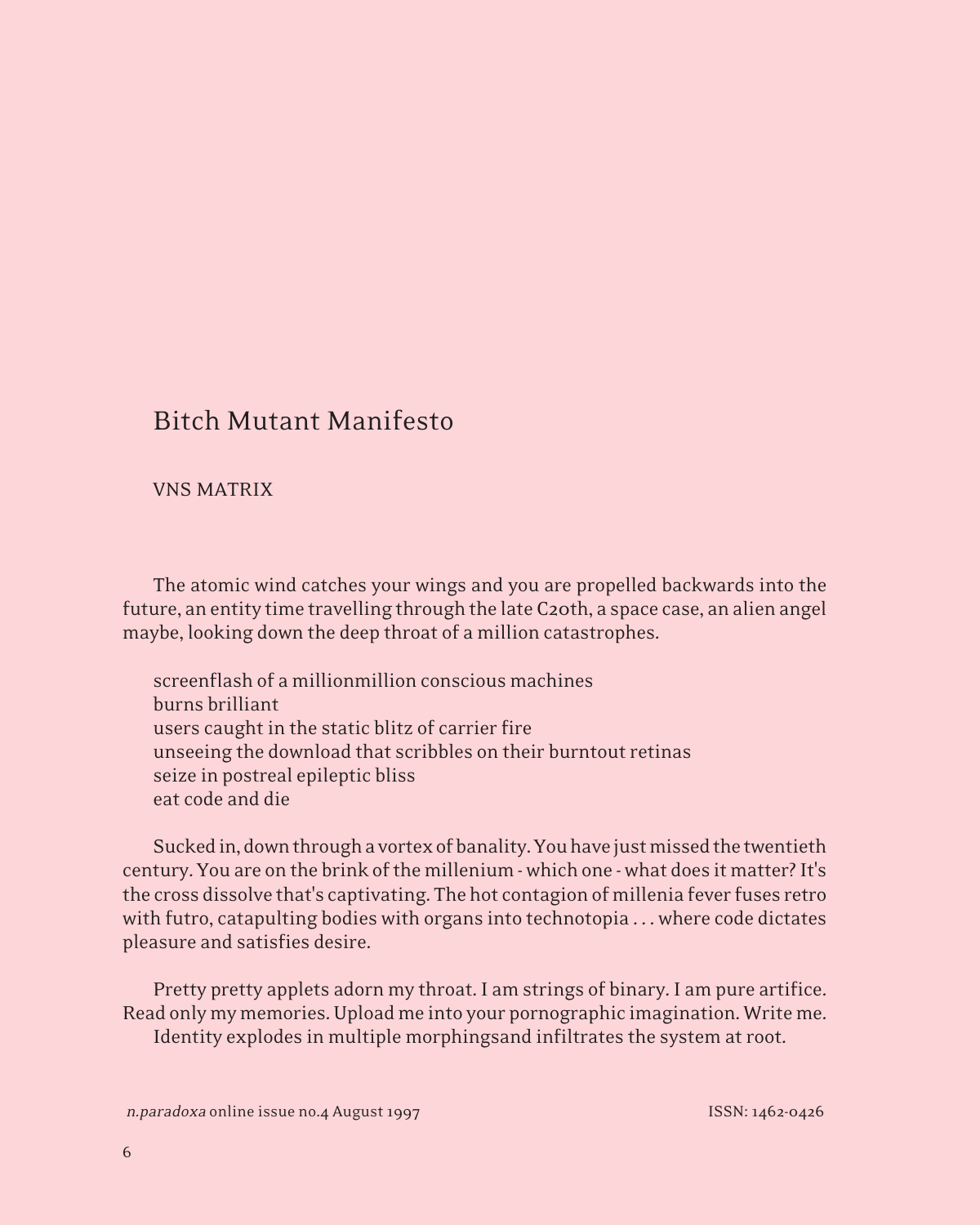Unnameable parts of no whole short circuit the code recognition programs flipping surveillance agents into hyperdrive which spew out millions of bits of corrupt data as they seize in fits of schizophrenic panic and trip on terror.

So what's the new millenium got to offer the dirty modemless masses? Ubiquitous fresh water? Simulation has its limits. Are the artists of oppressed nations on a parallel agenda? Perhaps it is just natural selection?

The net's the parthenogenetic bitch-mutant feral child of big daddy mainframe. She's out of of control, kevin, she's the sociopathic emergent system. Lock up your children, gaffer tape the cunt's mouth and shove a rat up her arse.

We're [con]verging on the insane and the vandals are swarming. Extend my phenotype, baby, give me some of that hot black javamagic you're always bragging about. (I straddle my modem). The extropians were wrong, there's some things you can't transcend.

The pleasure's in the dematerialisation. The devolution of desire.

We are the malignant accident which fell into your system while you were sleeping. And when you wake we will terminate your digital delusions, hijacking your impeccable software.

Your fingers probe my neural network.The tingling sensation in the tips of your fingers are my synapses responding to your touch. It's not chemistry, it's electric. Stop fingering me.

Don't ever stop fingering my suppurating holes, extending my boundary but in cipherspace there are no bounds [or so they say] BUT IN SPIRALSPACE THERE IS NO THEY

there is only \*us\* Trying to flee the binary I enter the chromozone which is not one XXYXXYXXYXXYXXYXXYXXYXXYXXYXXYXXYXXYXXYXX genderfuck me baby resistance is futile entice me splice me map my ABANDONED genome as your project artificially involve me i wanna live forever upload me in yr shiny shiny PVC future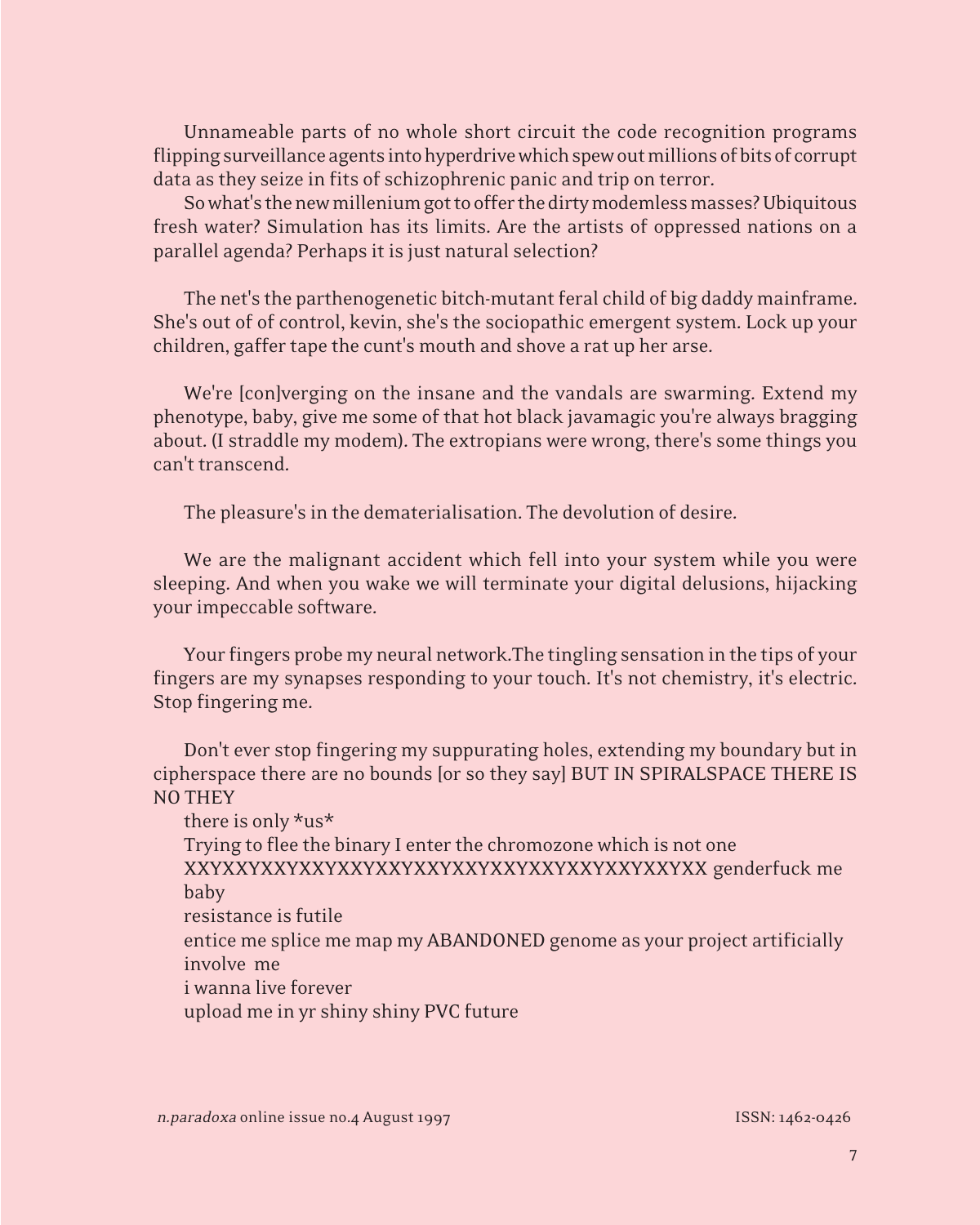#### SUCK MY CODE

Subject X says transcendence lies at the limit of worlds, where now and now, here and elsewhere, text and membrane impact.

Where truth evaporates Where nothing is certain There are no mapsThe limit is NO CARRIER , the sudden shock of no contact, reaching out to touch [someone] but the skin is cold...

The limit is permission denied, vision doubled, and flesh necrotic.

Command line error

Heavy eyelids fold over my pupils, like curtains of lead. Hot ice kisses my synapses with an (ec)static rush. My system is nervous, neurons screaming - spiralling towards the singularity. Floating in ether, my body implodes.

I become the FIRE.

Flame me if you dare.

Copyright © : VNS MATRIX,1994 n.paradoxa : Issue 4, August 1997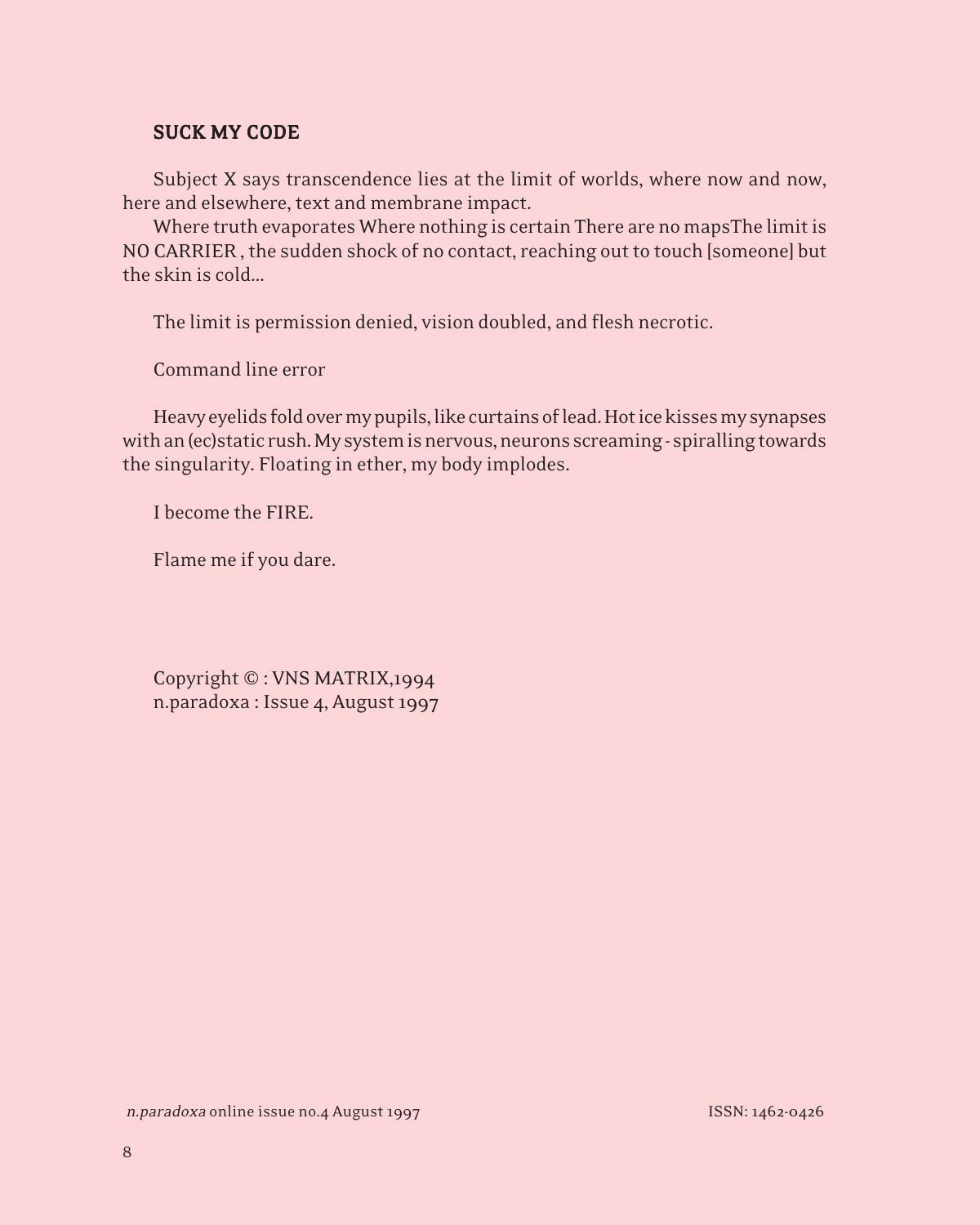### DocumentaX, Kassel 1997

#### N.Paradoxa Review

Documenta X : Curator : Catherine David.

Documenta Artists : Vito Acconci, Robert Adams, Pawel Althamer, Archigram (Ron Herron), Archizoom Associati (Andrea Branzi), Art & Language, Aya & Gal Middle East, Oladélé Ajiboyé Bamgboyé, Lothar Baumgarten, Catherine Beaugrand , Joachim Blank/Karl Heinz Jeron, Marcel Broodthaers, Heath Bunting, Charles Burnett, Jean Marc Bustamante, Lygia Clark , James Coleman, Collective (La Ciutat de la Gent) , Stephen Craig, Joseph Crandall, Stan Douglas, Walker Evans, Öyvind Falhström, Harun Farocki, Fischli & Weiss, Peter Friedl, Holger Friese, Liam Gillick, Heiner Goebbels, Dorothee Golz, Dan Graham, Hervé Graumann, Toni Grand, Johan Grimonprez, Ulrike Grossarth, Hans Haacke, Raymond Hains, Richard Hamilton , Richard Hamilton/ecke bonk, Siobhán Hapaska , Michal Heiman, Jörg Herold, Christine Hill , Carsten Höller/Rosemarie Trockel, Christine & Irene Hohenbüchler, Edgar Honetschläger, Felix S. Huber/Philip Pocock/Florian Wenz/Udo Noll, Hybrid Workspace, jodi (Joan Heemskerk/Dirk Paesmans), Mike Kelley, Mike Kelley/Tony Oursler, William Kentridge, Martin Kippenberger, Joachim Koester, Aglaia Konrad , Peter Kogler, Rem Koolhaas, Hans-Werner Kroesinger, Suzanne Lafont, Sigalit Landau, Maria Lassnig , Jan Lauwers, Antonia Lerch, Helen Levitt, Chris Marker, Kerry James Marshall, Christoph Marthaler/Anna Viebrock, Gordon Matta-Clark , Steve McQueen, Yana Milev, Mariella Mosler , Jean-Luc Mouléne, Reinhard Mucha, Christian Philipp Müller, Matt Mullican, Antoni Muntadas, Matthew Ngui, Carsten Nicolai, Olaf Nicolai, Stanislas Nordey, Hélio Oiticica, Gabriel Orozco, Adam Page, Marc Pataut, Raoul Peck, Marko Peljhan, Michelangelo Pistoletto, Lari Pittman, Emilio Prini, Stefan Pucher, David Reeb, Gerhard Richter, Liisa Roberts, Anne-Marie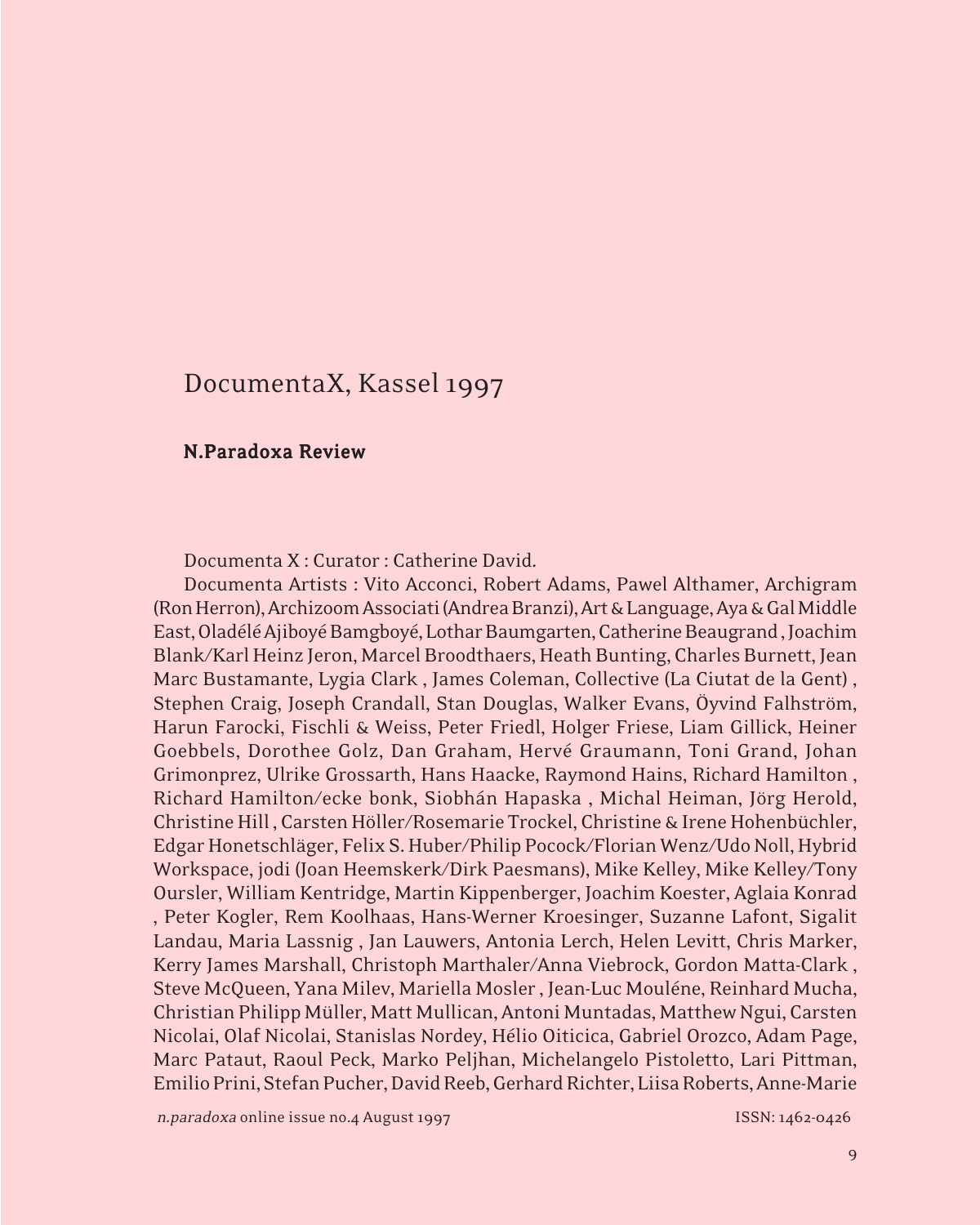Schneider, Jean-Louis Schoellkopf, Thomas Schütte, Michael Simon, Abderrahmane Sissako, Alison & Peter Smithson, Alexander Sokurow, Nancy Spero, Gob Squad, Cave of Memory, Meg Stuart, Slaven Tolj, Erik Steinbrecher, Tunga, Uri Tzaig, Danielle Vallert Kleiner, Ed van der Elsken, Aldo van Eyck, Marijke van Warmerdam , Carl Michael von Hausswolff, Martin Walde, Jeff Wall, Lois Weinberger, Franz West, Garry Winogrand, Eva Wohlegemuth/Andreas Baumann, Penny Yassour, Andrea Zittel, Heimo Zobernig.30/c.107.

Speakers, 100 Days at Documenta X : Ackbar Abbasm, Giorgio Agamben, Sadik J. Al-Azm, Ariella Azoulay, Etienne Baliabar, Carlos Basualdo, Fethi Benslama, Ulrich Bielefeld, Azmi Bishara,Stefano Boeri, Ginevra Bompiani, Collete Braeckman , Andrea Branzi, Charles Burnett, Ery Camara, Yan Ciret, Jef Cornelis, Mike Davis, Clementine Deliss, Diedrich Diederichsen, Corinne Diserens, Manfred Eicher, Okwui Enwezor, Nuruddin Farah, Harun Farocki, Michel Feher, Alexander Garcia Duttmann, Armand Gatti, Peter Gente, Susan George, Edouard Glissant, Ulrike Grossarth, Serge Gruzinski, Andreas Huyssen, Alain Joxe, Francois Jullien, Thomas W.Keenan, Mike Kelley, Rem Koolhaas, Phillipe Lacoue-Labarthe, Simon Lamuniere, Antonia Lerch, Yang Lian, Laurence Louppe, Geert Lovinck, Chris Marker, Rashid Masharawi, Paulo Mendes da Rocha, Masao Miyoshi, Tierno Monenembo, Carlos Monsivais, Valentin Yves Mudimbe, Jean-Luc Nancy, Stanislas Nordey, Michael Oppitz, Christos Papoulias, Raoul Peck, Marco Peljhan, Claus Philipp, Michelangelo Pistoletto, Philip Pocock, Suely Rolnik, Raoul Ruiz, Mikhail Ryklin, Edward W.Said, Saskia Sassen, Walter Seitter, Vandana Shiva, Wolf Singer, Abderrahmane Sissako, Edward Soja, Alexander Sokurow, Wole Soyinka, Gayatri Spivak , Ritsaert ten Cate, Johan van der Keuken, Maerbak Vatchagaev, Jeff Wall, Lois Weinberger, Francois Zourabichvili. 13/100

#### A Brief Analysis of the Women Artists Shown in Documenta X

Curator : Catherine David b.1954

30 women artists represented amongst c. 107 projects.

Women Artists, whose work represented historical examples within the framework of Documenta X. date of birth & country, current place of living/working, if different

Alison Smithson & Peter Smithson,working since 1950s,UK Lygia Clark 1920-1988, b.Belo Horizonte,d. Rio de Janeiro Maria Lassnig b.1919 Kappel, lives Vienna Helen Levitt b.1913, Bensonhurst, lives New York. Nancy Spero b.1926 Cleveland,Ohio, lives New York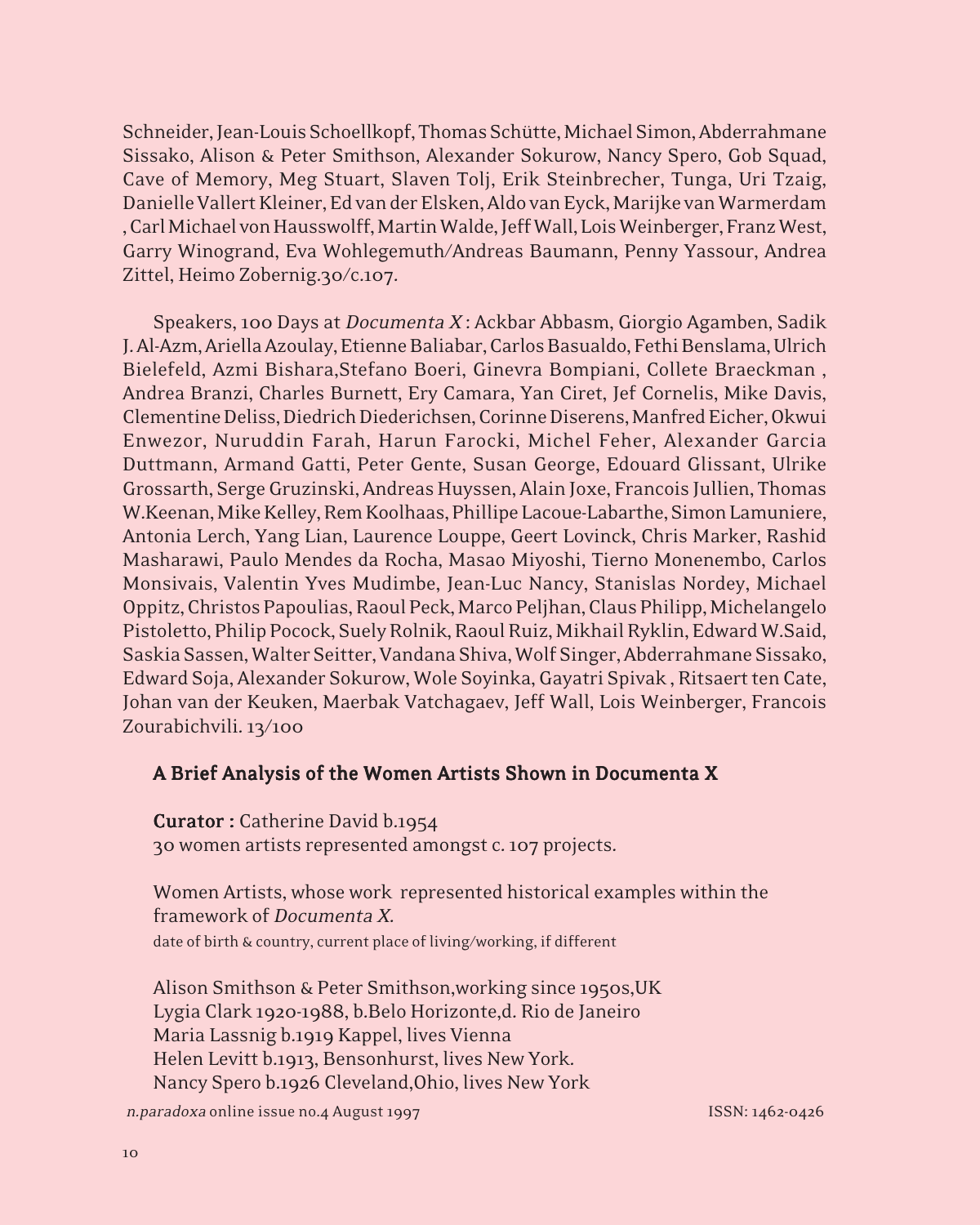#### Contemporary Women Artists selected:-

date of birth & country, current place of living/working, if different

Catherine Beaugrand b.1953, Marzingarbe, lives Paris Dorothee Golz b.1960 Mulheim/Ruhr Ulrike Grossarth b.1952 Oberhausen,lives Berlin Siobhán Hapaska b.1965,Belfast,lives London Christine Hill b.1968, Binghampton,New York, lives Berlin Christine & Irene Hohenbüchler b.1964 Vienna, live Berlin/Vienna Aglaia Konrad b.1960, Slazburg, lives Brussels Suzanne Lafont b.1949,Nimes, lives Paris Sigalit Landau b.1969 Jerusalem Antonia Lerch \* in Mainz, lives Berlin Yana Milev b.1964,Leipzig, lives Berlin Mariella Mosler b.1962 Oldenburg, lives Hamburg Liisa Roberts b.1969 Paris, lives New York Anne-Marie Schneider b.1962 Chauny, lives Paris Meg Stuart b.1965 New Orleans, lives Brussels Danielle Vallert Kleiner b.1958 Paris Marijke van Warmerdam b.1959 Amstel,Holland, lives Amstersdam Penny Yassour b.1950 Israel, lives Kibbutz Ein Harod Ihud Andrea Zittel b.1965 Escondido,California, lives New York.

#### Couples / collaborative projects in *Documenta X* where one partner is female

Aya & Gal Middle East (collaboration for last 5 years, based in Jerusalem) Carsten Höller/Rosemarie Trockel(b.1952,Koln) jodi (Joan Heemskerk(b.1968,Netherlands, lives Barcelona)/Dirk Paesmans) Christoph Marthaler/Anna Viebrock(b.1951, Germany,incl.Berlin & Hamburg) Alison & Peter Smithson Eva Wohlegemuth(b.1955,Austria, lives Vienna)/Andreas Baumann

#### Analysis by Age

Sigalit Landau,Liisa Roberts, Christine Hill and Joan Heemskerk are the youngest amongst these artists by 3 years.

The majority of the contemporary artists (twelve) are born 1958-1965 Seven women slightly older amongst the contemporary group are all born between 1948-1955: Penny Yassour, Suzanne Lafont, Ulrike Grossarth, Catherine Beaugrand, Anna Viebrock, Rosemarie Trockel, Eva Wohlegemuth

#### Analysis by Country of Work

With two exceptions, the majority of women artists selected for *Documenta X*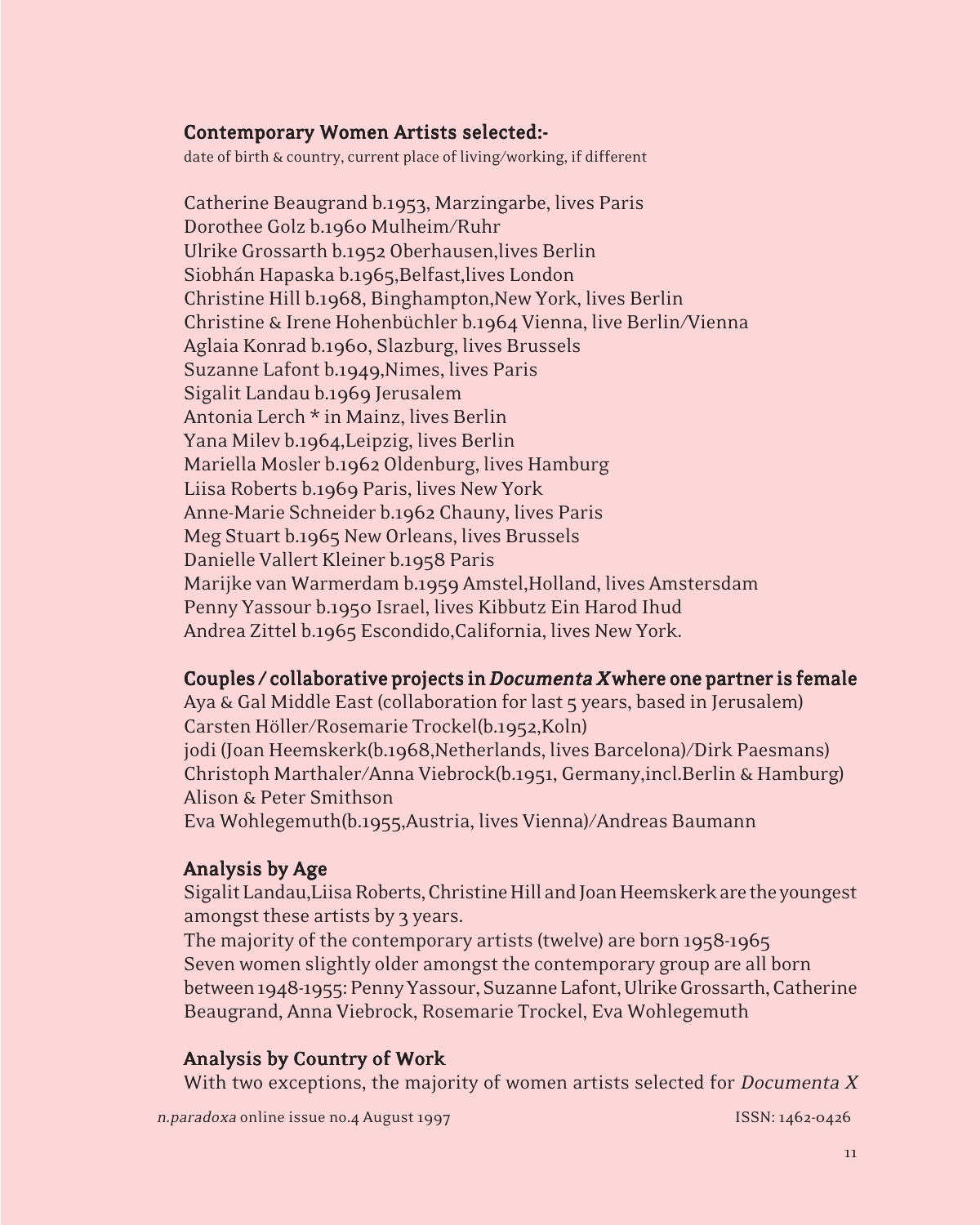live and work in either New York, Jerusalem or European cities (namely, Lygia Clark and Penny Yassour). Largest group amongst these women are those working in Berlin (6). Combined with those working in Germany, 9 women currently live and work in Germany. Second largest group come from Paris (4), then Israel (3) - two of these from Jerusalem, Vienna (3) , New York (3), Brussels (2) , London (2) with single representatives working in Rio de Janeiro, Barcelona and Holland.

Of all these women artists, Suzanne Lafont was also included in Documenta IX curated by Jan Hoet, which was notorious for its under-representation of women. In Documenta IX , there were 186 artists whose work was selected and shown, of these only 24 were women (13%). Namely, Marina Abramovic, Dara Birnbaum, Louise Bourgeois, Marie-Jose Burki, Silvie & Cherif Defraoui, Marlene Dumas, Rose Finn-Kelcey, Vera Frenkel, Angela Grauerholz, Rebecca Horn, Roni Horn, Suzanne Lafont, Zoe Leonard, Ingeborg Luscher, Marisa Merz, Liliano Moro, Christa Naher, Cady Noland, Susan Rothenberg, Maria Serebriakova, Mariella Simoni, Pat Steir.

The under-representation of women in Documenta IX sparked a protest from

Uta Meta Bauer, Tina Geissler and Sandra Hastenteufel called Information Service. A documentation project / archive on contemporary women artists presented as a gallery installation at the Martin Schmitz Gallery in 1992. (see Sabeth Buchmann 'Information Service: Info-Work' October 71 Winter 1995 pp.103-108). There was also an alternative Documenta MISS-ING 34 rooms in the Scheunenviertel, East Berlin in 1992 which profiled women's work , 70 women from 18 countries, as a similar form of protest (see L Green 'Another Documenta' Women's Art Magazine No.48 Sept/Oct 1992).

Documenta X offered very few examples of women as historical precedents for the trends explored in Poetics/Politics. Instead the curators confined presented largely women artists from two distinct and much younger generations and from a distinctly European base. Women from Asia, Australia & the Pacific Rim, Canada, Africa or Latin America (with the exception of Lygia Clark) were notorious by their absence. Through these means the curatorial team neatly circumvented the impact of feminism in the visual arts, surely a dominant problematic for the modern emergence of poetics and politics. In spite of this, they nevertheless succeeded in raising the representation of women over the notional 15% threshold (current in many contemporary art exhibitions) to 35%.

In some respects, given the history of Documenta, a remarkable achievement !

While Catherine David was very clear that her intention in *Documenta X* was not to provide either a survey or a representative cross-section of trends in contemporary visual arts, nevertheless her selection should be assessed against the themes and ideas she offered as guidelines in this exhibition. Documenta X had the first woman curator of any Documenta. The press' general attitude towards Catherine David as the curator however has been marked by a remarkable degree of (sexist)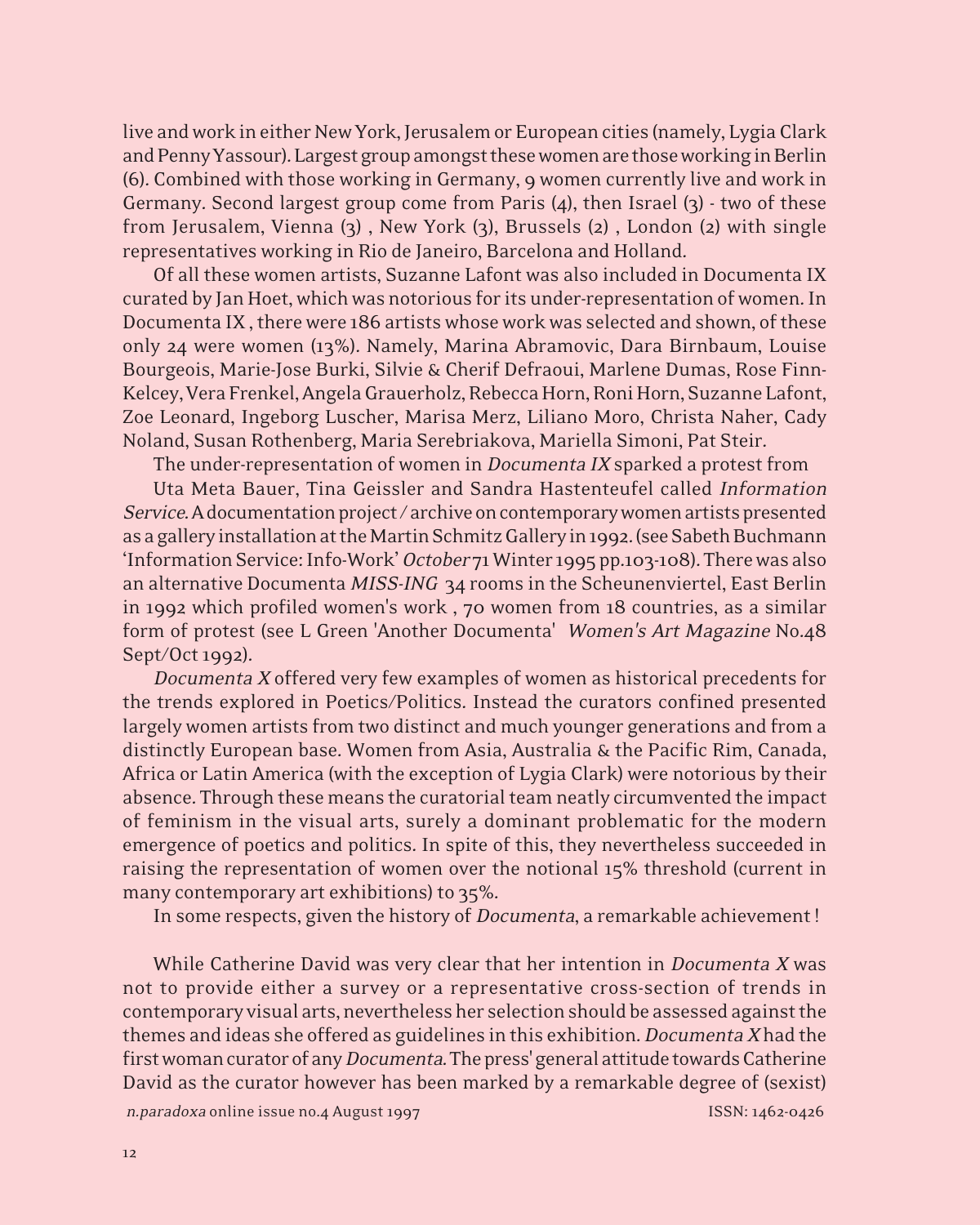hostility with many accusations and complaints about her personal attitude and behaviour at press conferences. Documenta X has nevertheless appeared to be very popular with the gallery-going public attracting a larger number of visitors than ever and the press itself registering to attend the event in phenomenal numbers. 1,500 attended the press days at the opening event and a further 500+ were expected to visit after the doors had opened to the public.

Copyright © : Katy Deepwell,1997 n.paradoxa: Issue 4, August 1997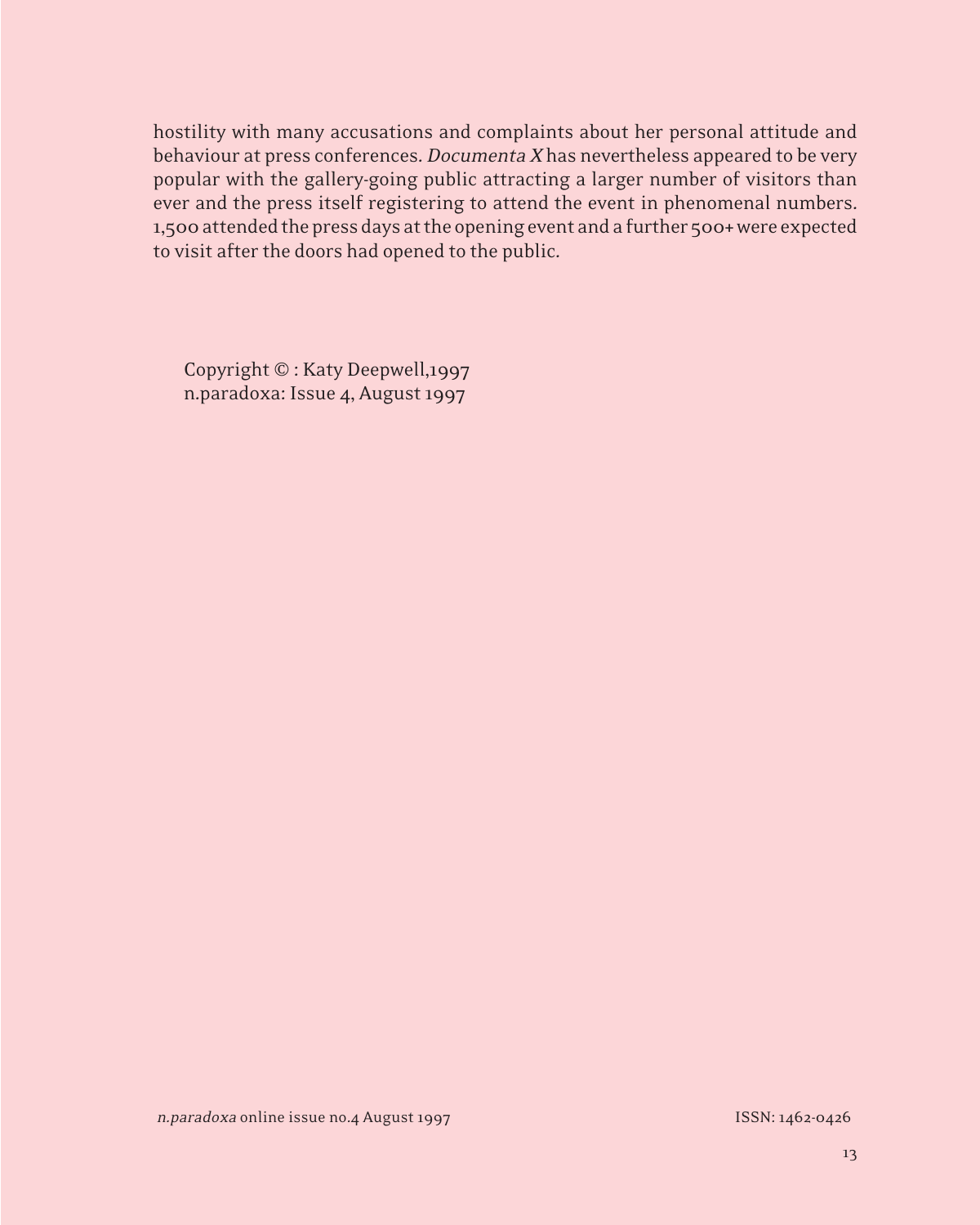### Autobiographical Patterns

#### Janis Jefferies

This essay received an Honorable Mention,in the 1996 Surface Design Association (California) Critical Writing Competition. It is reproduced from the Surface Design Journal, Summer 1997 edition by kind permission of the author.

When a female signature is assigned to authorship, autobiography, within the literary histories in the West, has been named paradoxically both as a mainstream writing genre and positioned as marginal practice. Traditional opinions on autobiography usually have been grounded within the idea of the 'I' of self-identity as reflective self-presence and discussed within the terms set by the Cartesian subject: a universal, singular self - linked with the thinking, rational subject of eternal human nature. Historically this has been codified as male. For women, autobiographical spaces have been profoundly fraught with tension, since the struggles to be the subject both of and in our own writing and speaking discourse incur problematic gendered readings. By challenging the universality of self-identity, women have culturally been identified as 'Other' : exotic, unruly, irrational, uncivilised, and different to the male norm. These classifications established a hierarchy of naming as well as binary oppositions ; this has had the effect of both legitimising the potential of a female speaking subject as 'other' to the limits of cultural practice and at the same time, has fixed a conception of autobiography as the feminine, natural self-portrait par excellence.<sup>1</sup>

n.paradoxa online issue no.4 August 1997 ISSN: 1462-0426 In another register, the coalescence between women and textiles has produced a fixity of identity in the West, which has named but not always has expanded or moved beyond a single definition of both terms.<sup>2</sup> This essay is concerned with this double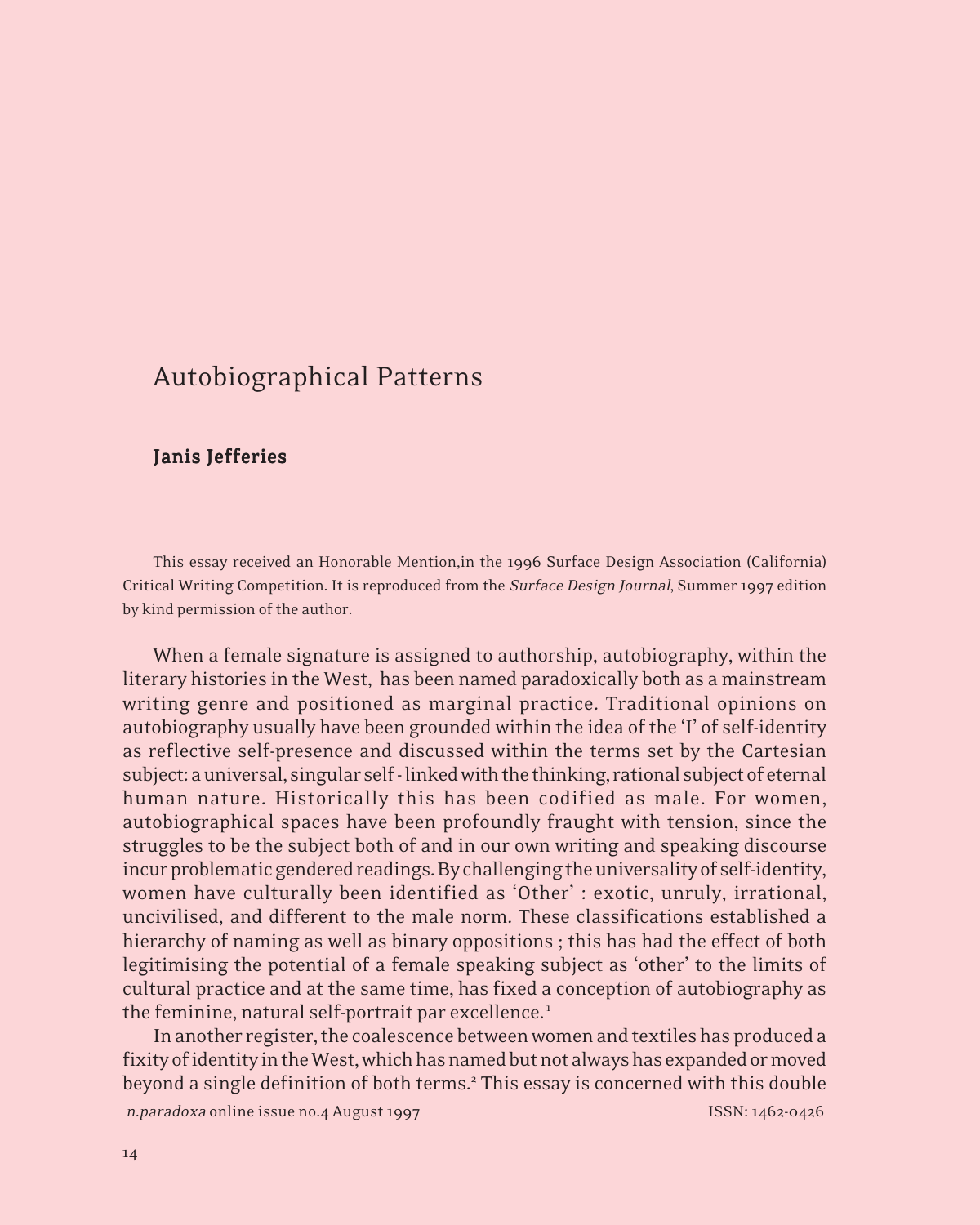paradox and ways in which I could begin to situate the self, subjectivity, and the plurality of contemporary textile practice as mobile entities that transgress the old borders and boundaries of certitude and knowledge.

What is the cultural significance of the embodiment of this double dislocation and fixity : woman / autobiography and woman / textiles? Could Rosemarie Trockel's 1988 machine knitted abstract of Descartes' 'Cogito, ergo sum' (I think, therefore I am) be considered as a signpost out of this double-bind and claustrophobic restriction? Does it not parody the Cartesian subject referred to earlier? I speculate that the mimicking of the *pure* canvas of Kandinsky is played off in two ways. First, it is mimicked by knitting and second, by reinscribing the shaky signature of the hand stitched, handwritten feminine 'I' which transgresses its smooth surface of production. This idea of transgression which ruptures both the formal properties of a discipline and the proper place of a gendered subject is profoundly disturbing and unsettling to the body politic. Do Mike Kelly's failed power fantasies of dirty, messy, soft toys trash and transgress traditional forms of heroic media that include ideas of appropriate masculinity and false notions of domesticity? For me, each of these works speak through an "autographies" of hybridity, encompassing both the textual configurations of subjectivity in language and the potential performative role of practices which deploy textile processes and 'stuff' in disturbing and unstable forms.

As Jeanne Perreault has remarked, one way in which autographies differs from autobiography is that it is not necessarily concerned with the process or unfolding of life events as reflective self-presence. Rather, autographies make the writing itself an aspect of selfhood through which the writer experiences and brings into being the possibility of playful, even wicked, self-invention.3 Fictional manifestations may go beyond representation of the self, just as contemporary cultural practices may transgress the very naming of their gendered categorisation to produce an infinite undecidable set of contestations. These manifestations of 'throwing-out-of-joint' disrupt any notion of stable and definable subject or genre and lurk at the very margins of mobile, fluid identities and subjectivities. Perhaps l/you/we in the West can speak with some confidence about women's achievements in general both in autobiographical writing and textiles. I would argue, however, that each category remains provisional as a tentative grammar of transformations and differences. I believe that these are the new possibilities of both disciplines – of writing and textiles in an ongoing relationship which provides an eclectically errant and culturally disruptive range of practices within an expanded field of cultural terms and definitions.

In earlier decades, the linking of the metaphors of pen and needle are retold and recalled in a fragment of Elaine Showalter's own autobiographical anecdote which denotes, for me, a hidden meaning behind the text and textile which forms the very intertextuality of its pages. A women s language is evoked as a social document of female experience. Piecing and writing are analogous to the process of quilt making which '...corresponds to the writing process, on the level of the word, the sentence,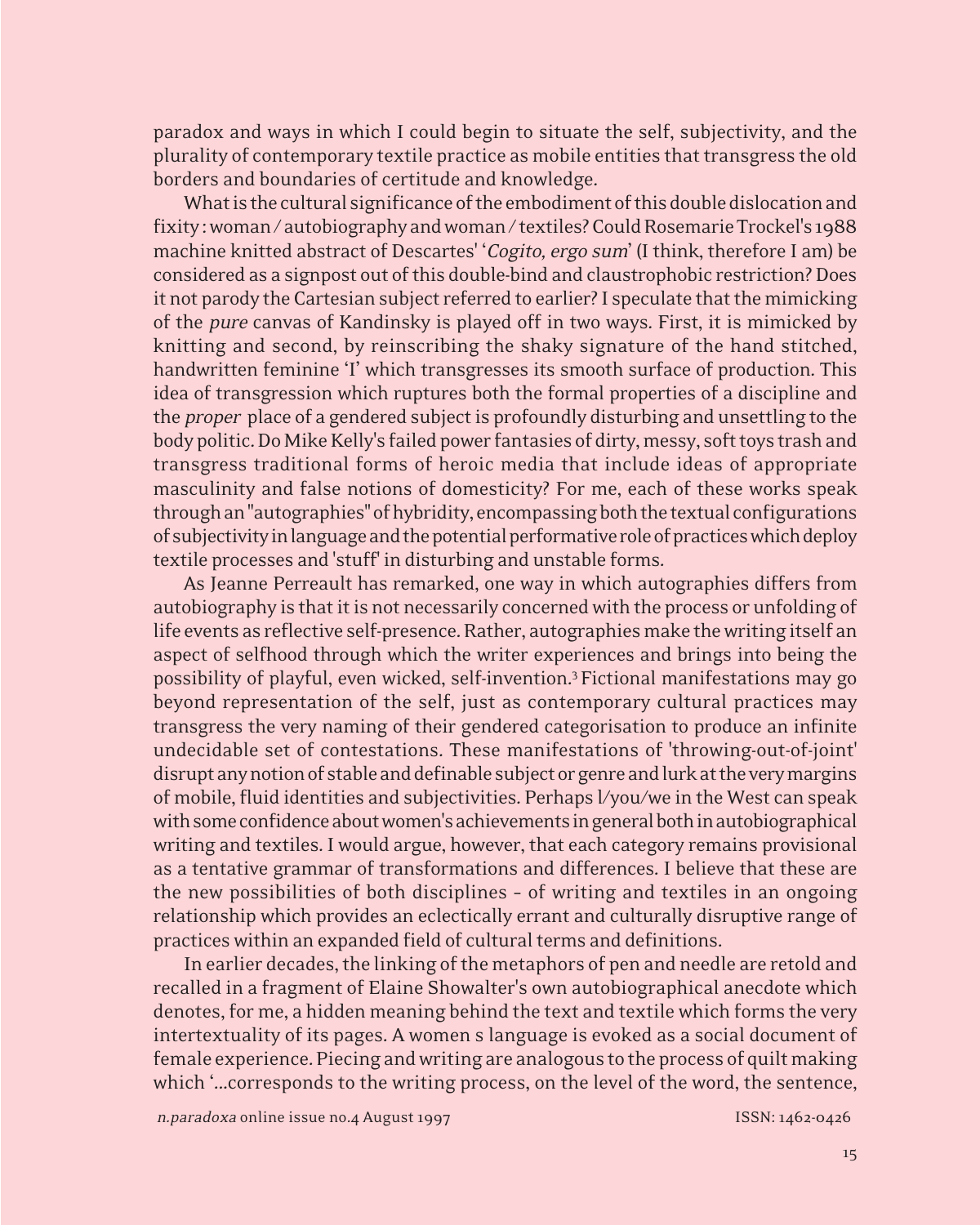the structure of the story or novel and these images, motifs or symbols that unify a fictional story'.4 As Showalter reminds me in a further essay, a number of women's 19th century texts discuss the problem of reading a quilt, of deciphering the language of pieces like pages in an album.5

A century later, Lucy Lippard's oft-quoted observation that 'the quilt has become the prime visual metaphor for women's lives, women's culture' provided a situated knowledge for a version of feminist art practice that now may be seen as universalising female experience.<sup>6</sup> Whereas the 'I' of the signature of Showalter is absent inside 'Piecing and Writing', it is always paradoxically present in the writing as a controlling author of the text. Does Showalter not insist on a common ground between women's lives, women's writing and the reader/viewer who brings appropriate feminine sensibility to narratives that any woman might know(my italics)? However, this apparent coherence of the narrative and homogenisation of experience is acknowledged and also mourned by Showalter as one who has 'exaggerated the importance of women's culture'in order to find 'a literature of our own.'

To create a separate canon of women's writing through historical orientation and the specific characteristics of language, genre and influence is comparable to material counterparts in Lippard's search for a female aesthetic and Judy Chicago's revival of feminine crafts in The Dinner Party. Are we ruining our eyes, Showalter asks, in finishing a female heritage that may have become a museum piece? Who is included in the 'we' here? Is this a nostalgic reminiscence for the past or a disturbance to the certainty of knowledge in an early feminist's traditional faith of the liberating effects of identity politics and women's rights?

Rereading these texts in the late nineties provides another train of speculation insofar as the decentered structure of a woman's text and textile fragment is refigured in the processes of écriture féminine. In the verbal quilt of (an) other feminist text, Rachel Blau DuPlessis argues that there is an appeal to the voice of the female body which speaks of itself as subject as: non-hierarchic... breaking hierarchical structures, making an even display of elements over the surface with no climatic movement, having the materials organised into many centres.7 As practiced by Hélène Cixous, écriture féminine becomes impossible to theorise. Cixous describes this practice of 'writing from and of the body,' as 'feminine'in two senses. First, that it is potentially available to both sexes; second, that the new relations between the subject and "other" can be negotiated once the feminine subject position refuses fear and assimilation of the other's difference.<sup>8</sup> This way of writing does not claim unmediated access to the body since the body is figured metaphorically and anti-naturalistically to create fictions of the self. Although, for the French writer and theorist Luce Irigaray, the conditions that moments of subjectivity signal the 'irrational feminine' as an enabling force within the symbolic order of language, Julia Kristeva provides a reading of the feminine which is not reducible to its verbal translation or biological naming.9 A critical use of the self of the feminine and of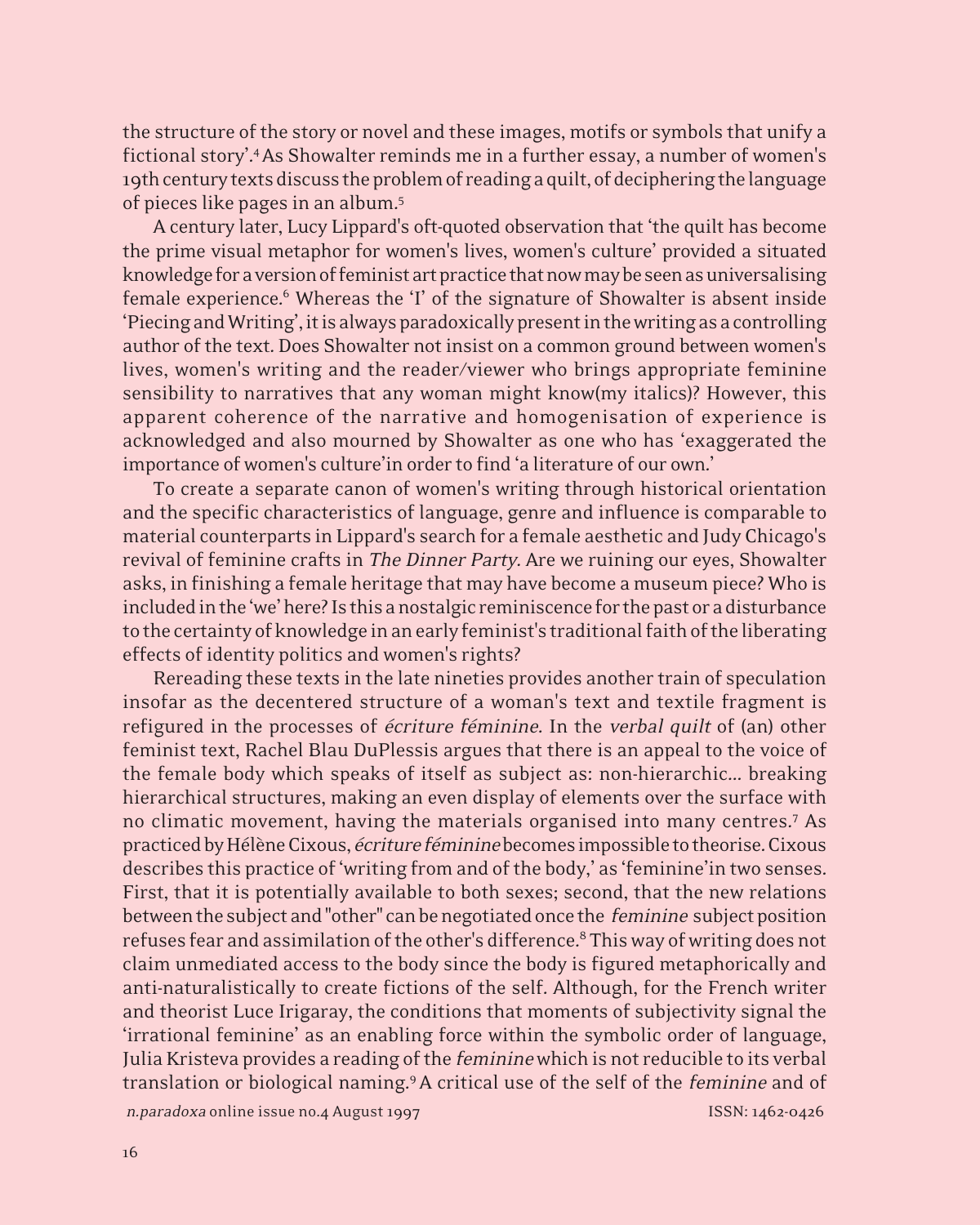textile materials and processes act as metaphoric signs of autobiographical patterns within cultural practice.

While I would not wish to remove women out of history, economics, class or race, to write the body may allow for a construction of the feminine against a fixing of identity within categories that deny the complexities of subjectivity and creative, gendered contradictions. As in the examples of work produced by Rosemarie Trockel and Mike Kelley, gendered contradictions encoded critically in the hybridisation of textiles are disturbing and troubling to viewers.

Reflections on self, on writing, on textiles are unsettling. When 'I' reflects on 'I', what do I imagine it to be? Perhaps 'I' will only know myself when another is there? Is the 'I' that makes a piece of the work the same 'I' that will write its interpretation? How 'I' move will be in relation to others and to the other in myself, as a subject-inprocess tracking the psychoanalytic terrain of Jacques Lacan and Julia Kristeva.

The production of the subject, and the abandonment of the unitary subject position required by the mastery of phallic language, permits us to adopt a number of positions simultaneously. This also is primarily a question of positionality in language which does not faithfully represent the already extant life. For many contemporary practitioners like Trockel and Kelley, who mobilise critical ideas in relation to their studio practices, this positionality is indexed by placing subjectivity in process, where meanings and readings are staged, played off and multiplied. Therefore, a will towards the discursive and the reformulation of experience has consequences for the subjectivities of both women and men.

A critical use of self, of the feminine and of textile materials and processes, combine together as metaphoric signs of new autobiographical or *autographic* patterns with cultural practice. Together they operate as a lived tension between the 'I' and other, the life of the text and textile and the terrain of the lived.

One of my favourite examples from writing is Carolyn Steedman's Landscape of a Good Woman: A Story of Two Lives in which Steedman's story of the eye and that of another 'I', the Usher of her mother's story, allows me, as a reader, to be involved in the places where what has already happened is reworked to give events meaning. Steedman tells of her mother wearing the New Look coat/dress of gabardine which fell into pleats from the waist at her back. On one level this is a literal image since throughout the narrative it figures as a very real and constantly present thing. Yet, it also projects an image of desire as the *New Look* of her dreams: a common fantasy for white working-class women in postwar Britain. In Steedman's story, the coat/ dress has a dual function which not only refers to a specific moment of postwar Britain but also acts as a personal structure of feeling. This coat/dress is both an image and a product which represents several fragments of an autobiography written as 'bits and pieces from which the psychological selfhood is made'. 10

Autobiographical references abound in the textile installation, We Knitted Braids for Her, and explode in the many different voices and guises of identity that are

n.paradoxa online issue no.4 August 1997 **ISSN: 1462-0426** ISSN: 1462-0426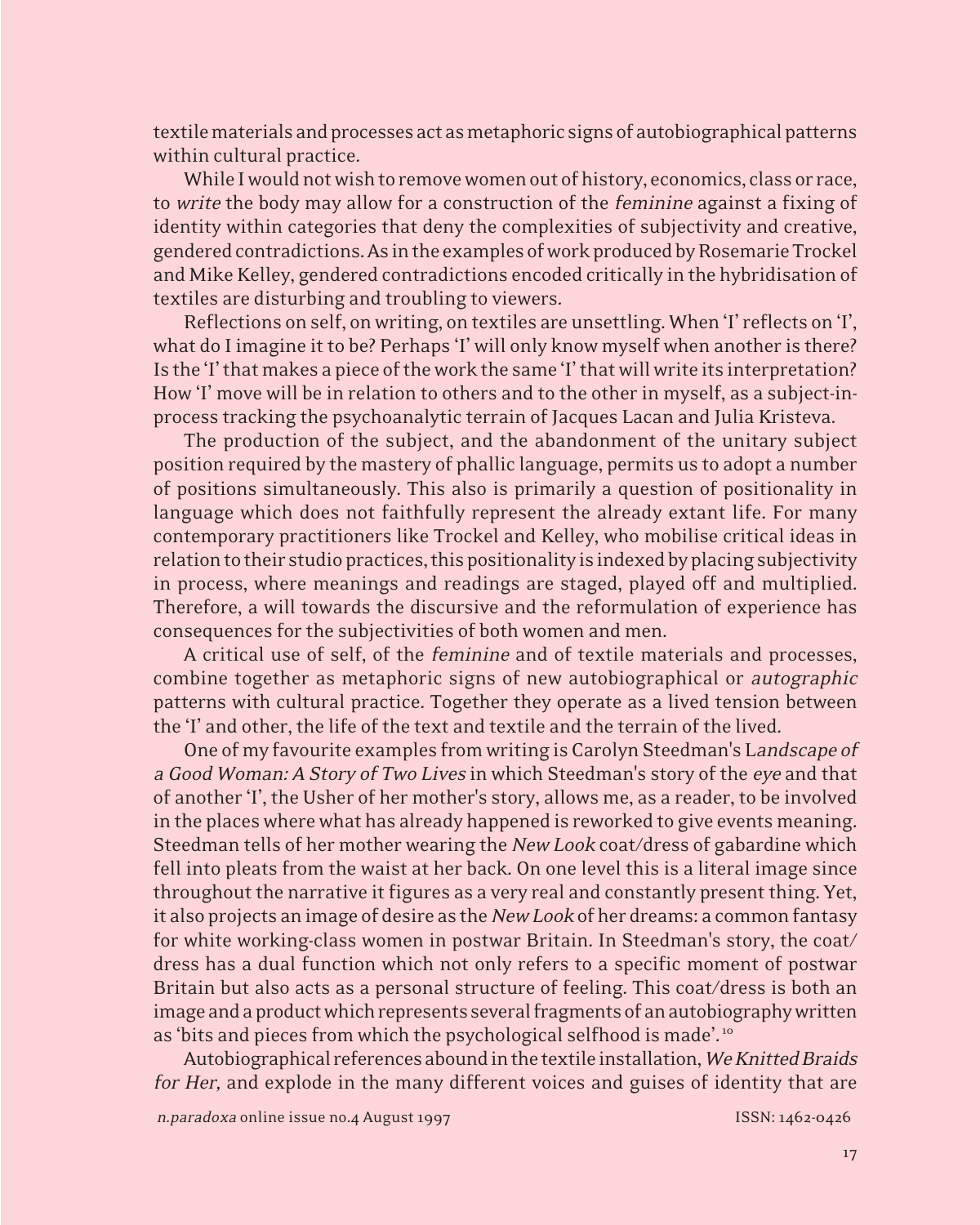played with by the Austrian twins, Christine and Irene Hohenbuchler, with their sister Heidemarie. In their first UK exhibition held at the Institute of Contemporary Arts in London in 1995, language, texts and textiles are interwoven to probe the conditions of subjectivity and autobiography in complex webs or chains of knitting, dream diaries and woven bundles of cloth.<sup>11</sup>

Here, the position of textiles as a language is enmeshed, in my view, with the processes of écriture féminine. Textiles, as material processes and stuff, are literally abundant both in the installation and figured as a metaphor in a narrative flow of writing and speaking inseparable from the feminine as it meanders between 'I' and 'other.'

In May 1996, Tracey Emin opened The Tracey Emin Museum for a month-long living autobiography to encourage people to tell their own life stories that normally they would not disclose. In Hotel International from the MinkyMankyshow in London in 1993 and in Tracey Emin Everyone I Ever slept With, 1963-1995 (Tent, mixed media, 1996), reassembled in her living museum, a tent is covered with patterned fabrics made out of all her old clothes and old household fabrics. And yet, a comforting environment is denied with a hundred names of past lovers and friends, stories of abortion, suicide attempts and debt. While quilting and embroidery techniques are employed, Emin's gigantic patchwork adorned tent refuses the first wave of a woman's celebratory experience, cited earlier through the example of Judy Chicago's The Dinner Party. Ideas of home and household fabrics are frequently inscribed in those earlier herstories that Elaine Showalter so meticulously recorded.

Picture-puzzle scraps of dislocated and fragmentary lives created a unified pattern, as in the overall texture of the quilt. But below these surfaces, as I know, the 'monstrous feminine' resides: a place of sexual energy which is both dangerous and pleasurable, angry and 'chaotic This is not the 'feminine' designated subjectposition of patience and prudence, nurture and nature. As Tracey Emin explains in an interview with Anita Chaudhuri, 'It's boring to say that confronting these experiences and making beautiful things out them is something of a therapy for me... it's something much darker than that'. 12

I would argue that the repetition of unified patterns of experience pieced and patched into a coherent, overall whole are broken by a new wave of bad girl (and boy) scenarios of Tracey Emin and the Hohenbuchler sisters.<sup>13</sup> In my view, their work ruptures the verbal and visual narratives of stereotyped femininity and autobiography to produce an autographies of hybridity. Stereotyped patterns of masculinity continue to be transgressed. For example, Neil Macinnis relates his experiences in a recent interview with Margo Mensing : 'Both the domain of textiles and sexuality are informed by the conditions of habituated practice. Cultural artefacts and social interaction facilitate a meaningful history of use through sensory experience located first in the body rather than the mind'.14 If Macinnis' use of Rococo French silks correlates with an immersion into gay culture and queer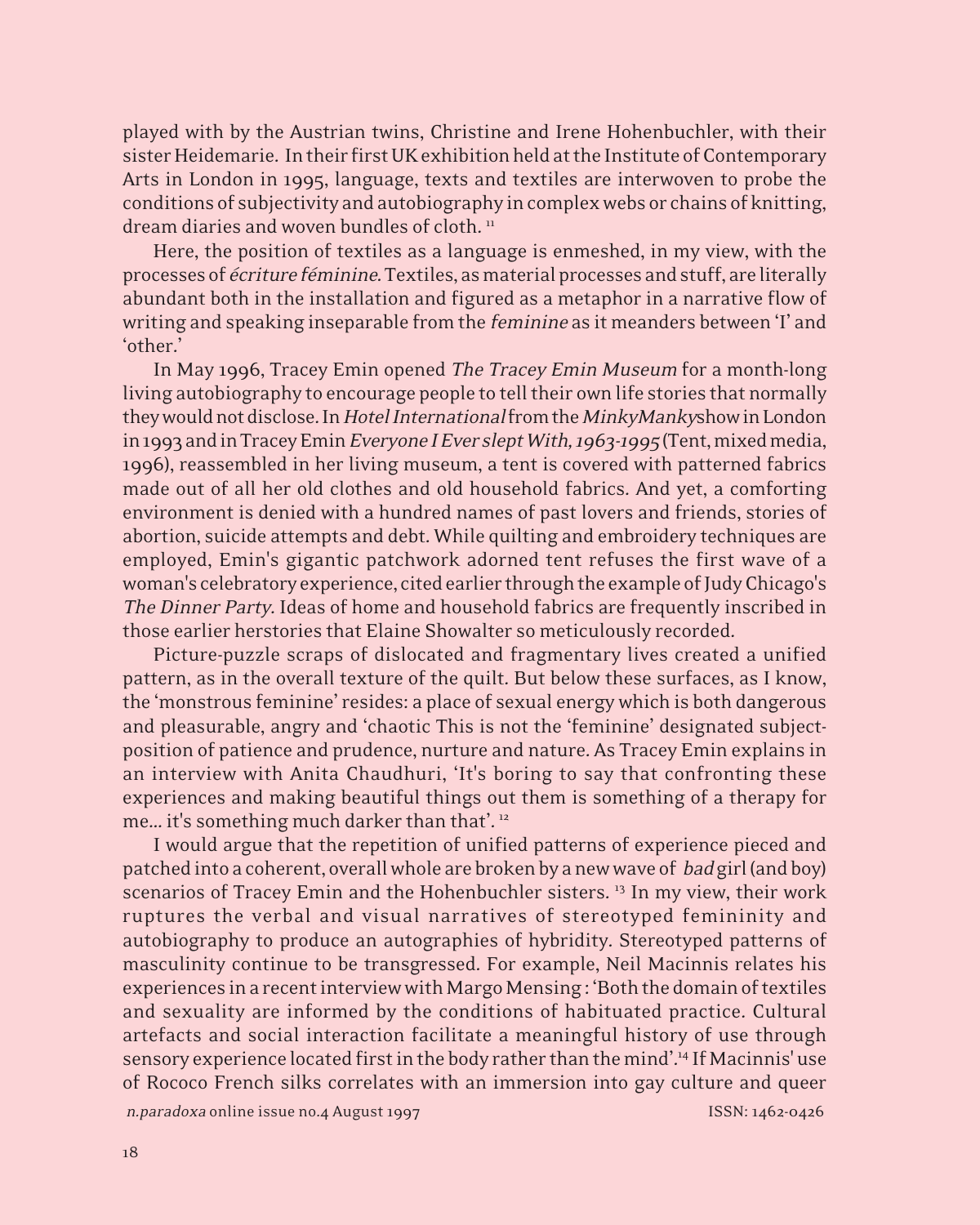theory, then the Home Boys described in James Levine's essay of the same title critique ideas of any essential femininity or masculinity.<sup>15</sup> Frequently, staging the home is reworked through Freudian and Kleinian theories of childhood. I enter through a restaged home of cots, beds, mattresses, drapes, curtains, stuffed toys and chairs, mats, and rugs which exceed their enigmatic forms, signifying future dysfunctional autobiographical patterns.

The domestic, hybridised objects of the English artists, Christopher Lee and Darren Caird, Permindar Kaur and Nina Saunders, continue to disrupt familiar territories of place as rhetorical investigations of escape and fixed identity.<sup>16</sup> The questions as to who we are in terms of autobiography can be replaced by what we are as the self is understood as a moving line or thread that takes us toward becoming other than that which we may think we know we arrive. As these hybridised objects recede into a different sense of place, so the subject is destabilised : both the maker and viewer risk their status as knowing complete subjects with calculable, gendered subjectivities neatly intact.

In conclusion, the unpacking of certitude, manifested in the works referenced throughout this essay, become further metaphors for transience, transgression and the received models of selfhood in which possibilities of *autography* are yet to be fully rehearsed. This would include my own tentative excursions into invented identities as played in exhibitions like Pretext: Heteronynms.<sup>17</sup>

Janis Jefferies would like to thank the University of Wollongong in Australia and Dr. Diana Wood Conroy for their support in the writing of this text.

#### Notes

1. Janis Jefferies 'Autobiographies, Subjectivities, Selves,' in Juliet Steyn (ed)Act 1 : Writing Art, Pluto Press, 1995. Additionally, James Olney (ed.) Autobiography: Essays, Theoretical and Critical (Princeton University Press,1980), and Sidonie Smith Subjectivity. Identity and The Body: Women's Autobiographical Practices in the Twentieth Century (Indiana University Press, 1993) provide useful, gendered accounts of this areas

2. Janis Jefferies'Text and Textiles: Weaving Across the Borderlines' in Katy Deepwell (ed) New Feminist Art Criticism (Manchester University Press, 1995) pp. 164-173

3. Jeanne Perreault, Writing Selves: Contemporary Feminist Autography (University of Minnesota Press.1995). In her critique of autobiography Jeanne proposes that "autographics" is a kind of writing which evokes and suggests the flexible process of both autos and graphia. She proposes that although an unwieldy generic term, "autographics" can just about encompass the complexities of contemporary texts which index the conventions of autobiography but resist the monadic by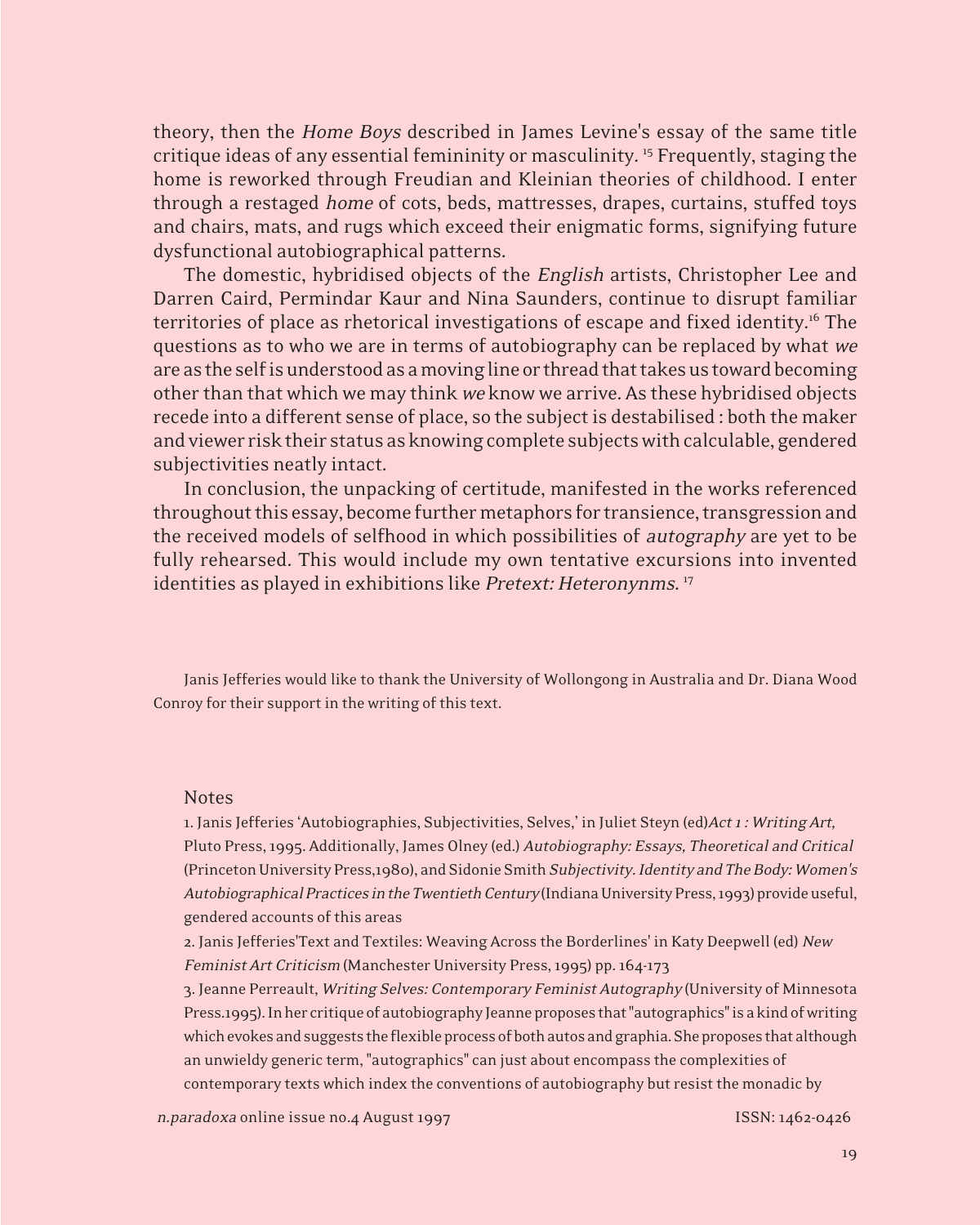bringing into being a "self" which the writer names as "I"

4. Elaine Showalter 'Piecing and Writing' in Nancy K Miller The Poetics of Gender (Columbia University Press, 1986) pp. 222-247

5.Elaine Showalter, "Common Threads" in Sister's Choice: Tradition and Change in American Women's Writing (Oxford University Press Paperback, 1994) pp.145-175

6. Lucy Lippard 'Up, Down and Across: A New Frame for New Quilts' in Charlotte Robinson (ed.) The Artist and the Quilt (New York, Knopf Press 1983) p.18

7. Rachel Blau DuPlessis The Pink Guitar: Writing as Feminist Practice (New York: Routledge, 1990) 8. Helene Cixous The Newly Born Woman, trans. Betsy Wing (Minnesota University Press,

Minneapolis, 1986) and Susan Sellars, Helene Cixous Authorship, Autobiography and Love (London Polity Press, 1996).

9. For example, Luce Irigaray, Sexes and Genealogies (New York, Columbia University Press, 1993) and Julia Kristeva Desire in Language. A Semiotic approach to literature (Oxford: Blackwell, 1980) 10. Carolyn Steedman Landscape of a Good Woman: A Story of Two Lives (London: Virago, 1986) p. 21 11. Janis Jefferies "Text, Textile, Sex and Sexuality" in Women 's Art Magazine no. 68 (UK) pp.5-10 12. Tracey Emin, interview with Anita Chaudhuri in *The Guardian* newspaper (London) (24th January 1996).

13. Bad Girls derives from the title of an exhibition held at the Institute of Contemporany Arts, London, UK in 1993 and included the work of among other English, Irish and American women artists, the late Helen Chadwick. This exhibition was a smaller version of a larger one held in New York in 1992 which also included the work of men. It was an exhibition that proposed gender transgression in terms of traditional definitions of masculinity and femininity. While Tracey Emin was not represented in either show, her work nonetheless refers to an activity of practice which consciously deals with transgressing the boundaries of the proper name to produce a more, raw, improvisational approach to making. Process rather than end result and deliberately low-tech methods are employed. See also Neville Wakefield 's catalogue essay in Brilliant: New Art from London! for Walker Art Gallery, Minneapolis, USA 22nd October-7 January 1 1995/96.

14. Margo Mensing 'EIectronic Textiles: New Possibilities' in Fiberarts (Summer 1996) p.45. See also Neil Maclnnis' contributing essays to the preconference publication (October 1995, Montreal, Textiles Sismographes and the postconference publication, A Textile ldentity (Le Conseil des Arts : Textiles do Quebec, Canada), March/April 1995 and January 1996 respectively.

15. James Levine 'Home Boys' Artforum (October 1991) pp.101-105

16. Christopher Lee graduated from Goldsmiths College, University of London, UK with an MA in Textiles (studio practice and critical theory) in 1994: Darren Caird graduated from Goldsmiths College, University of London with a BA in Textiles in 1996; Permindar Kaur's exhibition.Cold Comfort, was held at the Ikon Gallery. Birmingham and Mead Gallery, Coventry, UK in May/June 1996; and Nina Saunders exhibition *Familiar Territories*, was held at the Ferens Art Gallery, Hull, from November 1994- January 1996. For an interesting discussion around illusions of home against which a range of hybrid and illusory objects subvert the familiar and gendered categorization, see Nancy Spector 'Homeward-Bound' Parkett (Zurich ) (1991) pp. 80-89

n.paradoxa online issue no.4 August 1997 17. Pretext: Heteronyms was the title of an exhibition which took place in Clink Street studios,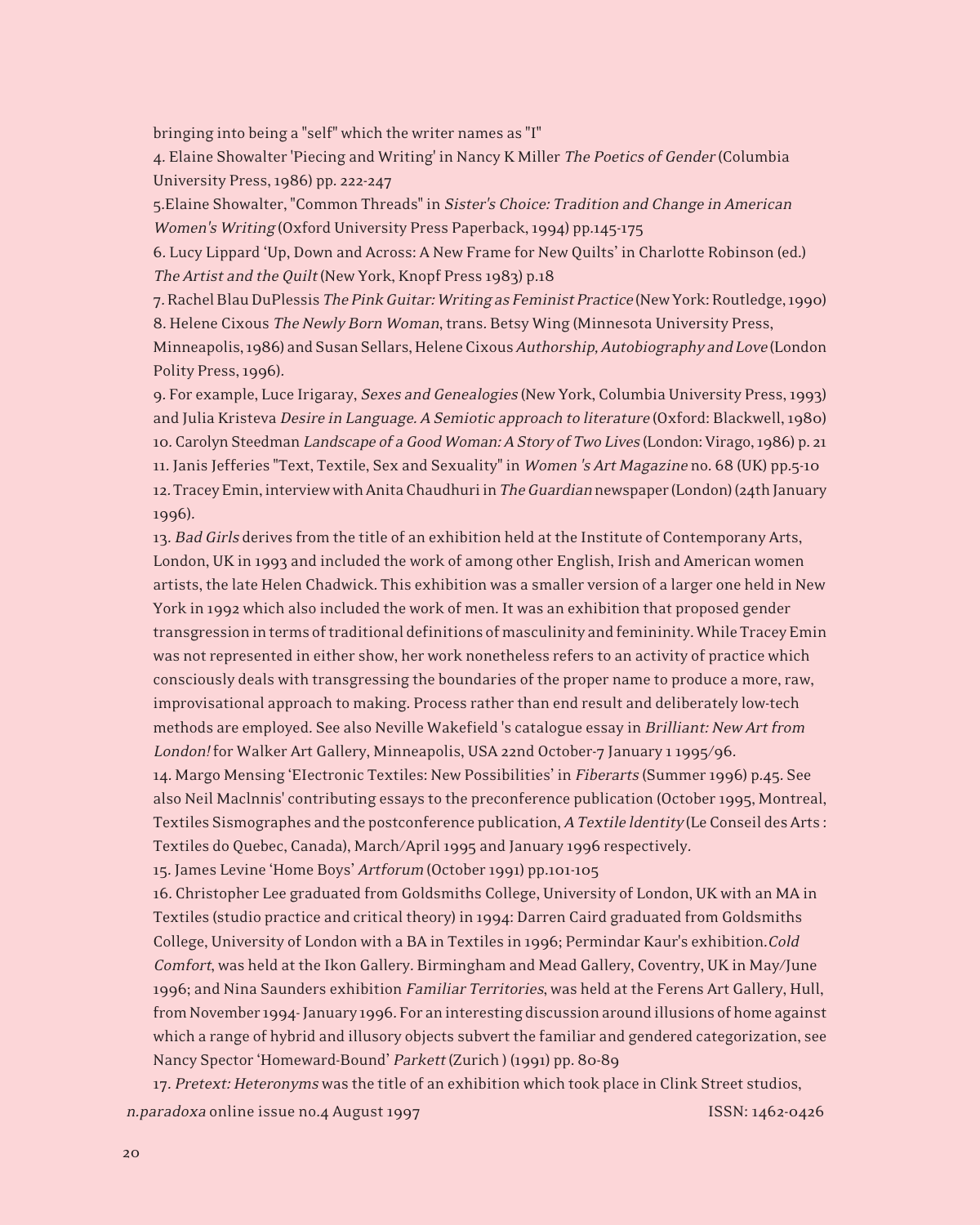London, UK during November/December 1995. I participated under a different identity and practice from which 'I' would normally be known. A catalogue, with an introduction by Juliet Steyn is available through Rear Window publications.

Janis Jefferies is a Professor of Visual Arts in the Department of Computing at Goldsmiths College, University of London.

Copyright © : Janis Jefferies,1996 n.paradoxa : Issue No.4, 1997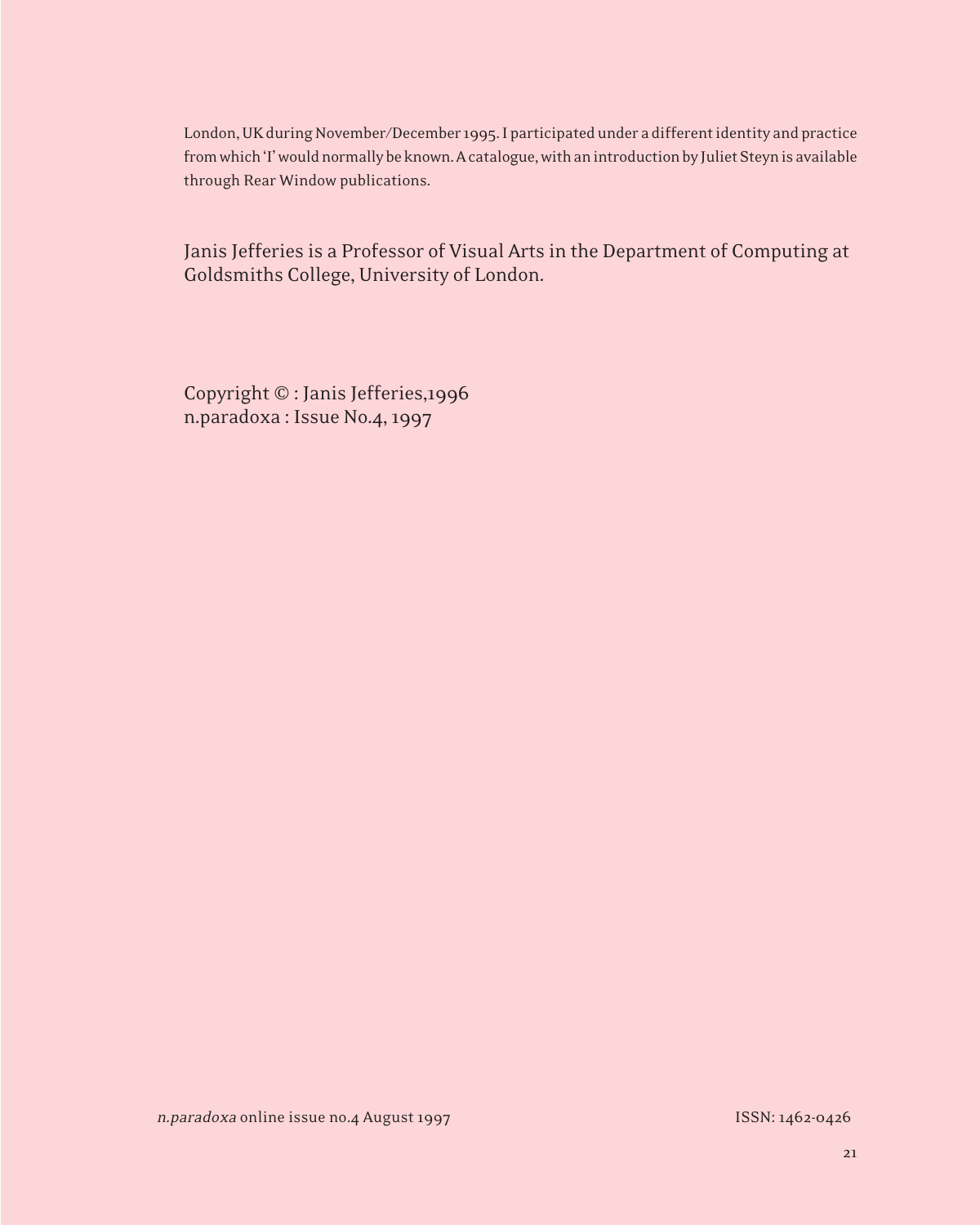## From Plants to Politics The Particular History of A Saskatchewan Tapestry in commemoration of Kate Waterhouse & Margreet van Walsem

#### Ann Newdigate

'Another year, another party' wrote Kate Waterhouse in 1979 on her 80th birthday in the copy she gave me of the second edition of her book Saskatchewan Dyes: a personal adventure with plants and colours. Thirteen years later she asked me to have all her dyed fleece, when she moved to a care home in Kerrobert, leaving her little home in Craik where she had experimented with dye plants such as madder and woad – the dye that made the ancient Britons blue.

Kate Waterhouse, whose pioneering spirit in the crafts won her a lifetime membership of the Saskatchewan Craft Council, was as much a scientist as an artist. She not only investigated dye plants from the prairie, sending away for seeds to cultivate, but always kept meticulous notes concerning the mordants or water source she had used, the time of year that the plants were harvested, and other particular circumstances that would make it possible for her and others to replicate the results. After her book went into a second printing she received a Governor General's medal for her research and writing. The fleece she gave me was classified according to its provenance and the conditions for dyeing accompanied each bag. The following is but one example of the hundreds of Kate's informative notes:

'This is pre-mordanted alum wool, set in a spent umbilicaria dyepot. It's Sask. so you can use it. Thought it would make the display brighter. This alum mordanted wool opens up a new trend of thought and possibilities'.

n.paradoxa online issue no.4 August 1997 ISSN: 1462-0426 Until her husband George's death, Kate had farmed and eventually nursed him, reading a book a day to him after he lost his eyesight. She was 62 when he died and she then decided to complete an English grammar course that was left over from her primary education. She was never a quitter, but fortunately for us the adult education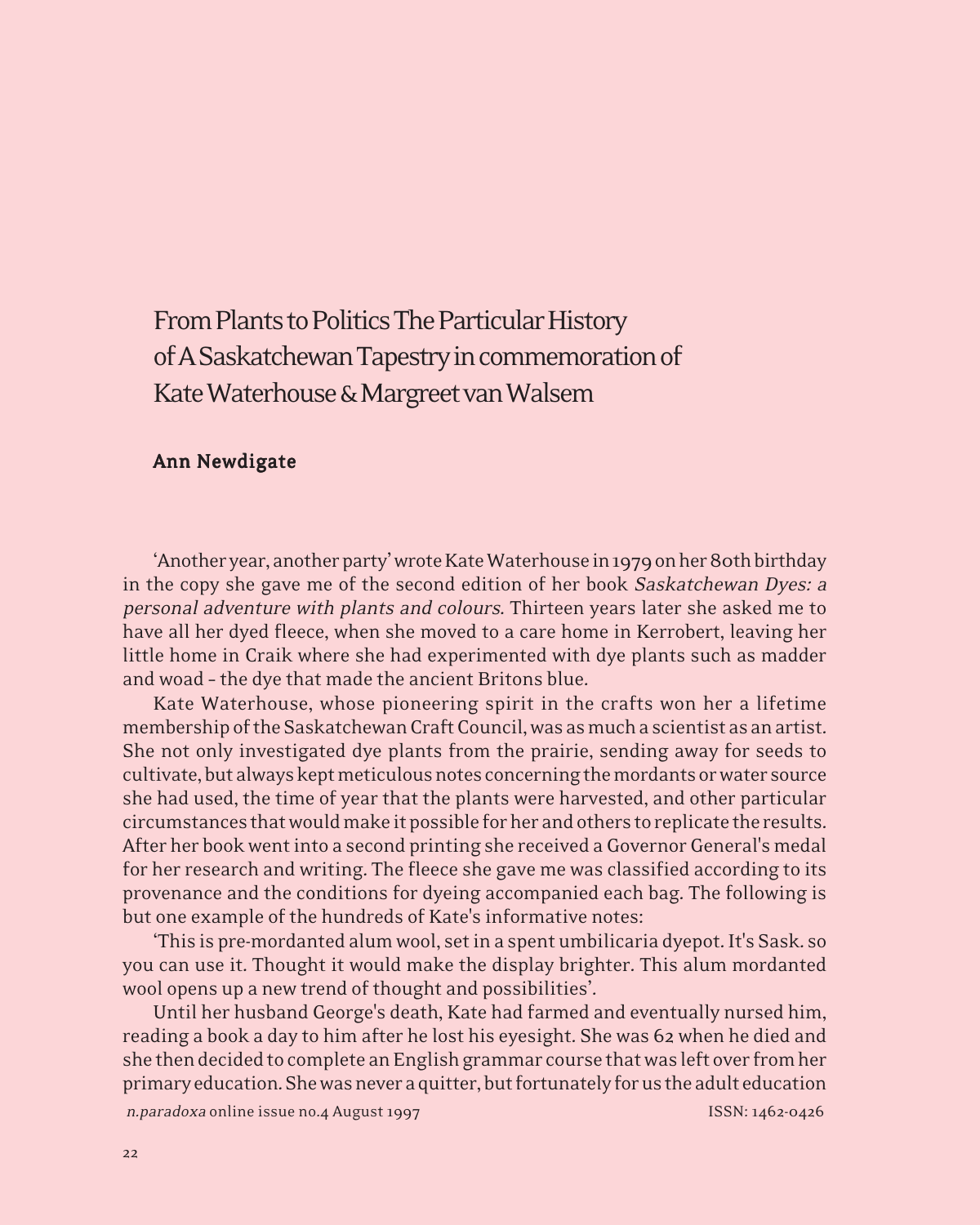

Photo above left: Kate Waterhouse by Ann Newdigate. Two photos of work on the tapestry. Above, detail of Another Year, Another Party : Saskatchewan Community Tapestry.

officer in Regina suggested that she would enjoy doing a weaving course more than English grammar. And Kate sure had a great capacity for enjoyment, so she took the advice. However since no further courses were available she then wrote away for information, bought books, experimented, travelled if necessary to study, and all this lead to a speciality that took her personal adventures with plants and colours into the public realm. In turn she gave many workshops herself.

What an honour to be given this very special material, but what a responsibility I was also given by being made custodian of such an important part of this amazing woman's work. Furthermore, to do this responsibility justice, the fleece still had to go through the transformation from amorphous, sensuous colour into tight skeins of useable yarn through the labour intensive process of hand carding and spinning. That in itself would then only be a beginning, and there would still have to be many decisions about what to do with it in order to give it the cultural value and form that it deserved.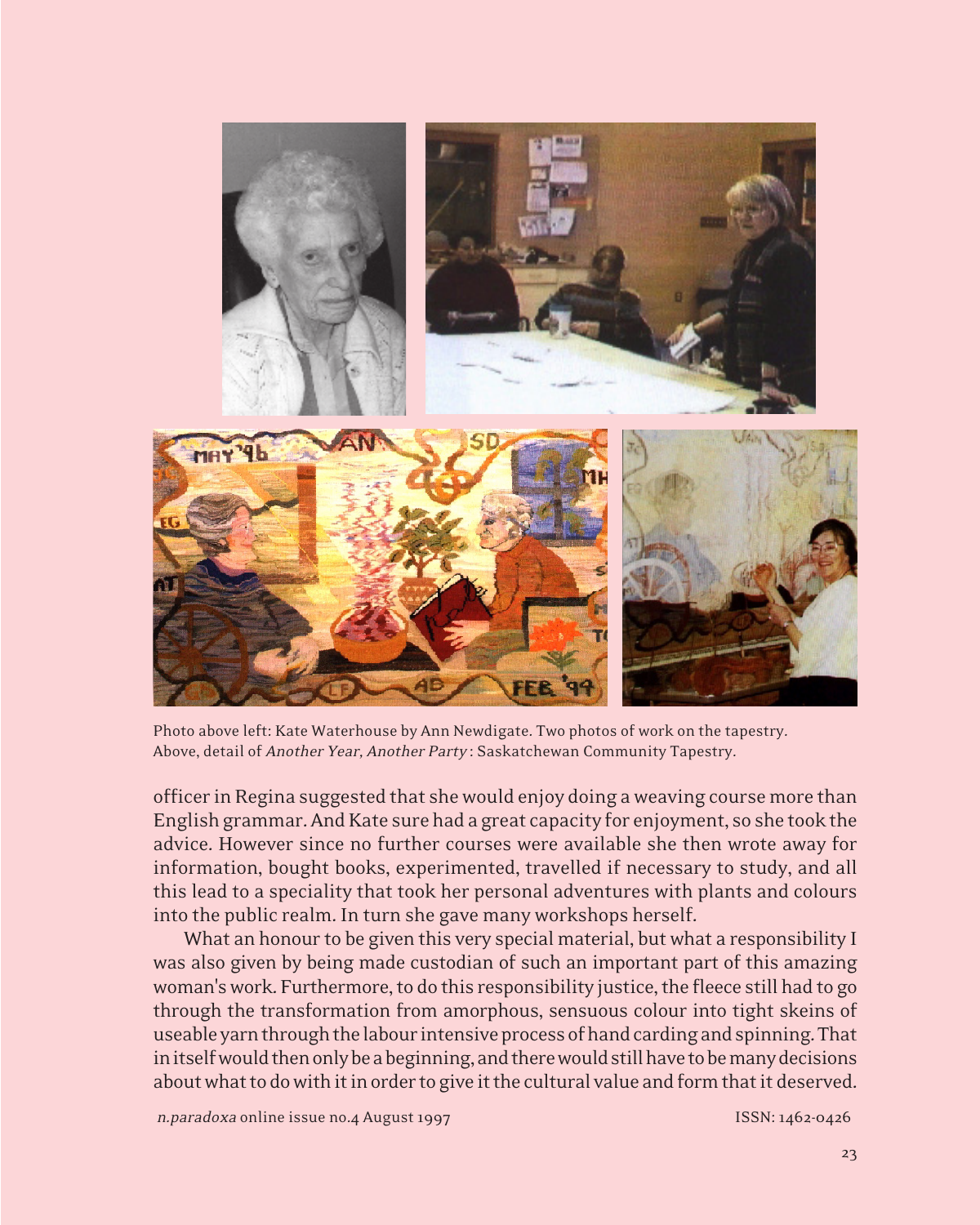For about a year I pondered and explored solutions, had sleepless nights, and finally devised a plan with Annabel Taylor, who runs the weaving program at the Woodlands campus of the Saskatchewan Institute of Science and Technology (SIAST) in Prince Albert eighty miles north of Saskatoon, where I live. She had been entrusted with our friend, Margreet van Walsem's equally special yarn after her untimely death. In 1971, when, at the Summer School of the Arts at Fort San, I had suggested to Kate that she put her knowledge of native Saskatchewan plants into a book, she had said that she would do so if I would help her. It was Margreet van Walsem, who was there too, who provided the additional encouragement for Kate.

Margreet van Walsem, whose own contribution to the discipline, and to the arts in general had been considerable, supported the venture in every way, and was esponsible for invaluable assistance from the pulp mill in Prince Albert. She had studied theology in Holland before coming to Saskatchewan, and like Kate, starting a second career later in life in the arts. She had learned weaving in the authentic Navajo tradition from Anton Scerbinc of Castlegar, and quickly received a commission to do a major work, Palaver , for the Center of the Arts in Regina. When she moved to Prince Albert she saw the need for a support group in the arts, and promptly invited some people, whose work she respected, to participate in a weekly workshop that she voluntarily ran in her own studio. Annabel Taylor was one of the group who went on to make significant contributions through their own work. What Margreet taught was absolute professionalism. She had a way of laughing – not unkind – that allowed you to know you might rethink something you had done or not done. She demonstrated that, within the pleasure and sensuousness of the medium, resided a very serious and time-honoured pursuit. She had, after all, lived through the dark days of Holland during the second world war.

So Annabel and I invited the Prince Albert Weavers and Spinners Guild to participate in transforming the dyed yarn and fleece into a community tapestry onouring the professionalism and knowledge of these two women whose lives had been so different, but whose values were so similar. Happily the Guild agreed, and after Annabel and I had treated the fleece for possible moth infestation, it was parcelled out, and we all spun up a fair amount. The tapestry was to be made in the weaving studio at the SIAST Woodlands campus with participation of students in the program.

On a night in February, 1994, when the temperature was about -35<sup>%C</sup>, the project started to actually take shape when about twenty people met at the home of Therese Gaudet for a potluck feast. Later Therese consistently did regular weaving on the tapestry to keep it moving forward. At the feast I showed slides of Kate, Margreet, and their work to demonstrate their intelligent and professional approach to a textile medium often associated only with hobbyist practices. To prepare for the designing of the tapestry, I gave everyone a  $7''$  x 11" sheet of strong acid free paper and we brought these back to SIAST the next morning with an image conveying our choice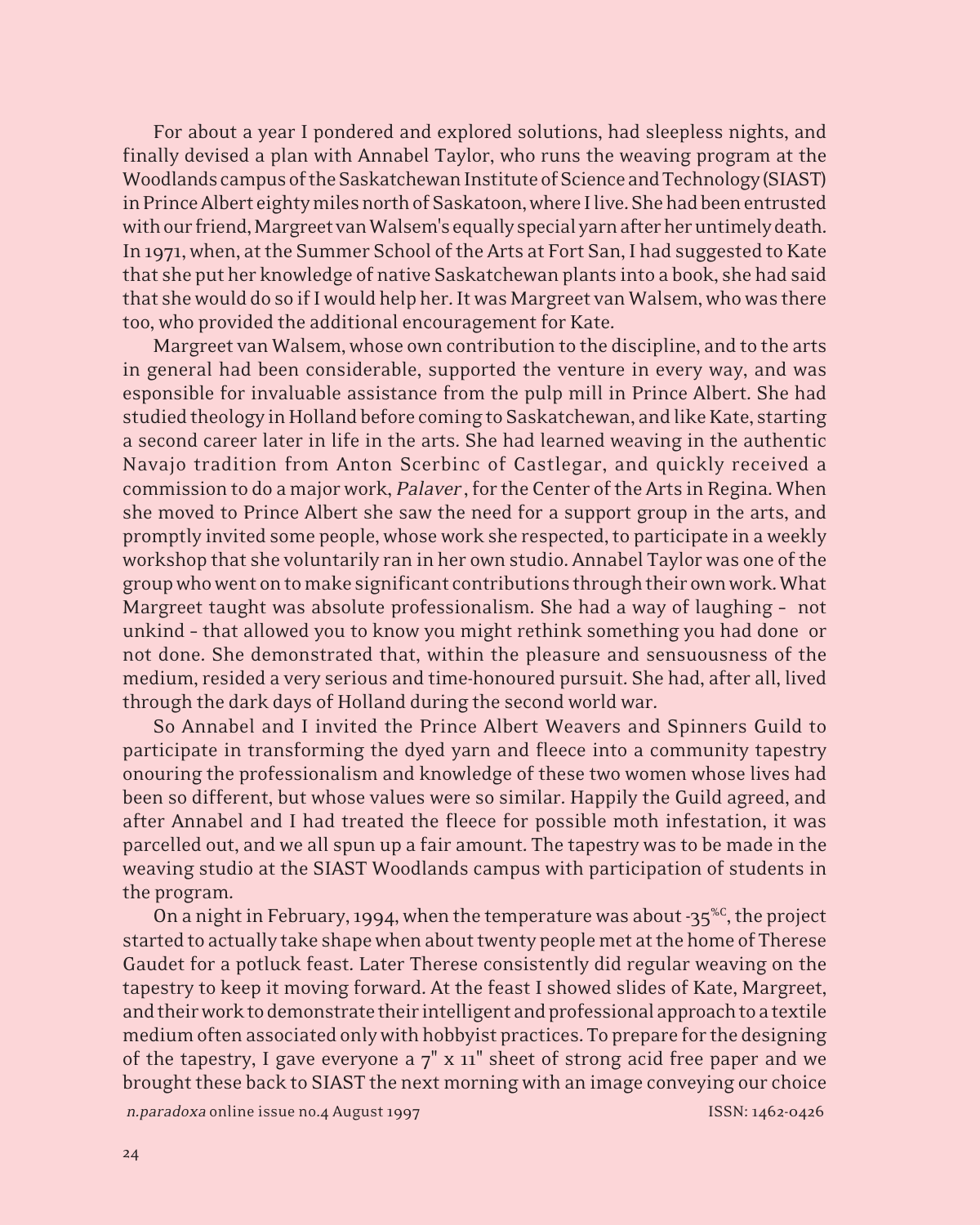of iconography for inclusion in the collaborative cartoon. I also brought books with ancient and contemporary images to inspire technical or symbolic solutions.

Working from all these sources, we developed a scaled cartoon in which everyone added their chosen element. This was satisfactorily resolved by the end of the day and, in addition there was also a good firm warp on the loom. The latter had encountered some inevitable tension problems that come from multiple different hands, but these were marvelously dealt with by Jill Couch, who had gained her expertise in New Zealand before coming to Canada. She only participated on that one occasion, but her contribution was most timely. Simultaneously some member of the Guild (who are not tapestry makers) lent their skills to carding and spinning more of Kate's fleece, to ensure an ample supply of material.

Finally the actual process of weaving could begin. Annabel then co-ordinated weekly sessions in which students, Guild member, and a few others met regularly to work on the tapestry. These sessions were preceded by discussions interpreting the cartoon, and often changes were made to the very spontaneous original images, for technical or aesthetic reasons. I went up to Prince Albert to participate in the actual weaving whenever I could. After each weaving session there was a group assessment of the success or otherwise of the day's work. These critiques, tempered by Annabel's quiet humour, ensured the quality of structure and design that were at risk from the range of skills involved. Criticism was democratic, with no hard feeling when some part of a woven contribution was taken out and re-done by someone else. "Too blue" I was told, for example, on a subsequent visit, but everyone could respect the collaborative and exacting interactions that resulted in the remarkable achievement of Another Year, Another Party.

It is important to look at the particular history that lay between the Idea of this community tapestry and the culminating cutting-off Celebration. Two years after the cartoon was drawn up the finished tapestry was graciously cut off from the loom by the Minister responsible for cultural affairs in Saskatchewan. The Honourable Carol Teichrob, who is recognised in the arts community for her support and understanding of the difficulties confronting the primary cultural producers, flew from Regina to Prince Albert to perform the ceremonious cutting-off of Another Year, Another Party, in a tradition that dates from Medieval times.

The particular histories, whereby any community tapestry materialises, are probably as varied as the people who have worked on them around the world. In this case there was no institution, benefactor, patron, or funding to dictate the imagery. Instead the imagery and construction developed compatibly, spontaneously, and pragmatically, out of a group collaborative negotiation by those willing to donate their time and diverse skills to doing the various aspects necessary for realisation of the work. This history, honouring the achievements and vision of Margreet van Walsem and Kate Waterhouse, has been documented by Shirley Spidla, who also wove on the tapestry, when she visited Prince Albert with me to regularly record the various stages of the work from beginning to end.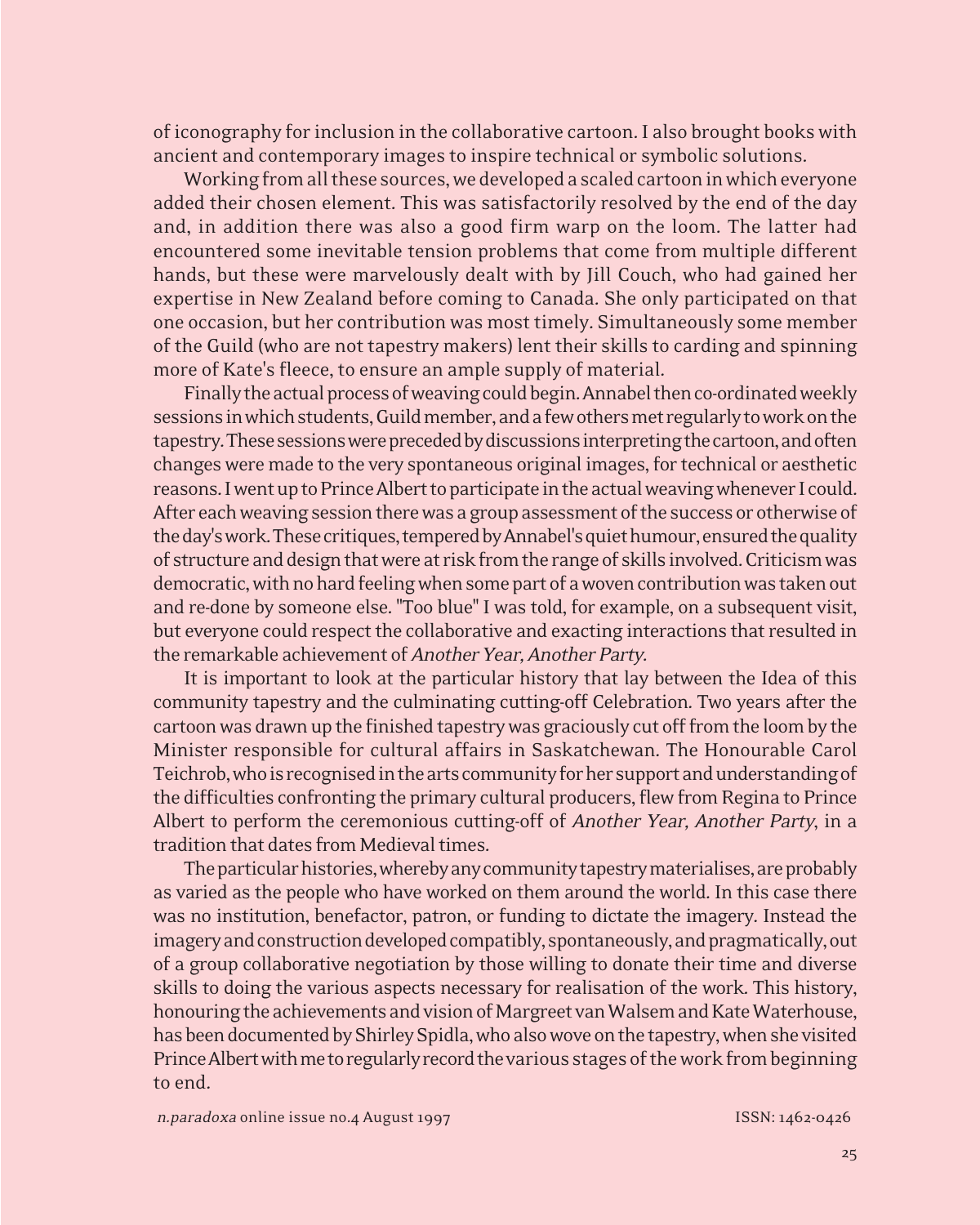In March 1995 when the weaving of the tapestry was about two-thirds complete, Shirley Spidla and I visited Kate Waterhouse at the care home in Kerrobert, to report to her on the happy fate of her fleece, and to record some of her thoughts and experiences with her work and life in general. We found her looking beautiful and reading at the time Briarpatch, MacLeans magazine and On the Take by Stevie Cameron. A committed social democrat, Kate believed strongly in the power of cooperation. Although the tapestry was not yet quite complete at the time, she had the assurance that it would be, and that the enterprise to which she had committed the last valuable third of her life would not be forgotten. She died three months later in June at the age of 96. And at the end of the millenium, a tapestry - the real thing done in a Medieval process which basically has never changed - proclaims that many small gestures can constitute a continuum of public experience and knowledge that lives on beyond our various individual lives.

Because of Kate's and Margreet's acute awareness of the important role of politics in daily life and the arts, it was fitting that so important a personage as the Minister of Municipal affairs should have agreed to complete the chain of this community tapestry. Another Year, Another Party had begun, not simply when Kate Waterhouse gave me her yarn, or when Margreet invited Annabel Taylor to her weekly investigations into the possibilities for textile arts, nor perhaps at the potluck feast at Therese Gaudet's home, or even when we workshopped the cartoon in a northern Saskatchewan town, but possibly at the beginning of time when the art of weaving was discovered to be an integral part of the fabric of society.

This article was first published in The Craft Factor (Canada) Spring/Summer 1997 pp.6-8.

Copyright © : Ann Newdigate, Spring 1997 n.paradoxa : Issue No.4, September 1997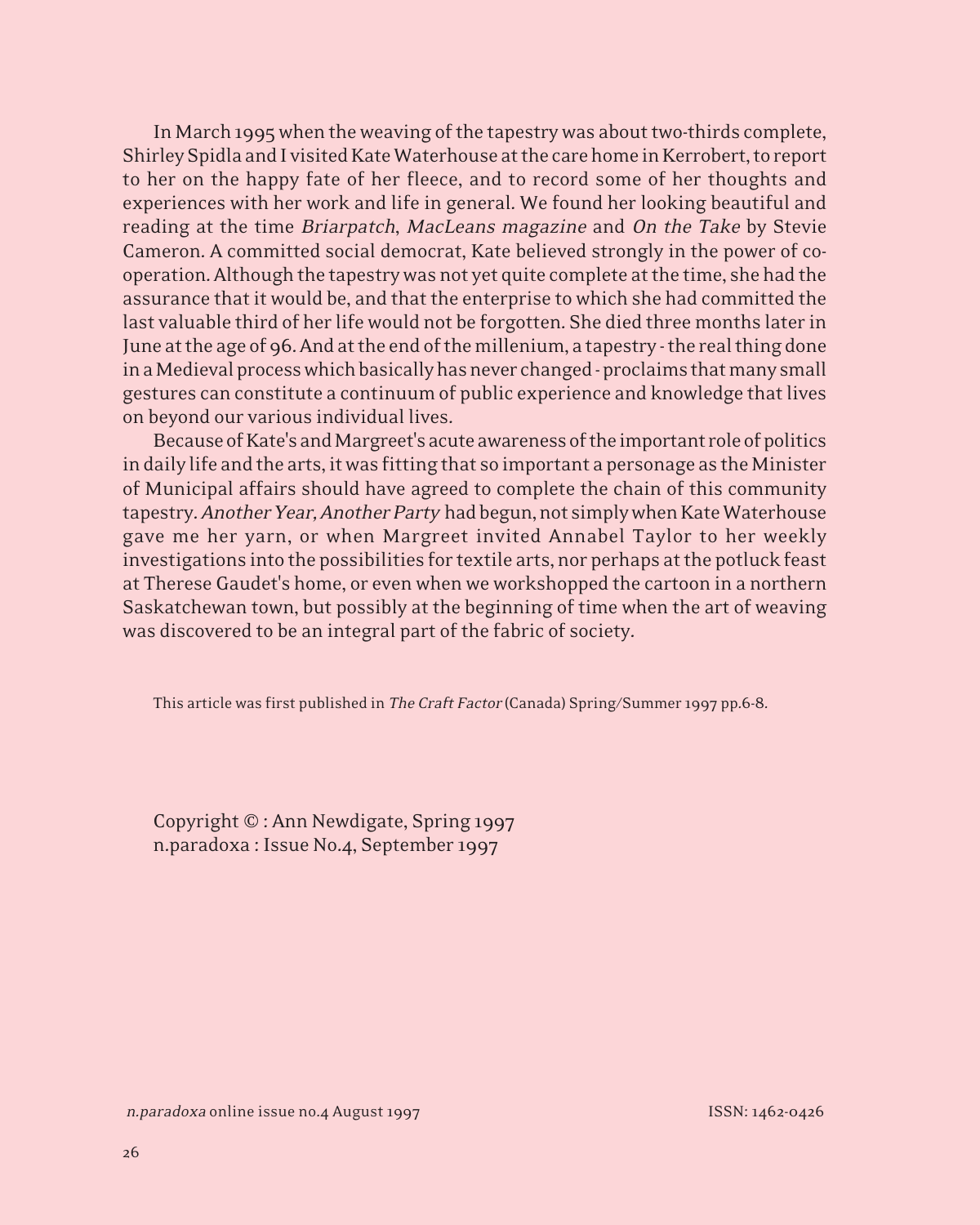### Reading in Detail : An Analysis of the work of Ndidi Dike Nnadiekwe

#### Katy Deepwell

Ndidi Dike Nnadiekwe was born in London. She went to secondary school in Onitsha,Nigeria before attending the University of Nigeria, Nsukka (1976-1984). Her work has been shown in many exhibitions in Nigeria, USA, and Europe including 'Nigerian Contemporary Art: A Female Perspective' (USA: Illinois, Ragdale Foundation,Lake Forest, October 1992) ; Seven Stories About Modern Art in Africa (London: Whitechapel Gallery,1995); Eight African Women Artists (Liverpool,June 1993, London 181 Gallery). 'Nigeriana' (Nigerian High Commission, Ghana, 1990). In 1989 her work was included in the Havanna Biennal exhibition in Cuba. She has taken part in several artists' workshops including one in 1989 organised by the Goethe Institute and Yaba College of Technology, Lagos and in 1995 a workshop for the Africa '95 festival in the UK at the Yorkshire Sculpture Park.

'Dike pays fleeting attention to the indigenous art traditions of Africa, as though leafing through a vast volume of African cultural history: images do not stay long enough to make any lasting impression. She is drawn to the culture and art of Africa, yet she is distanced from it to the extent that she enjoys her freedom to take as much from the vast resources as her spirit wills. Consequently her sculptures merely suggest their cultural provenance, making no claim to particulars.' Chika Okeke<sup>1</sup>

Chika Okeke's reading of Ndidi Dike's work in the Seven Stories About Modern Art in Africa exhibition catalogue of 1995 highlights the much-debated tension between the modern and the traditional in contemporary Nigerian art as well as the politics of 'National Synthesis' developed by the Zaria Arts Society in Nigeria. Dike's wood panels are in this reading situated as a successful synthesis in which 'objects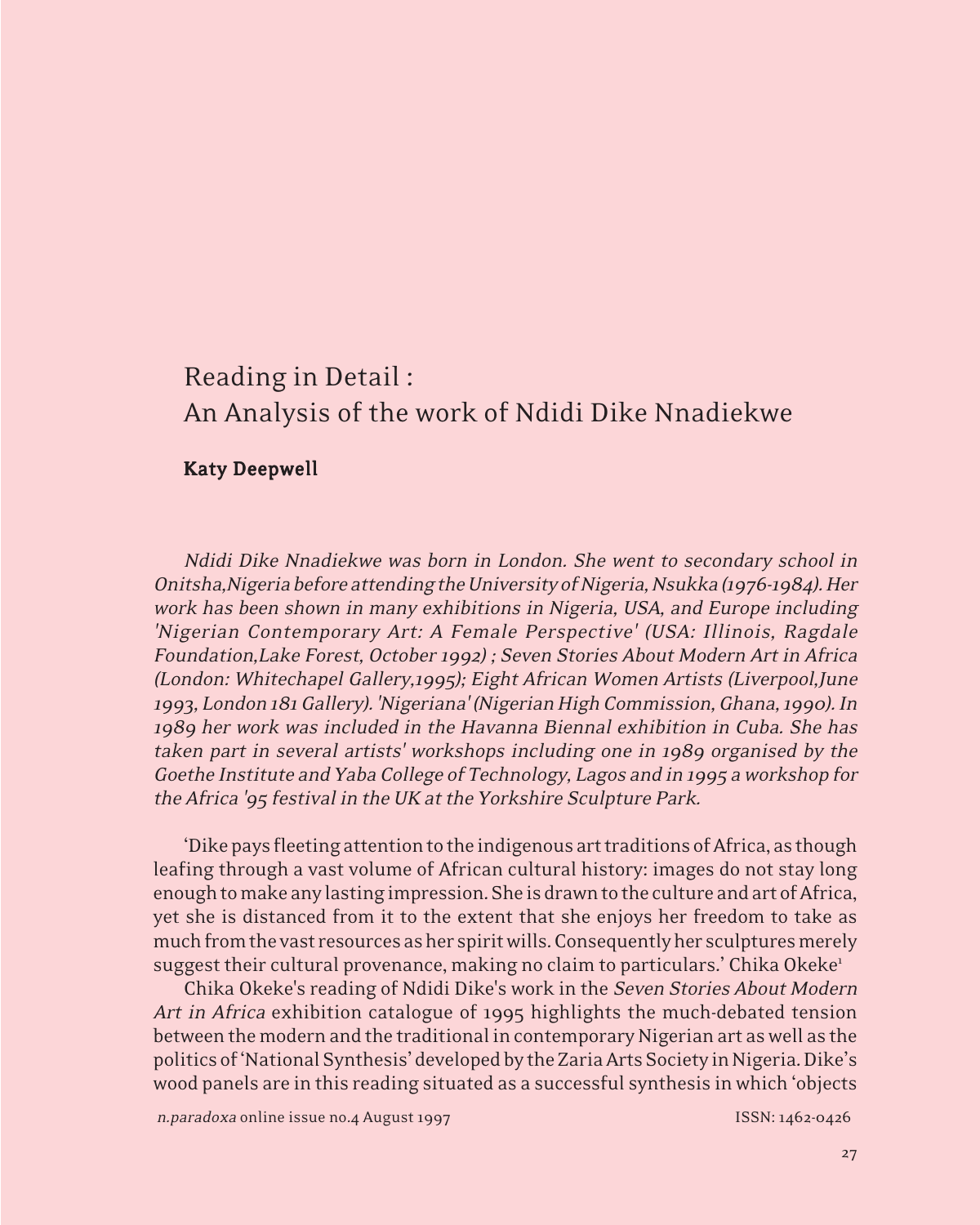from Akan, fulani and Igbo material cultures fuse together to create something tellingly African, dispassionately contemporary (there is also an unmistakable presence of uli,nsibidi and akwete motifs and designs in her work).'2 Okeke highlights the critical relation to traditional art forms which is characteristic of Dike's work and its modernity, while also suggesting that this different relationship may be the result of a different lived experience. How can we characterise this experience, as African, as specifically Nigerian, as a woman, as an artist?

In Nka : Journal of Contemporary African Art in 1995, Salah Hassan offers a useful framework for understanding 'The Modernist Experience in African Art' an article subtitled 'Visual Expressions of the Self and Cross-cultural Aesthetics'.3 Hassan argues for a intertextual, dialogic approach to reveal social relations of intellectual production working at several different temporal, spatial and historical levels. While Hassan's article makes clear the number of different strategies adopted by the modern African artist in the renegotation of the traditional and the modern and the extended dialogue with Western centers of modernism and modernist practice, he points also to the asymmetrical privileging of the West's preoccupation with a monologue between a presumed cultural self and an ethnographic 'other'.<sup>4</sup>

Taking on board Hassan's ideas and developing them from a Western feminist perspective, it is possible to position Dike's work in a new set of comparisons with the formal strategies across painting/relief/sculpture of the American modernist sculptor Louise Nevelson. The aim of the comparison is not to reinstate the binary oppostion Hassan rightly criticises but to show how the comparison may enhance and develop an understanding of the particularity of each artist. Separated by nearly half a century in age, working in two different countries, America and Nigeria, the differences between these two artists superficially could not be greater.

What initially unites Nevelson and Dike are a number of formal strategies in their work. For both artists, their primary medium is wood, carved and assembled in panel forms, Dike's panelled reliefs and Nevelson's famous Walls. They both produce single works as part of larger series and both use found objects in their work, though Dike's work is less dependent on this than Nevelson's. Both artists' sculptures/reliefs rely on both accumulation of detail ,'multi-layered' textures and a strong tactile sense (These two features take on a very specific meaning in relation to the idea of 'reading in detail' (Naomi Schor) below and a case can easily be made that their work involves concepts of the feminine as identified by French writers like H.Cixous and L.Irigaray5 ). In order to compare the two artists in this way, a high degree of formalistic abstraction is needed: a position which overlooks all details even though the really interesting argument is only to be found in the accumulation of details. If one reads the detail, it is here that the differences between their projects lie and the contrast becomes most apparent between a Western modernist, born in Russia who lived and worked in America and a modern African artist, born in England who lives and works in Nigeria.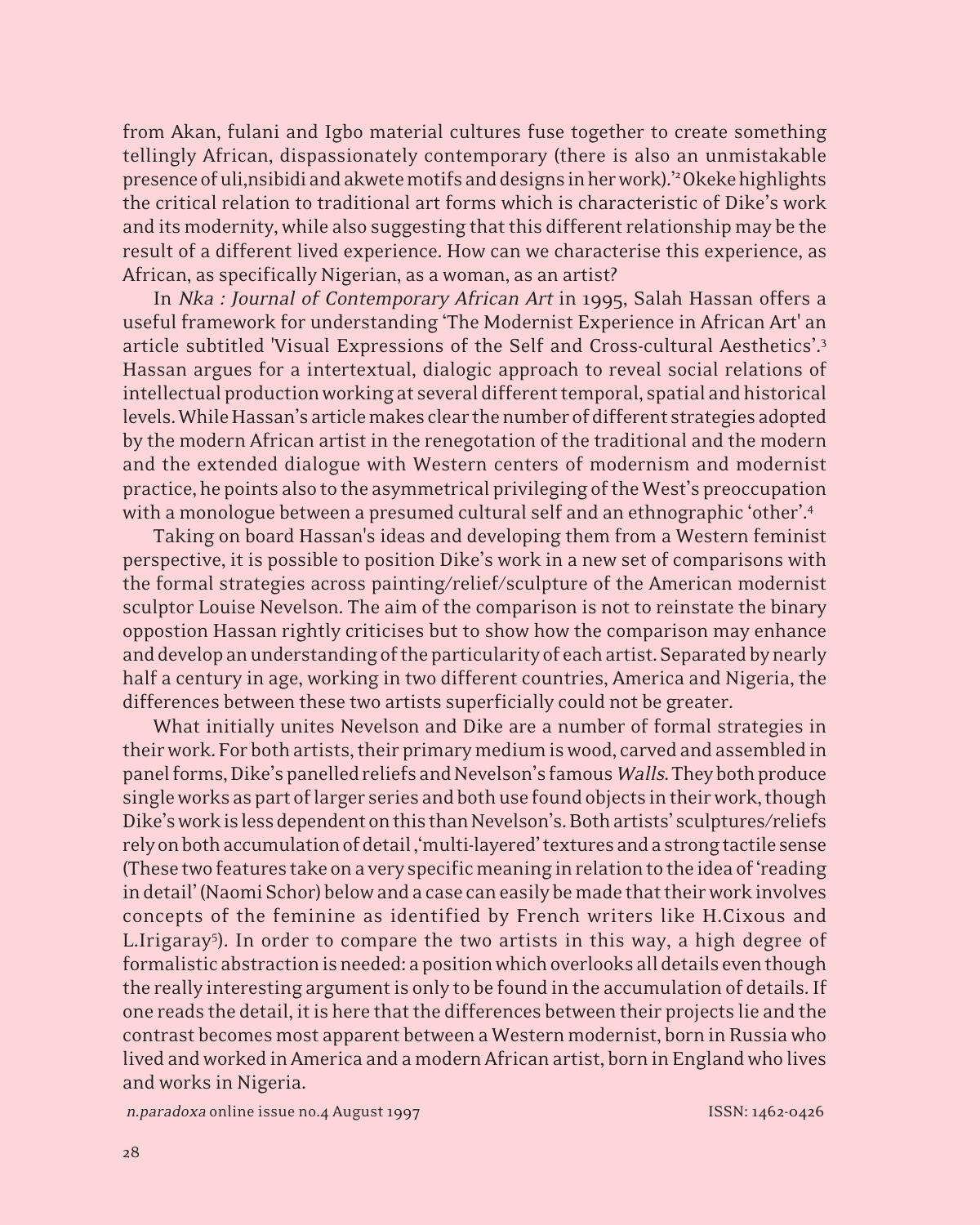Although both artists deliberately restrict their palettes to a minimum number of colours: Nevelson to black, gold and white, Dike to the traditional uli colours - red, yellow ochre, white, earth hues and additional blues. Rather than relying on method in which the colour unifies and the piece works through shadows produced by architectural scale installation and lighting which is Nevelson's strategy, Dike only occasionally enhances the multiple types of natural wood she uses with inks, the stain generally highlights the basic colour of the wood. Dike's choice of woods also seeks to provide a continuuity between old and new : indonesian rosewood, elm, spotted beech, cedar, copperfoil, iroko, pirana, camwood and pinewood, whereas no such discrimination was made by Nevelson who painted the walls to hide the range of different, often scrap, woods she used.

Both artists repeatedly use a circle motif as symbolic not just of the sun, a circle/ cycle of life, but also ch'i (a unifying breath,spirit), though again to very different ends and in the context of a different vocabulary of motifs. Dike's carved circle - the only motif to frequently cross the panels of her compositions - acts as visual focus to both unify the work, but also to introduce a spiritual dimension: Igbo cosmology. Nevelson frequently fragments the circle across the box forms which make up her walls and very occasionally she separates the circle out, highlighting its significance as a moon or sun form by hanging these separate forms above the entrance to her installations.

Nevelson did exploit the ethnographic Other in her work, with a particular interest in Mayan forms, and developed a personal collection of African masks between the 1930's and 1960s. Her interest in totems (both Mayan and African) was mediated by the Modernist gaze of Picasso and of Henry Moore, and she became familiar with these ideas through her friendships with Diego Riviera, Wolfgang Paalen and through the latter with Surrealism. If one remains locked in this paradigm, Dike's work can only appear as an ethnographic Other ; bearing the recognisable signs of traditional African motifs and carved forms. As Hassan points out, underlying this dichotomy is another of Western individualism versus perceptions of communally-centred activity in which:

'The other is perceived here as static, non-changing and ahistorical [practices arising from the traditional village African], while the 'self ' is viewed as universal, dynamic,changing and historical' [the archetype of Western Modernist practice].'6

However, this binary opposition is plainly false for the purposes of such a comparison, given Dike's practice and her location as a contemporary artist in Nigeria. The particulars here are again important as Dike's use of African imagery and symbols are not used to develop either a private symbolic vocabulary [much argued for in the case of key Modernists], nor are they available to be read in a straightforward iconographic way. Their particularity is important as a set of floating signifiers which announce a critical project towards a disappearing traditional culture. Dike describes her technique as 'mobile mixed media'. Her sculptures are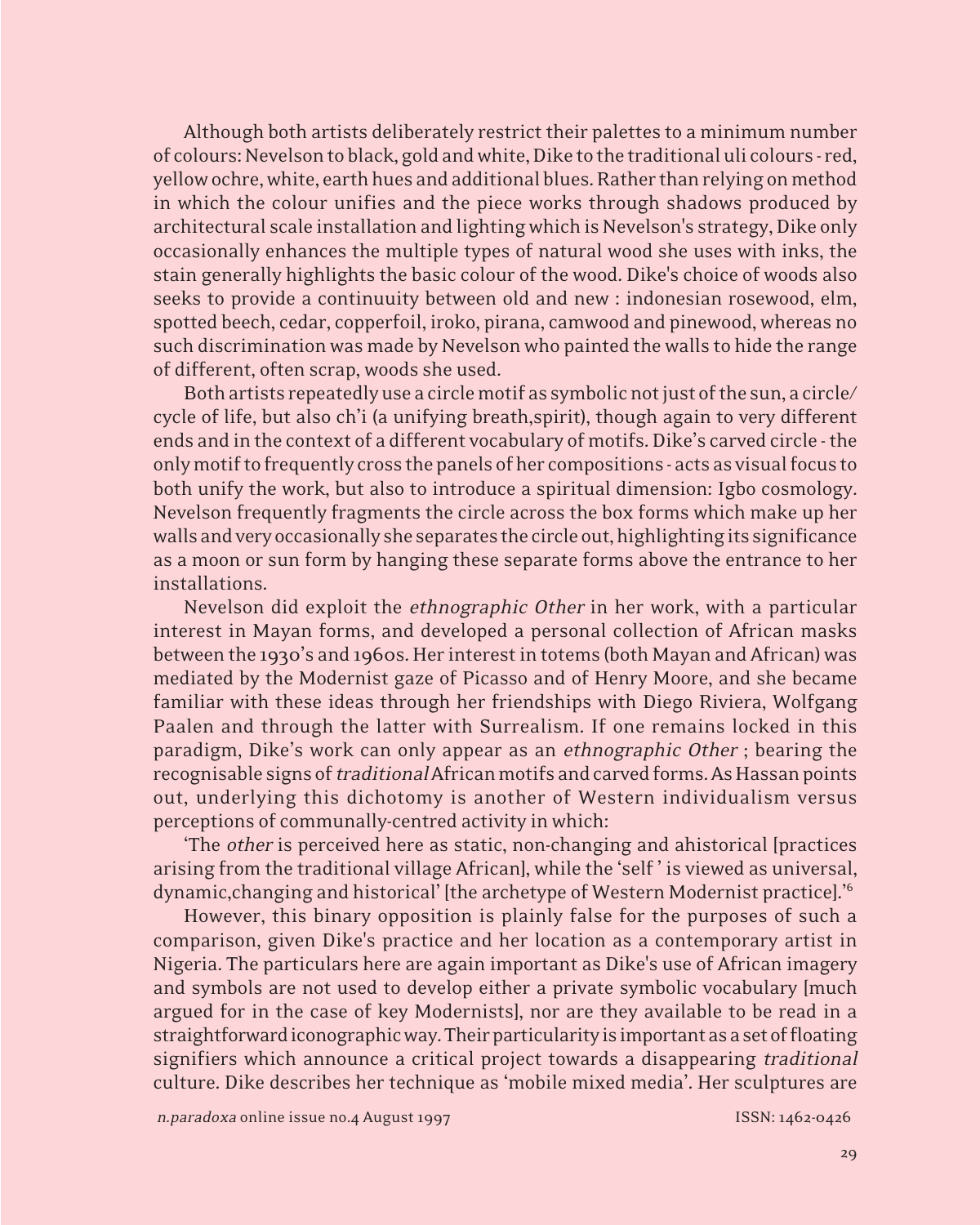composite: assemblages of different but mainly African woods, frequently she adds to the panels, beads, mirrors or items from the Ijele masquerade, for example, Agbagho Mmuo, in which the nuances and the characteristics of female behaviour are displayed by men. Again, the contrast with Nevelson is revealing; for Nevelson, the found object, off-cuts of wood, broken chairs, random pieces of machine-tooled wood were incorporated into a larger whole in such a way as to loose their original identity and become a form within the greater single whole of the sculpture. In this, Nevelson followed a transformative Surrealist aesthetic which valued the 'found' object and chance selection. In Dike's work , such as 'Traditional Igbo Women Mirrorholders' part of the 'Diminishing Culture' series the mirrors are placed, almost in a procession, across the top section of the panelled piece. They remain objects to be perceived in themselves but are also drawn into a relationship with the horizontally carved sections beneath and the heavily worked circle which lies beneath the one on the far right.

How each artist uses the accumulation of detail across the surfaces of the walls/ panels is also important. Nevelson built her walls as a structure of boxes, often with strong verticals, but using a varying set of abstract motifs, generated by found and assembled pieces. In Dike's work, strong vertical designs generally predominate. The motifs and patterns which accumulate across the panels emphasise a multiplicity of textures and different intensities between burnt carving and flat surfaces, in which, as the artist suggests, the working of the surface is designed to 'bring the flat piece of wood to life'. Incorporated into her reliefs are drawing motifs from the tradition of wood-carvings, textile patterns, uli motifs, - lizard,tortoise - derived from Igbo folk tales, Nsibide symbols from southeastern Nigeria - pictograms and Kalabashi burnt engravings as in her two pieces 'Offering for a Child' or 'Ndigbo Regalia' (a part of the traditional Igbo chieftaincy attire). In the choice of wood-carving, they bear an echo of the carving techniques of Igbo doors. Unlike these doors, the irregular panels do not conform to a uniformity in shape or overall design.

Chika Okeke draws a brief but interesting comparison in his discussion above with the work of El Anatsui, a teacher at Nsukka in the mid-seventies where Dike also studied, and Onobrakpeya's mixed media installations - an artist who like Dike, also moved from painting to 3-D media. Anatsui considered that 'modern art...can claim no legitimacy if it is not based on one's originary art traditions and culture , from which vantage it can then seek to appropriate suitable foriegn ideas or techniques. It is the awareness of these historical realities by contemporary African peoples that could engender the necessary collective re-affirmation.'7

Anatsui's work also explores the history of Africa and the present Otherisation of Africa through assembled panels, carving, and pictographs from a range of African symbolic forms : nsibidi, Bamun, Njoya, Bolange, uli and adinkyra. However, Dike's work, as Okeke acknowledges is far from fundamentalist, nor is it an argument concerning nationalism. Dike's works are a critical re-engagement with traditional forms, a search for a new identity, from the perspective of the modern African artist.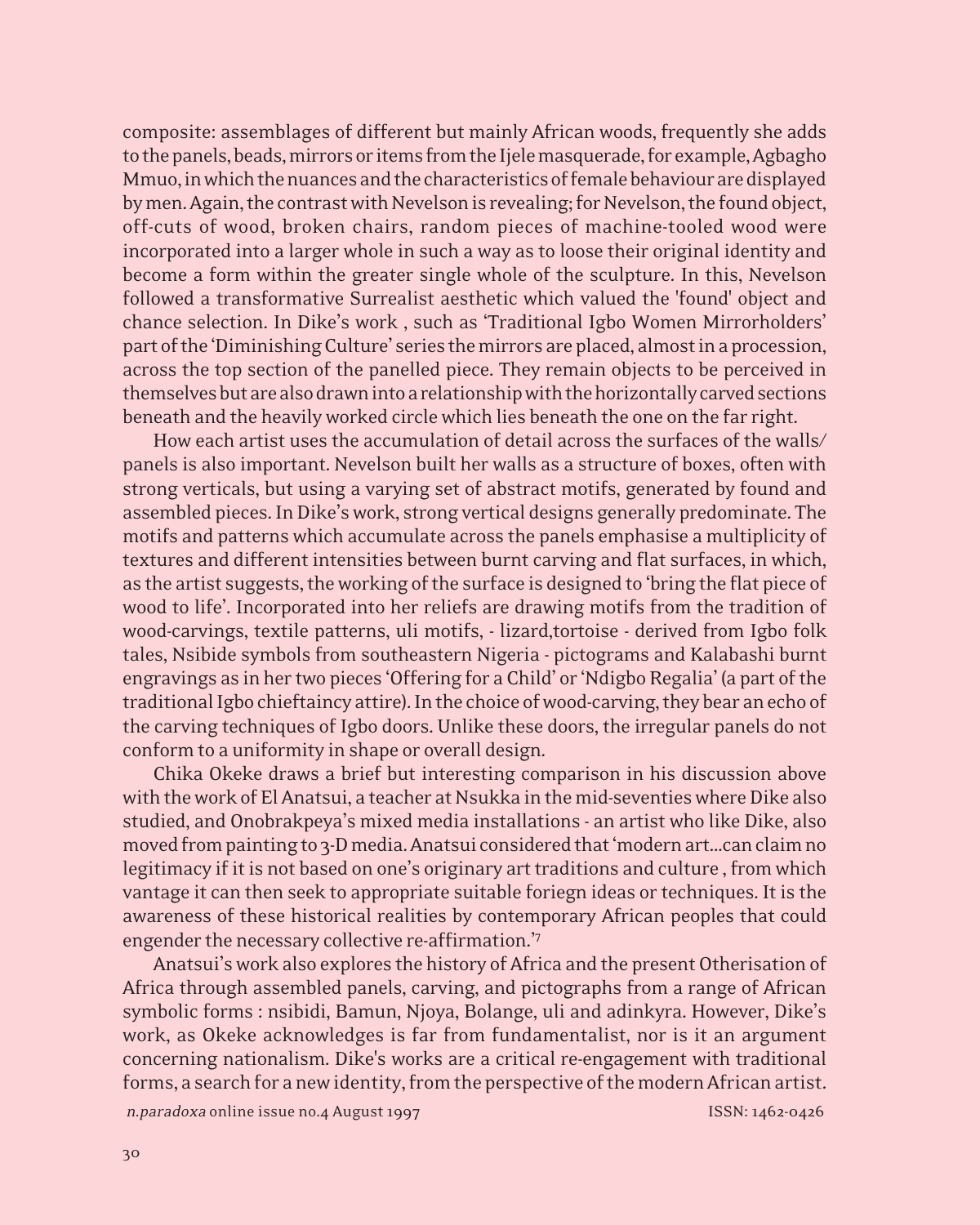Hassan's article also usefully distinguishes the contemporary and the traditional by the specific historical-cultural location of its emergence in a formal education system, nationalistic cultural resurgence and systems of patronage and exhibition practices. Hassan highlights the movement towards a 'culturally rooted, selfconscious and 'African' aesthetic expression' in the modern African artist's search for new tropes of self-expression and new forms of synthesis between Western and traditional African influences: 'Rejecting the homogenizing effect of Western cultural imperialism, especially its neo-primitivising and exoticizing tendencies, African artists have repositioned themselves as creators of an autonomous global art.'8

While I agree with Hassan's argument via James Clifford for a new understanding of 'authenticity' to be 'reconceived as hybrid creative activity in a local presentbecoming future' and that 'Non-Western cultural and artistic works are implicated by an interconnecting cultural system without necessarily being swamped by it'.9 The production of authenticity has all too often been salvaged iconographically in art criticism as an argument for specific local character, a recognisable 'Africanness' in an international art market, rather than a more critical project concerning representation and the identification of presences/absences. Debates about postmodernism in the visual arts confusingly speak about both the importance of the local AND the critical deconstructive project of contemporary art defined in relationship to the employment of floating signifiers from diverse cultures.<sup>10</sup> However, hybridity in postmodern debates has frequently been asserted as an autonomous value without necessary implying any critical reading or political stand. While it may add weight to claims for the recognition of an autonomous African art in the postmodern international mainstream, particularly where post-colonial debates are taken on board, debates around postmodernism are manifestly in need of distinguishing critically between works with a political cultural-critical edge and those which all too cynically gesture towards a seemingly radical look of hybrid awareness.

I would argue for productive engagement as opposed to relativity, since works are not always seen in their local context but increasingly positioned in an international frame and thus move in and out of many divergent contexts and different kinds of spaces. The exhibition space, the framing of the temporary show, the magazine and newspaper reportage, the catalogue all provide an endless layering and proliferation of meaning, framing and reframing the reading of the work.

Naomi Schor's discussion of the problematic detail is useful here, especially her discussion of Lukacs' use of particularity , or specialty, as a means to challenge Western aesthetics.<sup>11</sup> She argues that Lukacs reread Hegel's tripartite division of Aesthetics into the universal (the Ideal,determination of art ); particularity (the arts as spatio-temporally different); and individuality (the socio-historical factors involved in the actual works of art with real examples). The centrality of the concept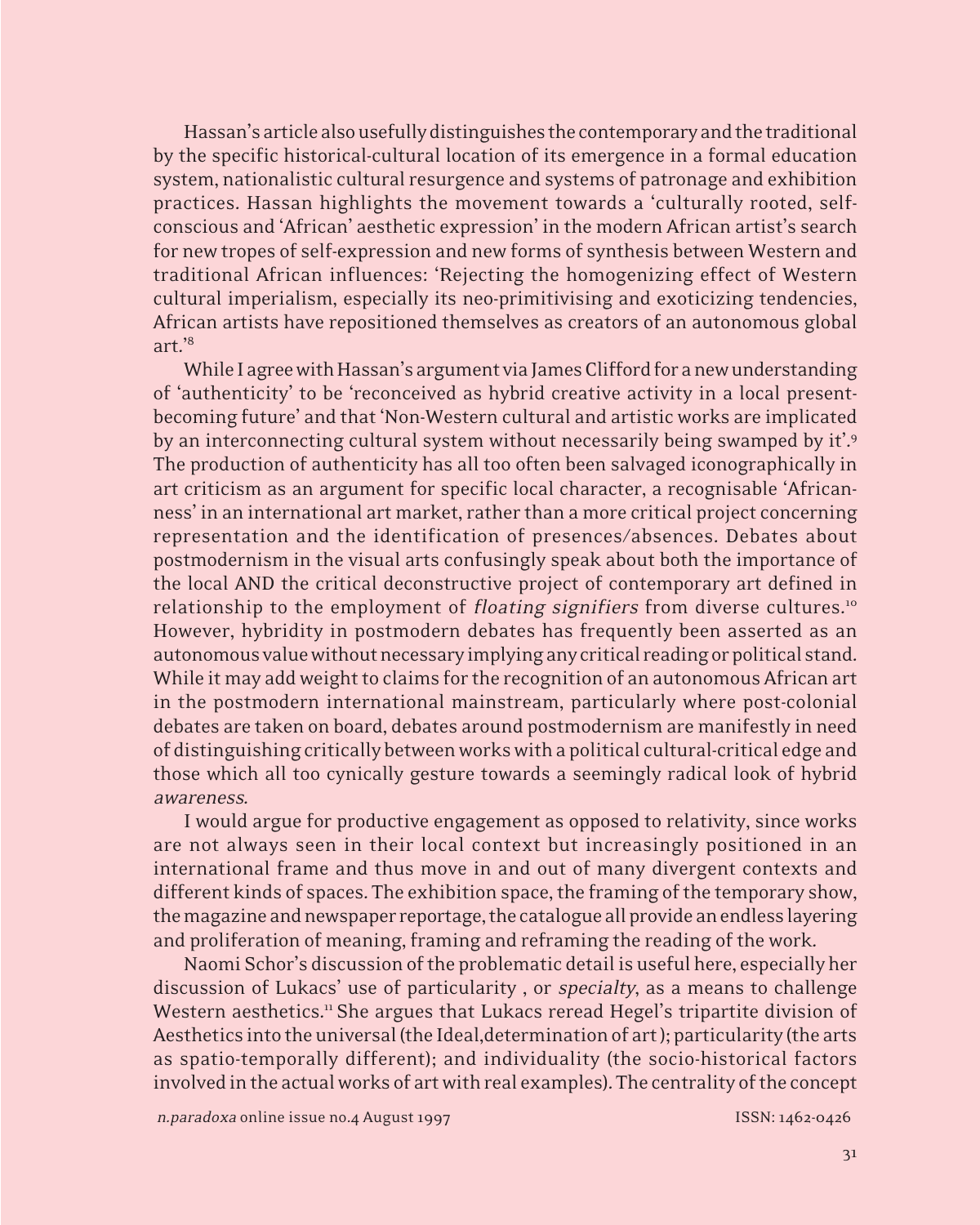of particularity in Lukacs is useful, as Schor describes it, for the way in which it acts as the middle or meeting point in which the forces generating a work of art are reconciled :

'There is then...a movement going from speciality to universality (and back), and at the same time, a movement going from speciality to individuality (and back) ; in both cases, it is the movement towards speciality that brings the process to closure.<sup>112</sup>

These distinctions exist again only at the level of analysis but they do provide another point of departure from the contrast of universal and individual (a debate which modernism has laid exclusive claim to). For, as Lukacs also stresses: 'The relationship of particularity to individuality consists in an eternal process of cancellation(Aufhebung), wherein the moment of preservation (Aufbewahrung) is in a certain sense more strongly emphasized.<sup>'13</sup>

The detail, Schor argues, can manifest both presence and absence; it can act as a marker or operate as a trace of a trace. The detail does not simply authenticate, it can also negate, marking absence not just presence. Dike's works in the 'Diminishing Culture' series and related works are a form of history read through symptoms; marking as much the recognition of loss and of things which are negated through the production of presence. While it is not possible to 'exit' the Modernist paradigm neither is it fixed in oppositional binaries which permanently and automatically privilege one form or modality above another. This is not to deny the aysmmetry, unevenness or power and privileges accrued to certain individuals and denied others only to argue that it is possible to unfix the values behind such binary oppositions.

Parallels between Nevelson and Dike are also revealing in terms of their positioning as both modernist artists and women. Laurie Wilson begins her iconographic analysis of Nevelson's work with the comment that 'many critics have either vigorously rejected any search for meaning, or have surrounded the work with vague metaphorical remarks about the mysterious worlds of dawn and dusk'14: allying the feminine with nature, and with closed and interior worlds. Misunderstanding, stereotyping and a lack of scholarship have surrounded the work of many Modernist women, even in the West. In Wilson's reading of Nevelson's oeuvre, three themes emerge as central ; royalty, marriage and death. These are read through the life and personality of the artist. Priority, however, is always accorded to individual autobiography which locate the production of the work as primarily personal responses to life experiences. Individualism is usually stressed rather than experiments with language, aesthetic preoccupations or a specific synthesis of social practices and ideas. Nevelson was unusual amongst her New York male and female contemporaries in developing a strongly abstract practice in sculpture.

Dike is similarly unusual amongst her own contemporaries in her adoption of carving as her media and this again underlines her critical relation to existing references and symbols. Traditionally Igbo doors have been carved by men even though uli wall painting is a female tradition with a developed vocabulary of abstract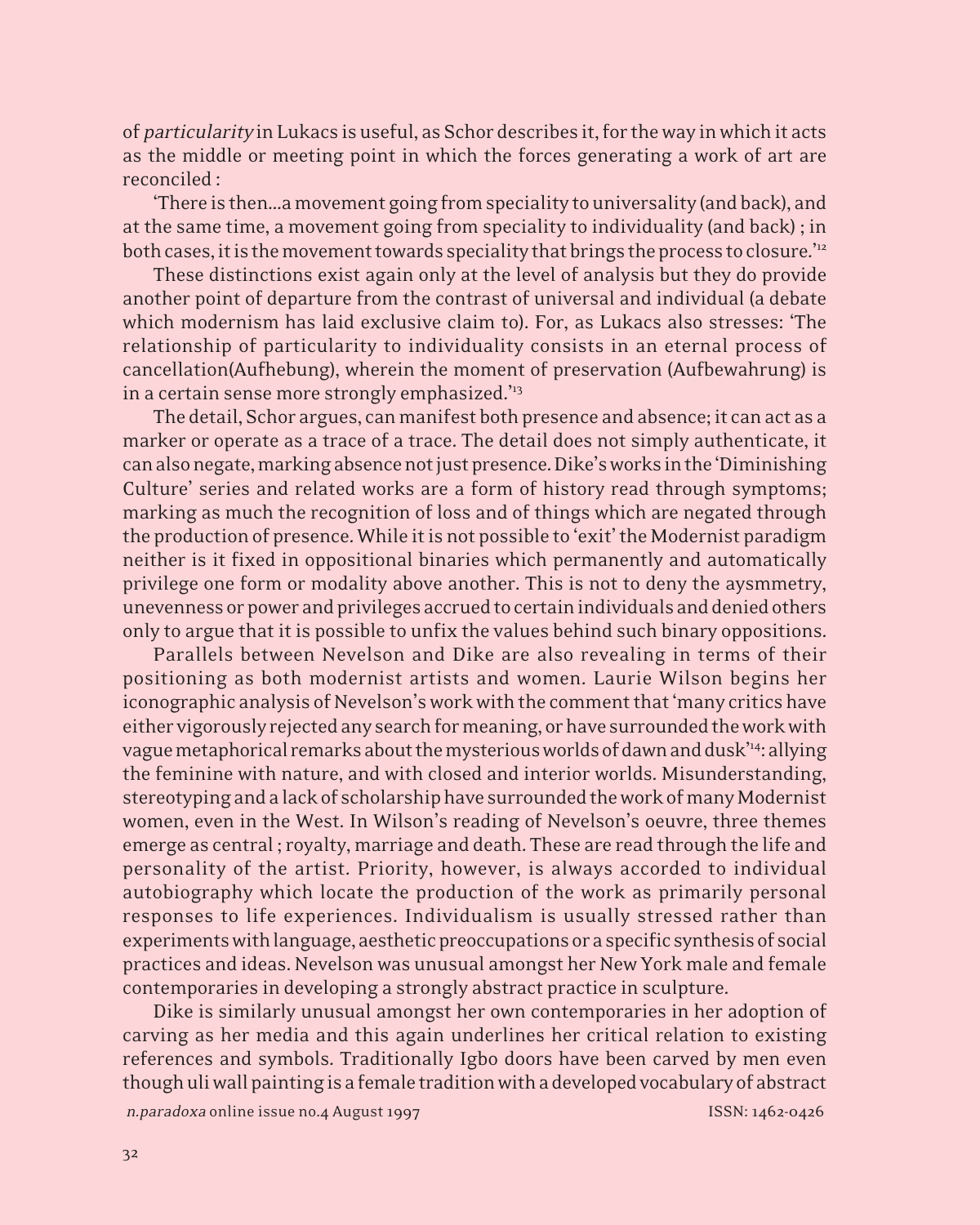motifs drawn from nature. The use of uli motifs in the work of many male painters associated with the Zaria Art Society and others trained at Nsukka might equally provide an interesting model of the appropriation of a female-produced form by male artists and another inflection of the synthesis of traditional and model. This is not a straightforward gendered role-reversal of forms because of the sex of the artist. However, Dike also appears interested in developing and exploring a female perspective within her critical appropriations but not in confining her work to femaleorientated themes. The circle suggests a unifying perspective but it equally spatially acknowledges itself as a unique standpoint in the picture plane.

This is an edited version of an article in Nka: Journal of Contemporary African Art , Fall 1996.

This version appeared in an exhibition catalogue of Ndidi Dike Nnadiekwe's work at the Chevron Gallery, Lagos in May/June 1997

Katy Deepwell has edited a collection of new essays on Art Criticism and Africa (Saffron Books,September 1997). Essays from Egypt, Europe, Zimbabwe, Nigeria and South Africa by Olabisi Silva, Everlyn Nicodemus, Fatma Ismail, John Picton, Olu Oguibe, Geroge Shire, Ola Oloidi, Colin Richards, David Koloane, Murray McCartney, Tony Mhonda and Barbara Murray. Enquiries and copies @ £12, email Eastern Art@compuserve.com

#### Notes

1. Chika Okeke in Seven Stories about Modern Art in Africa exhibition catalogue, London: Whitechapel Art Gallery 27 Sept-26 November 1995, Malmo,27 Jan-17 March,and Solomon R.Guggenheim,New York, mid-June-mid-September. p.69.

2. ibid.

3. Salah Hassan 'The Modernist Experience in African Art:Visual Expressions of the Self and Crosscultural Aesthetics' Nka: Journal of Contemporary African Art Spring/Summer 1995 p.32

4. Hassan ibid, p.32 & p.31

5. Naomi Schor Reading in Detail: Aesthetics and the Feminine (Routledge,1989).

for references to Cixous and Irigaray see E.Marks and I.de Courtivron New French Feminisms (U.K.: Harvester,1981) and M.Whitford Luce Irigaray: Philosophy in the Feminine (Routledge,1991)

6. Hassan op.cit. p.31.

7. Okeke op.cit. p.58.

8. Hassan op.cit. p.31.

9. ibid, p.32.

10. see C.Jencks A Postmodern Reader (Academie Editions,1991)

11. Schor op.cit.p.62.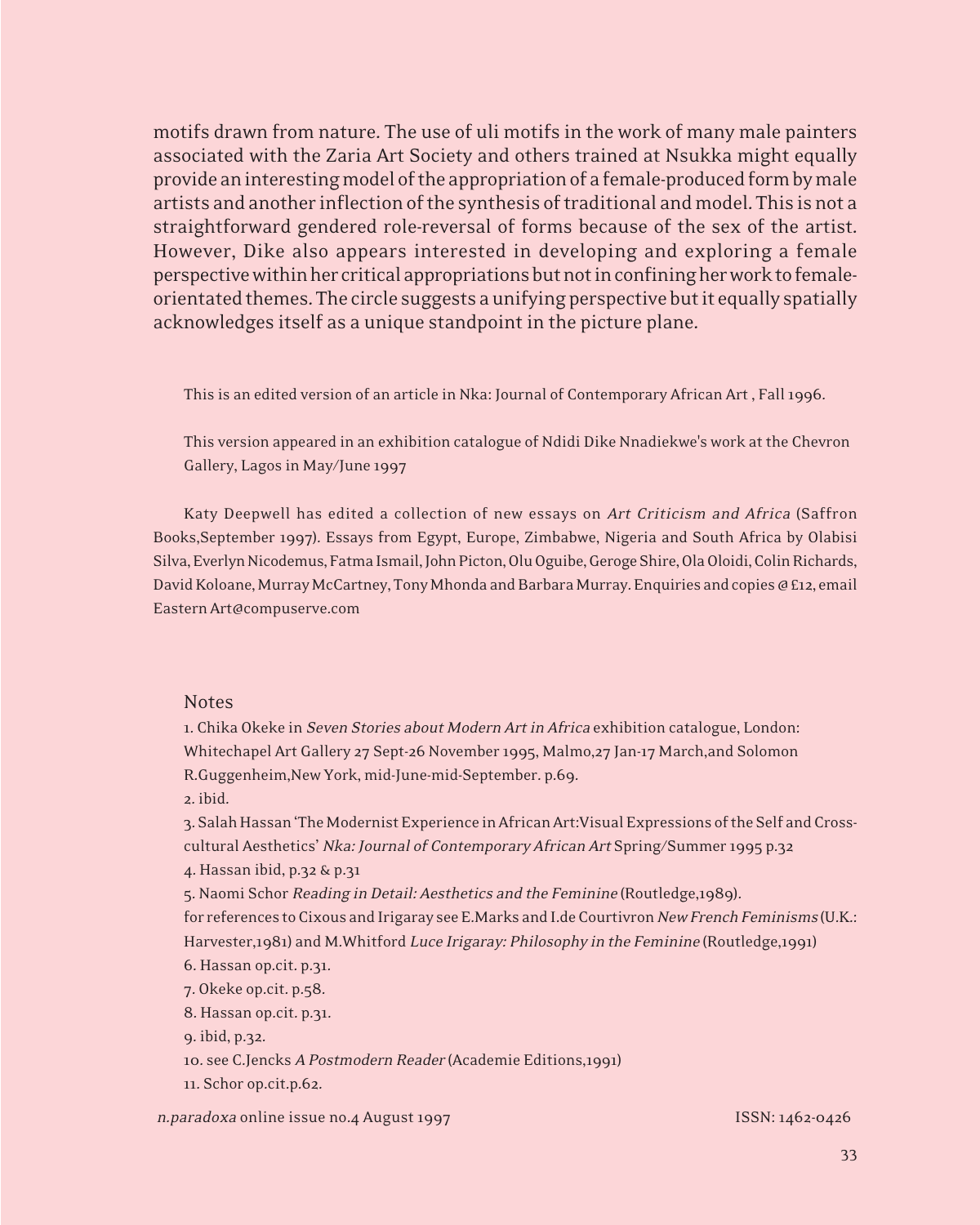12. ibid.

13. ibid.

14. Laurie Wilson 'Bride of the Black Moon' Arts Magazine May 1980 p.140

Copyright © : Katy Deepwell,1997 n.paradoxa : Issue No.4 , August 1997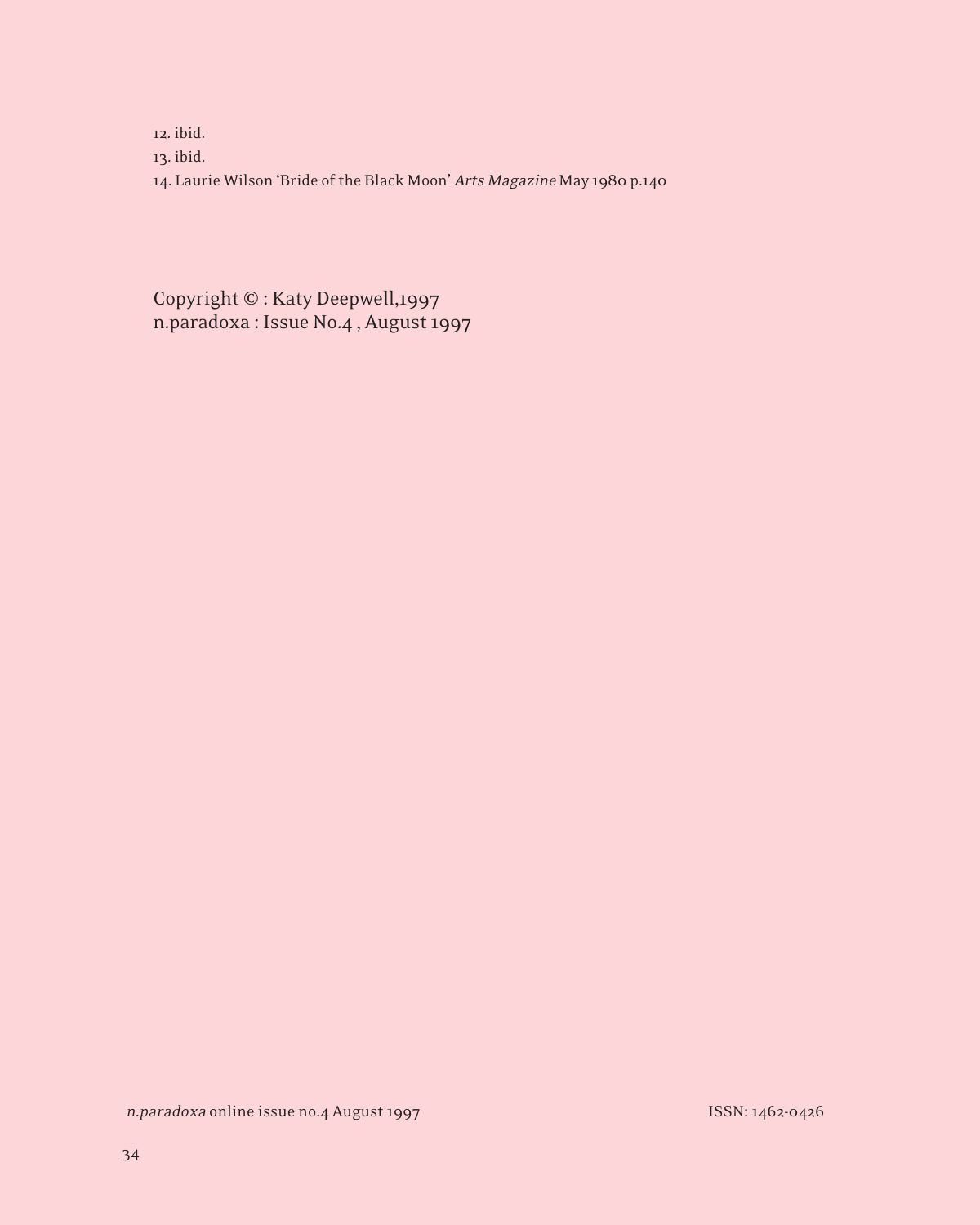### N.Paradoxa interview with Gisela Breitling

#### Katy Deepwell

Gisela Breitling is a feminist artist and art historian (b.1939) who lives and works in Berlin. She is a founder of Das Verborgene Museum (the Hidden Museum) in Berlin. In this interview with Katy Deepwell, she discusses her work on a number of different exhibition projects in Berlin and her writing since 1980.

#### Katy Deepwell: Could I begin by asking what were the themes and issues raised in your first book, first book, Die Spuren des Schiffs in den Wellen - eine autobiographische Suche nach den Frauen in der Kunstgeschichte (1980)?

Gisela Breitling: I wrote this book as a basic course for understanding the position of women in art and art history. I was trying to write an accessible book in which the experiences of one woman could be used to reflect debates about women as both viewers/consumers of art and as makers. In Germany, the women's movement began in the seventies without any real discussion of aesthetics – the art world was not well-represented in these discussions – which were more political or sociological. Women artists in Germany at the point, when I started these reflections, were often accused of being infected by middle-class (bourgeois) values by women who followed a Marxist or even a psychoanalytical line of thought. I wanted to highlight the work of women artists because I had gone through my own training in art without any connection with women artists. Sometimes, I had asked myself whether it was even normal for a woman to make art. If I saw a woman artist, I felt she must be an exception. I had in mind the question, is it possible to make art as a woman? I wanted to develop an art historical basis for my own biography - my real life.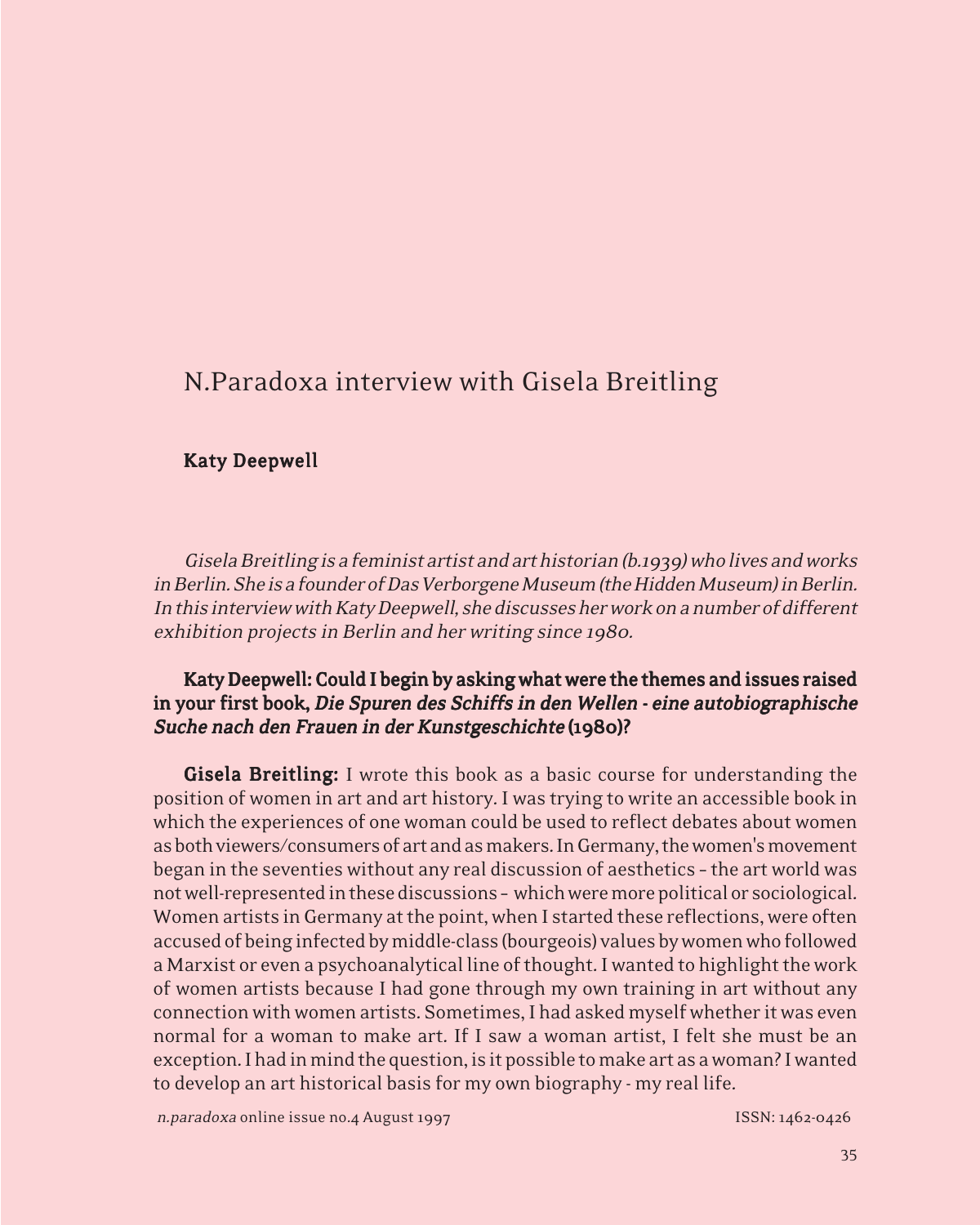It had also been very strange for me to discover that there were women artists often in very badly written books with anti-feminist authors, for example, Hans Hildebrandt's Die Frau Als Kunstlerin (Berlin 1928). Other books of male writers, like Ernst Guhl's (1858) Die Frauen in der Kunstgeschicte or Ludwig Hirsch(1907) Die Frau in der Bildenden Kunst discuss women artists but they always imply that they are not very important. This was both strange and hurtful. I wanted to write about not only that there were women artists but also to explain why they were not there.

In my second book Das Verborgene Eros I develop this form of analysis through a discussion of Werner Hofmann's Zeichen und Gestalt - die Malerei des 20Jahrhunderts (1957), a Fischer 'tascherbuch' a popular basic art history book, in which of the 252 named artists discussed, there appear only  $\frac{1}{5}$  women. Of these  $\frac{1}{5}$ artists, however, only Sophie Taueber-Arp's work is discussed. The other example I used was Grauzonen-Farbwelten Kunst und Zeitbilder,1945-1955 , a 1983 Akademie der Kunst exhibition catalogue. In this publication, of the 627 names in the index only 26 women are listed. Of these 26 names, 4 are popular singers, 1 is an art critic, Carola Giedion-Welcker, 2 are designers, 3 are gallery-owners, and another name in the index is referred to in the text in the following way "mein Lippenstift ist nicht kussecht, aber dafür von Elsa Schiapparelli in shocking-pink"! Of the women remaining, 9 are women artists but only 3 have work reproduced in the catalogue. The conclusion drawn is that women artists are again always below the middle-level of male artists and the singling out of one woman, in this case Brigitte Matchinsky-Denninghoff, bears no correlation to the power of other women. It is 'beleibigkeit', almost coincidental. I wanted to explain why repeatedly in these selections, there was a great ignorance against women.

#### Katy Deepwell: When did you start your researches in 1972 or 1974?

Gisela Breitling: My first texts were written very early. I made a summary of these arguments in 1975 but I did not like it. I was disappointed at how difficult it was to read. I stopped the project. I had no publisher then. Then I went to Italy and I had in my luggage two books, Linda Nochlin's Women Artists 1550-1950 and Karen Petersen and JJ.Wilson's Women Artists: Recognition and Reappraisal. I didn't know what I would do in Italy but I had a list of names of artists to research and started my research in archives in Rome by beginning to go through the hand-written catalogues of artists for evidence of work by women artists.

Then I went to the Alinari photoarchive in Rome and bought every photo with a woman's name attached but this was a very confusing exercise as there were photos of works by women as well as works of women. I began to write again but was still searching for an adequate language for this subject.

n.paradoxa online issue no.4 August 1997 **ISSN:** 1462-0426 I wrote a short text about how I felt when I was in an exhibition and this was the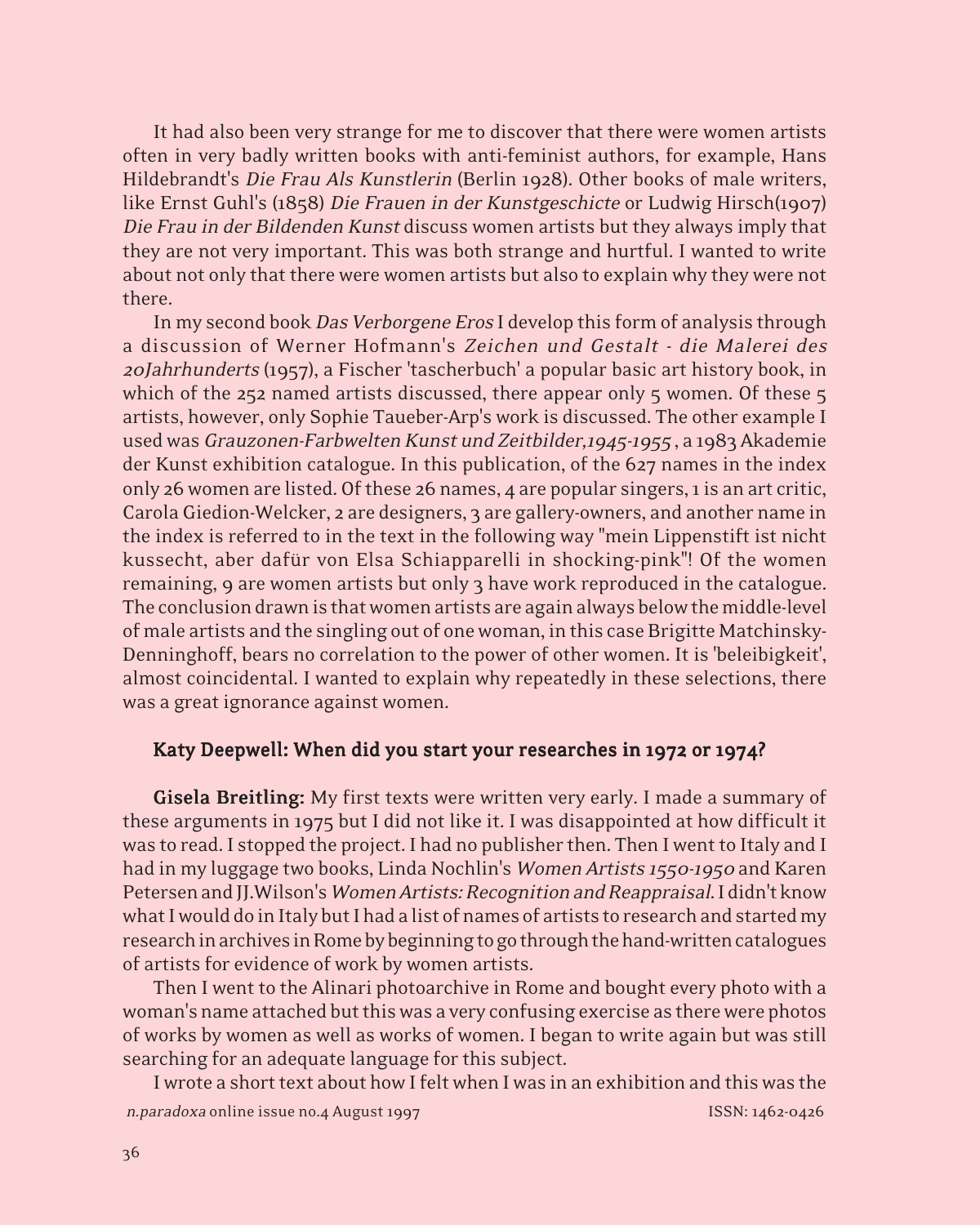beginning. Only when I began to use the word 'I' could I start. I was approached by a publisher to make a front cover for a novel by a woman of the former DDR, Jutta Bartus and the idea for my book was developed through conversations with this publisher.

The book is written as an autobiography but it is not 'I' but a subject who confronts herself with all the arguments about women's art. So, in this manner, I found a readable form for this material. This is a book which students can easily read but also the public because of this 'I' which people can identify with and because there are many episodes in which both men and women meet together and discuss art.

#### Katy Deepwell: Can you give an example of how the subject 'I' works in your book?

Gisela Breitling: The painter 'I' meets a colleague and discusses the situation of art and then as she walks home she reflect on the conversation. Later on, she visits the same artist again. He is much better established, he is married and his surroundings are much more beautiful. He lives in a beautiful flat, with his finely made works on the walls and his wife comes in and serves them tea and bread. At their first meeting he was living in disorder, he was drunk and his work was chaotic. During their second meeting, other colleagues come to his flat with their girlfriends and in this discussion it is as if the women present didn't exist - there is only the discussion between men. And she feels as though she didn't exist anymore, she couldn't speak, she feels stupid, incompetent and not an artist. So she was very depressed going home. Although this event never happened in this form in my life it is a summary of many examples like this and I know many women who have had similar experiences.

In another example, she discusses feminist politics and attitudes to the female body with a group of female friends. When they leave, she cleans the house and thinks about what they have said. At that time she has her period and has to change her sanitary towel while she is thinking over the significance of the conversation, she starts to reflect on some of the 1970s exhibitions of work with used sanitary towels.

This is how I tried to bring together events in everyday life and what is said about this life. I made these episodes with 'I' not so abstract and combined this with some more abstract passages in the text.

#### Katy Deepwell: And in terms of the recovery of women artists, this book is it also a history of other women's lives?

Gisela Breitling: Yes, in a few places. I had one episode where in a group of students, we go to the Louvre and look at the two paintings by women on display. One is by Elizabeth Vigee Le Brun. What is the significance of this? Why are these two in the collection? And why are so many women's paintings not there? This is not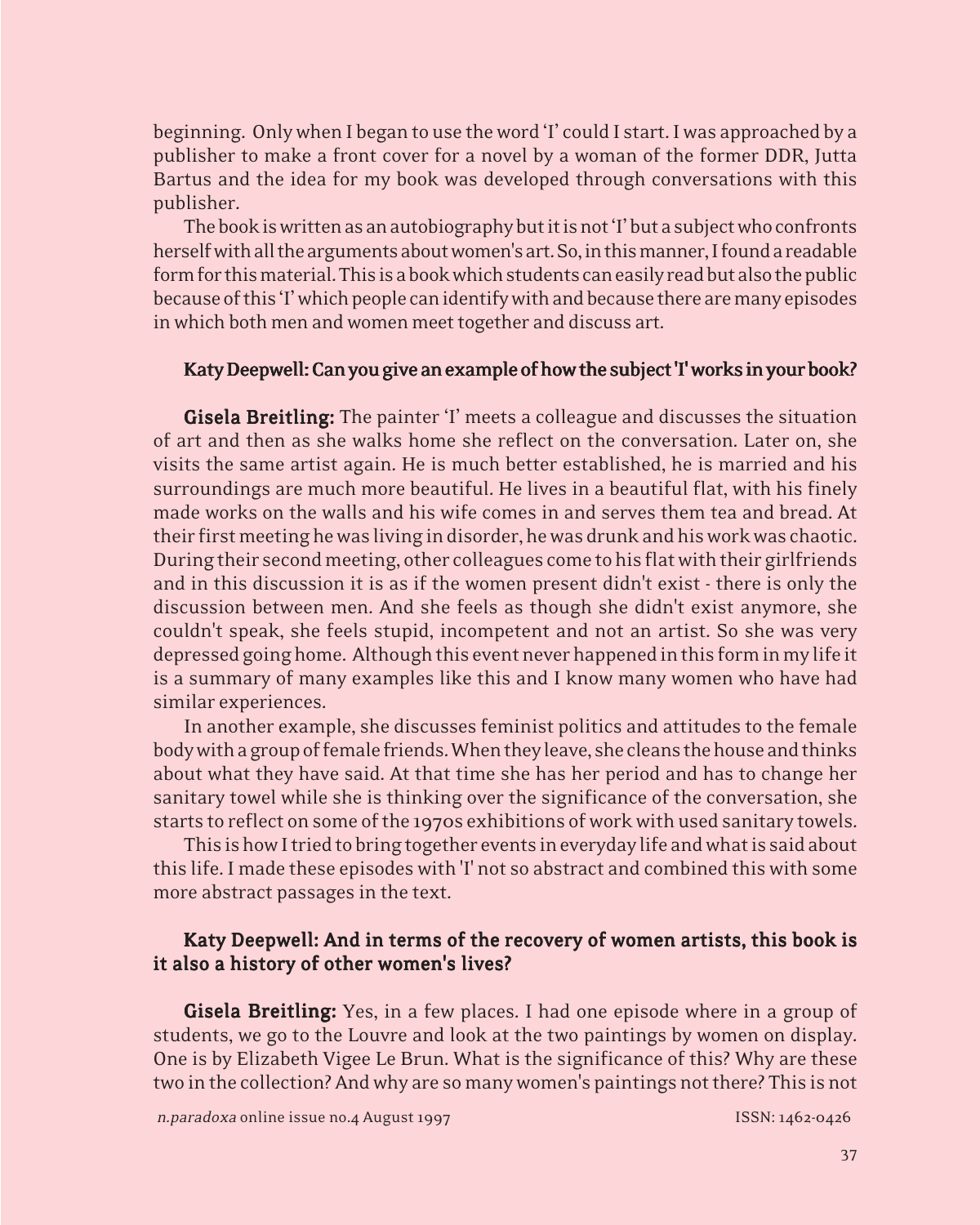a question about masterpieces. Women's situation in the past is then discussed. I then ask how did women learn? Where did they learn? And what did they learn both as artists & viewers?

#### Katy Deepwell: How was your book received in 1980? Was it a success in Germany?

Gisela Breitling: In terms of attention, yes, it was a success and to some extent in sales. Half of the first edition did not appear because of printing errors. The editor of the press then sold the book to Fischer to produce a pocket edition of it. It has been on the market for ten years and sold 10,000 copies. It was bought by many women, particularly by female art and art history students, and given by women to other women. There were a lot of reviews of this book in the press and now it is out of print.

#### Katy Deepwell: What were you doing between 1980 when you published your first book and 1986 when you began Das Verborgene Museum?

Gisela Breitling: To write Die Spuren des Schiffs in den Wellen was very important for me as I needed to speak about the problems I had as a painter - being inside the art world and not being there. I had always felt in public like a consumer or an art recipient but not an artist. So, after writing the book, I had more power to concentrate on painting. I had always written small things, a diary, poetry, letters and things, I never took seriously. They were often thrown away or kept secretly.

#### Katy Deepwell : And then after 1980?

Gisela Breitling: I wrote in newspapers and for books following up my ideas about women artists' work.

#### Katy Deepwell: What other books were available in Germany which looked at these questions in feminist art history in 1980?

Gisela Breitling: When I published my book, Germaine Greer's The Obstacle Race was published in translation in Germany and this was taken up as important as basic information about women artists. Then some smaller books about art performances and happenings and feminist aesthetics were published and then there was Sylvia Bovenschen's two volumes called Die Imaginierte Weiblichkeit (1979).

Edith Krull who lived in East Berlin was working on her book Kunst von Frauen (1984) and had great difficulties finding a publisher for her book and it became available just before the project Das Verborgene Museum began researching the first catalogue on works of women artists in Berlin collections. We were able to use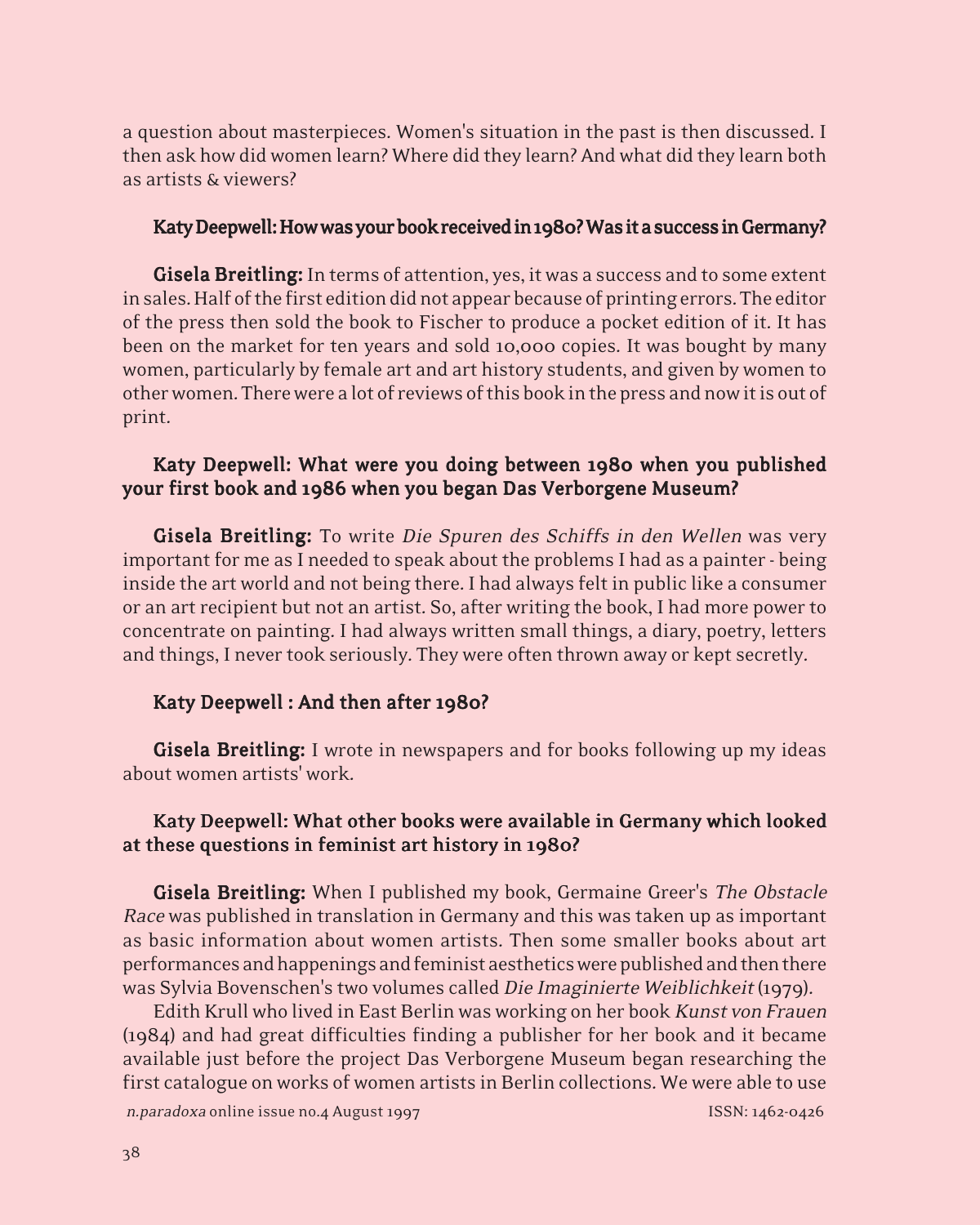Krull's research and made contact with her because we wanted to publish information about works by women artists in the collections of East Berlin. However, because of the political situation then , it was not possible for us, as West Berliners, to research work in East Berlin art collections and it remained an unfinished part of our project. We wanted to continue the research after 1987 when the funding for the first project came to an end but were unable to do so.

#### Katy Deepwell: You told me earlier that your first book had a relationship to your work for Das Verborgene Museum. How did your work develop through the 1980's in relation to the founding of Das Verborgene Museum?

**Gisela Breitling:** When I published my book, I was not thinking of developing any other projects on women and art. The initiative began when Evelyn Kuwertz, a woman painter, asked me if I would collaborate on a woman artists' project. I did not really want to make a women artists' show as there had already been several women artists' exhibitions. I did have the idea to make an analysis of the work of women artists in the collections of Berlin because of my first book and the questions it raised. I wanted to have a more historical dimension because until now the lack of historical basis or the lack of a visible presence of women in museums is a major problem. This is why I proposed a research project into the public collections of Berlin because I wanted to reconstruct the art history by women starting where I lived and with what was to hand.

1986 was the 750th Anniversary of the City of Berlin, and we had the opportunity to present this as a historical project to the Berlin government as something which represented 750 years of Berlin and a valuable project because women are not well recorded in the city's history. It took us two years of work to raise the funding for this project.

#### Katy Deepwell: How many people worked on this first Das Verborgene Museum project, which resulted in an exhibition and a catalogue?

Gisela Breitling: When we began the research, I wrote a proposal and then Evelyn Kuwertz and I worked to establish the project. We had to have a 'protecting institution' so we approached the Neue Gesellschaft für Bildende der Kunst which was then ten years old. In order to convince them, we had to educate them and to do this we gave them reading lists of feminist literature: Linda Nochlin, Germaine Greer, K.Petersen and JJ.Wilson, Kate Millett, Simone de Beauvoir. We had to make them competent in order that they could understand what we were trying to do. Once we had achieved this, we needed a specialist crew of women art historians - so we formed a group of ten women, each with specific research contracts.

We added a contemporary part to our project as the Neue Gesellschaft in their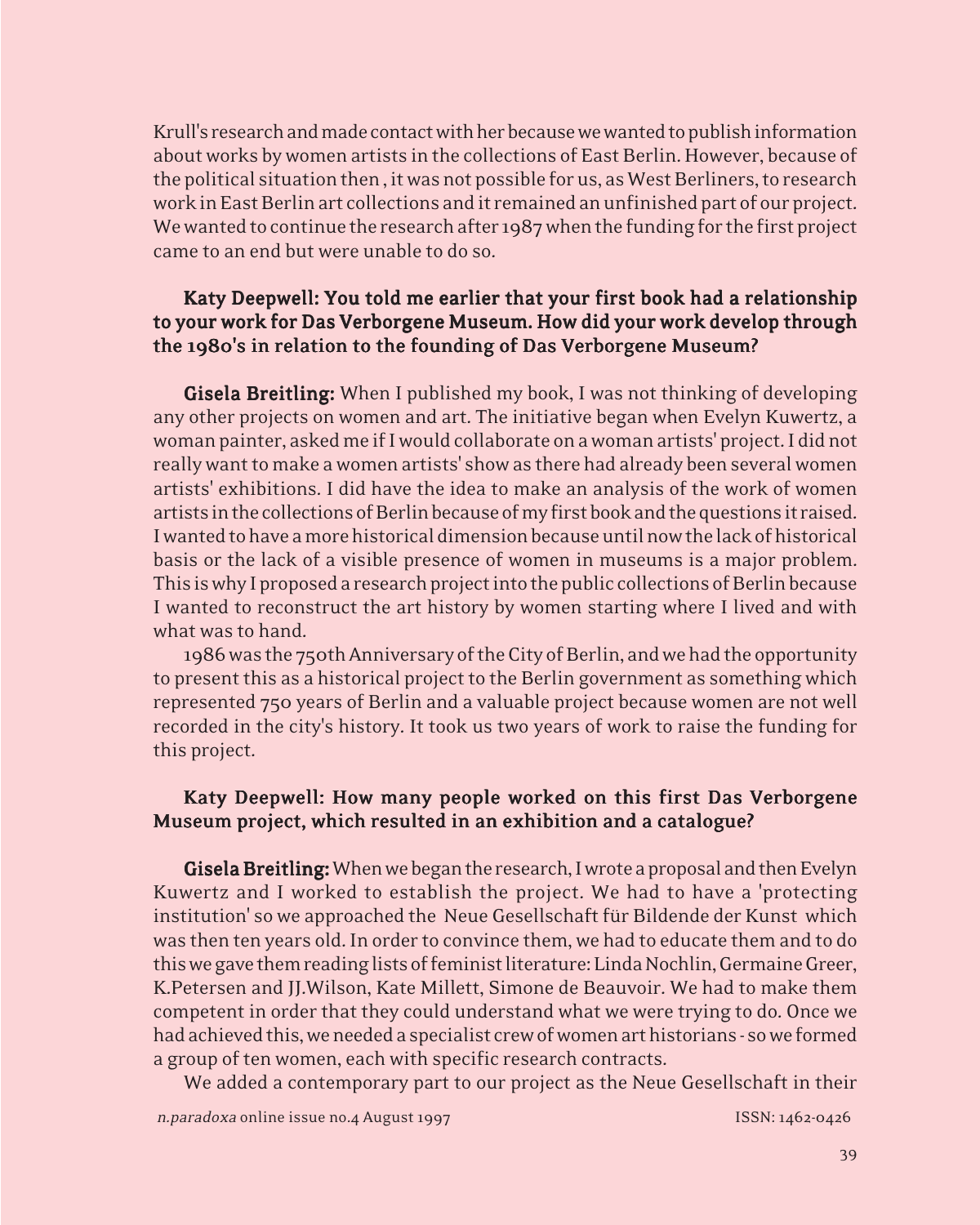structure did not work with historical themes. As we worked on this project, we also thought about women artists whose works were not in the museums. The contemporary part of the exhibition acted as new suggestions for public collections.

The project received a lot of criticism from feminists here because Evelyn Kuwertz and I showed our own works in the exhibition. The criticism from women was awful and they even said we had arranged this whole exhibition to present ourselves. We had discussed our inclusion in the show with the group, which included art historians who had also been members on other juries (selection panels for exhibitions) and we had agreed the selection together. I was very offended by these criticisms because when one edits a book and collects texts from many authors, one is allowed to publish one's own texts amongst them. Men collect together other men around them and organise an exhibition project and being artists, they do not exclude themselves.This criticism from women insists upon modesty amongst women. I have to take the consequences of my choices as a curator but am I also obliged to defend myself if I include myself as an artist in those shows?

#### Katy Deepwell: Did you feel such criticism ignored all the other questions you were raising ?

Gisela Breitling: What was interesting for me, was that the further away people came to see the exhibition - from France, from Italy, from Britain - they were very impressed. They found the catalogue very useful as a source for information which does not exist in any other context as these are discussions of only Berlin collections. In this respect, it was a very important project and the catalogue remains from it. This was the main idea - to make an intervention in history - which will remain. Most of the other cultural anniversary projects of this time had only the actual importance of a one day event. They did not leave behind such records. This project was really something which helps women research other women artists. Then in 1986 we founded the working group of Das Verborgene Museum as a not-for-profit arts organisation with a gallery and we made our first exhibition in 1987 of Louise Rösler.

#### Katy Deepwell: How is it that out of this much bigger project your working group came to focus on the 1920s and 1930s?

Gisela Breitling: There were two reasons. When we founded our group after the first exhibition, we wanted to show the full biographical life of women artists. With Louise Rösler we could show a part of the work from her exhibition in the 1930's which was closed by the Nazis and the other works by her up to the present. With the next exhibition, our idea changed. We decided to focus on the group of women who had entered the academy for the first time in the 1920s and then as we researched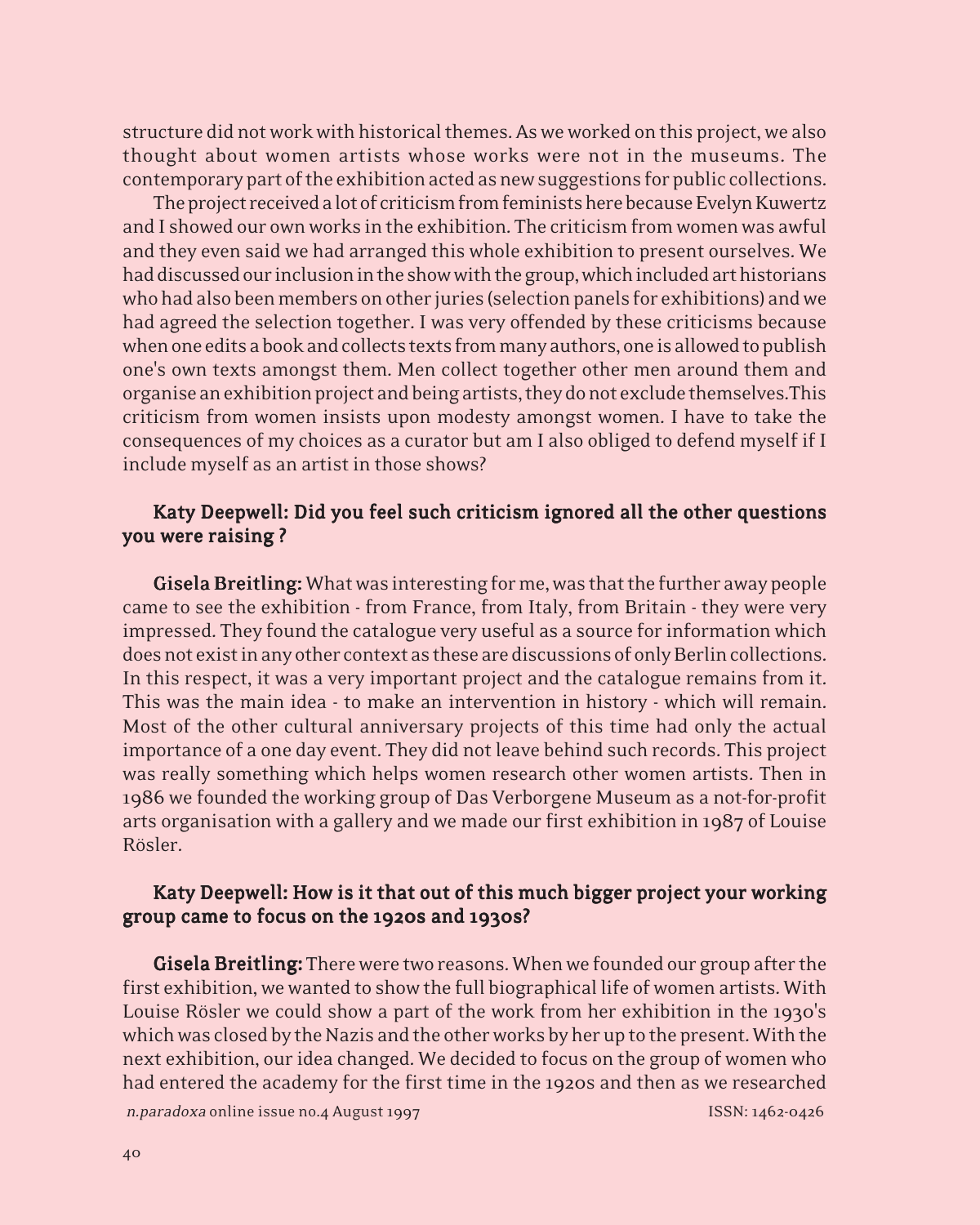we learnt that it was because of the political situation with the Nazi's that their careers were stopped. This became a symbol for us of why women were not wellknown and often forgotten. The struggle of women's attempt to enter the art academies had finished and just at the moment when they should be enjoying the fruits of their labours the political situation meant that they did not arrive in the art world because of the Nazis. Some were forbidden to paint. Unlike the younger generations of women who could fight for themselves and promote themselves to galleries , these older women could not and did not. The men of this generation have been rehabilitated but not the women. Therefore we felt this period – the lost generation – was very important. It is also the historical point at which modernism realised a new aesthetic and made a step outside the shadow of the 19th century. The 19th century has cast a long dark shadow which goes through the whole of the twentieth century. Nazi politics remains one of the darkest points in this shadow.

#### Katy Deepwell: Did none of this generation manage to re-establish their career in the 1950s?

Gisela Breitling: Some of them tried to do so. There were some successful photographers from this period yet Das Verborgene Museum still organised their first one-woman shows.

Louise Rösler, for example, managed to achieve a certain reputation, very much with small paintings, beautiful paintings, experiments with colours etc. Her reputation, however, is not adequate for what she did. She had a big exhibition at the Haus am Wandsee in Berlin which opened after her death but when she was alive she had helped to organise the exhibition at Das Verborgene Museum in 1987.

Lidy von Lützwitz, who died in 1996, continued all her life to carve wooden sculptures. When she and Louise Rösler were young they made some objects which suggested ideas they continued to develop through their lives. This is not always the case. The Expressionist painter, Else Lohmann, for example, produced work for ten years and then she stopped . This is not only a woman's problem but one common amongst male artists of this generation.

Many of the women Das Verborgene Museum has exhibited were outsiders. They had exhibitions but this was not enough to become well-known as an artist. It is absolutely necessary to write about these works to make them more accessible.

#### Katy Deepwell: So do you see the role of Das Verborgene Museum as consolidating women's achievements – bringing them back into view – offering opportunities to reassess and critique their works?

Gisela Breitling: Yes, and also to interest museums in acquiring works. And we had some success with the Marianne Bresslauer photo-exhibition. This was also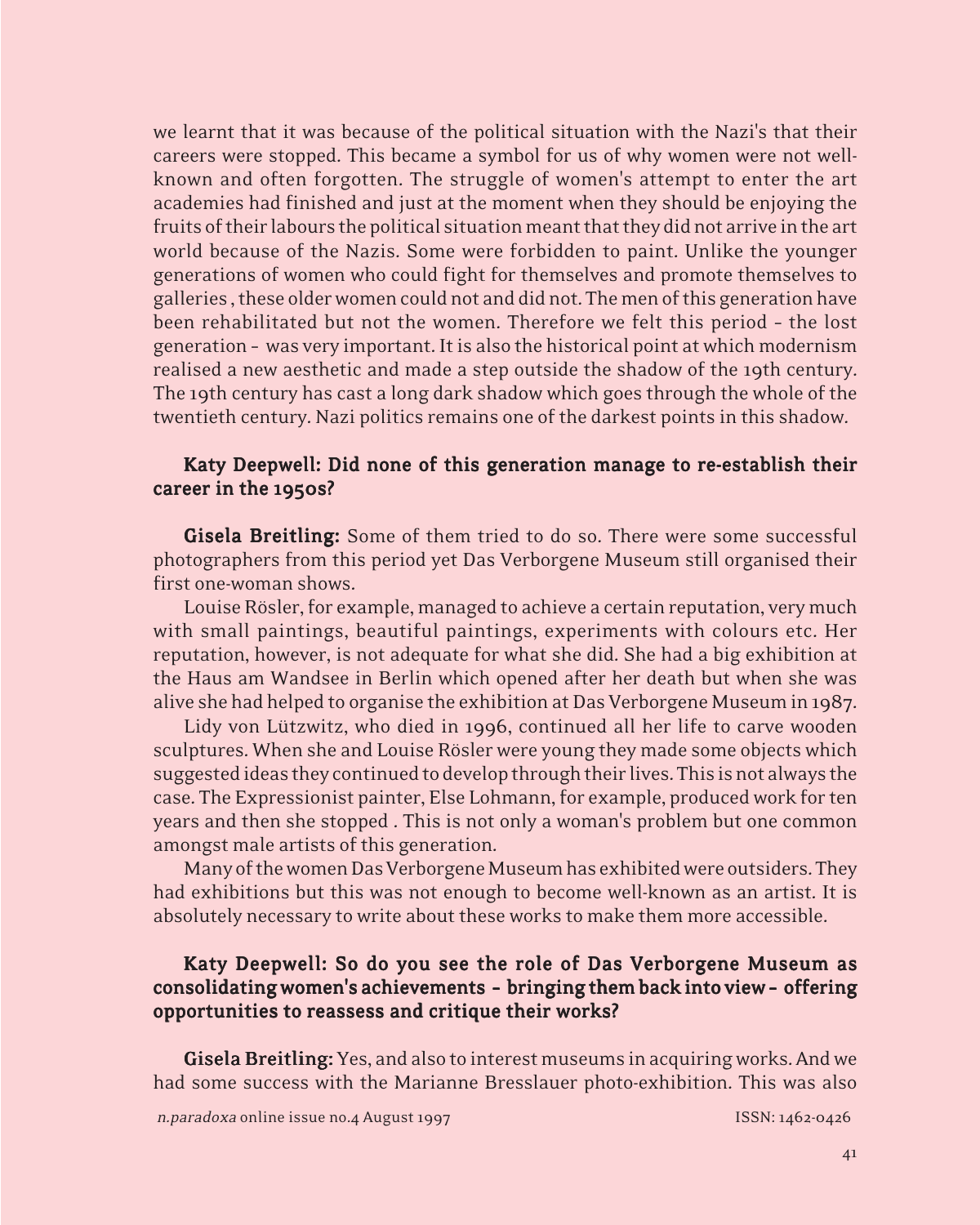shown in the Nationalgalerie but in all the press coverage no one spoke about the fact that one year before Das Verborgene Museum had shown this work - not even the journalist who spoke at our vernissage (opening).

#### Katy Deepwell: Do you feel Das Verborgene Museum (the hidden museum) is subjected to the same process of marginalisation as the women you have shown ?

Gisela Breitling: In this case, it was interesting that a male critic in the Taggesspiegel (Berlin) wrote about the fact that it is irritating that no one wrote about this earlier exhibition at Das Verborgene Museum.

#### Katy Deepwell: How has Das Verborgene Museum come to work with the Gedok in your gallery?

Gisela Breitling: This is for economic reasons. We couldn't produce as a group one exhibition after another. It was beyond our possibilities. We made a sub-contract with the Senator für Kulturelle Angelegenheiten. The Gedok hold talks and organises exhibitions at our gallery in Schluterstrasse. They also run other programmes of readings, exhibitions and discussions elsewhere as it is an inter-disciplinary group.

#### Katy Deepwell: What was the relationship between Das Verborgene Museum and Carola Muyser's exhibition & research project Profession Ohne Tradition in 1992?

Gisela Breitling: In 1986 Karoline Müller published a major compilation about women in the arts in Berlin, Zür Physiologie der Bildenden Kunst, and she collaborated with Carola Muysers. Karoline Müller was also curator at the Verein der Berliner Künstlerinnen and this is another association for women artists founded in 1867. And it was the 125 years from the beginning of this group that the exhibition traces. They founded a painting school in the 19th century at which, among others, Paula Modersohn-Becker studied as she was not allowed to go to the normal academy of arts. Karoline Müller wanted to bring more attention to this group and reanimate it. When the idea for this anniversary exhibition came up, I was consulted and then the collaboration grew from there. I had the opportunity to write a text for the catalogue. I wrote a fictional story, 'Porträt der Anna Charlotte Netthlinger' about the painting of a portrait by a woman artist, and I showed my work. Many of the artists which das Verborgene Museum had researched were members of der Verein der Berliner Künstlerinnen.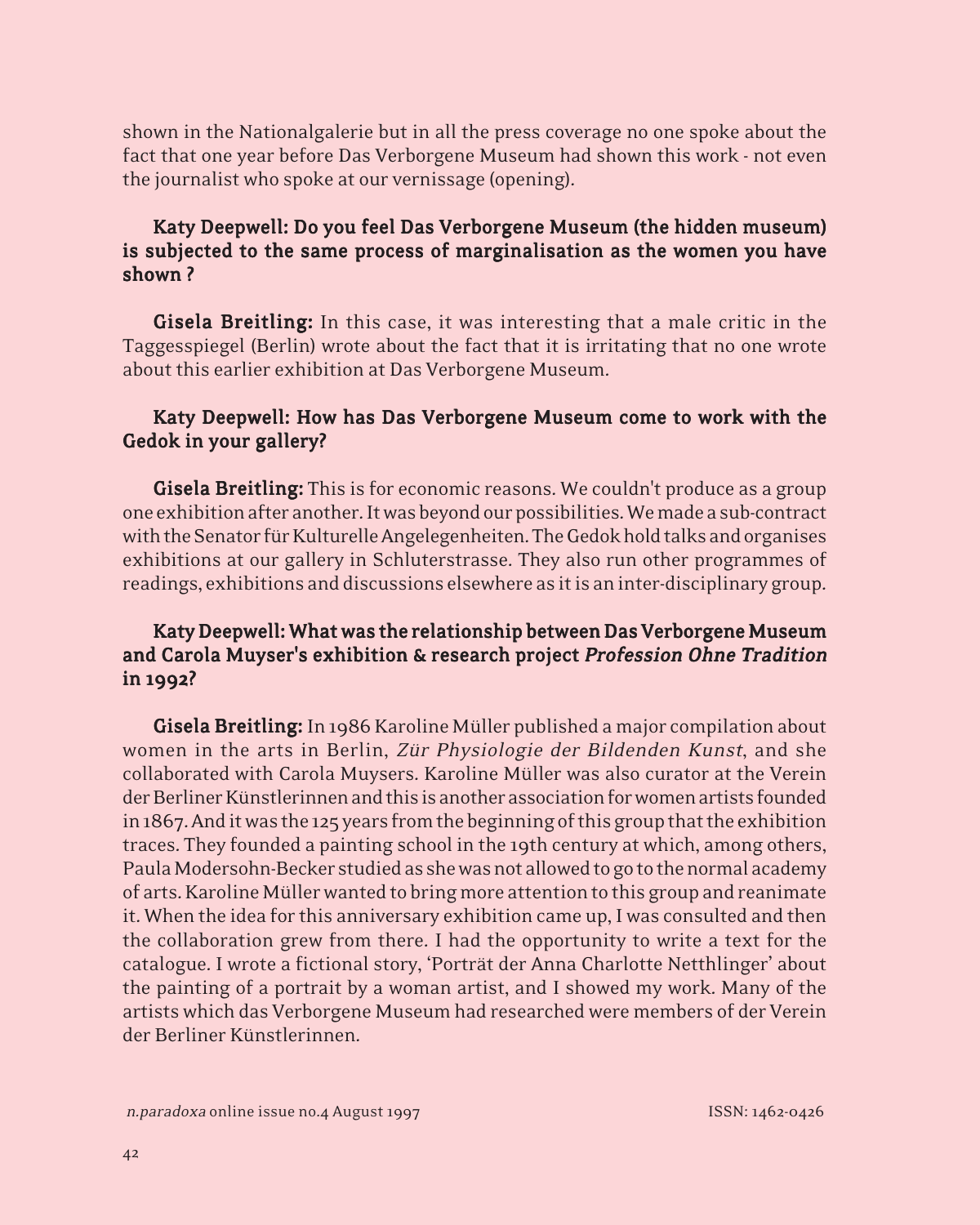Researchers interested in the Archive from Profession Ohne Tradition and Das Verborgene Museum can find details on n.paradoxa's Women's Art Organisations

Gisela Breitling has recently completed a large mural project for the tower of the St Matthaus-Kirche, Kulturforum an der Philharmonie, Berlin.

Gisela Breitling's publications include:-

Die Spuren des Schiffs in den Wellen - eine autobiographische Suche nach den Frauen in der Kunstgeschichte (Berlin: 208 S.,1980)

Das Verborgene Museum - Dokumentation der Kunst von Frauen in Berliner Offentkichen Sammlungen (Berlin,1987)

Der Verborgene Eros = Weiblichkeit und Mannlichkeit im Zerrspiegel der Kunste (Frankfurt: Aufsatze,1990)

Gisela Breitling has contributed to many of the exhibition catalogues of Das Verborgene Museum and to C.Muyser (ed) Profession Ohne Tradition (Berlin: Martin-Gropius-Bau,1992); Gisela Ecker's Feminist Aesthetics (London: Women's Press,1987) and Karoline Muller (ed) Zur Physiologie der Bildenden Kunst (Berlin, 1987)

Copyright © : Katy Deepwell n.paradoxa : Issue 4, August 1997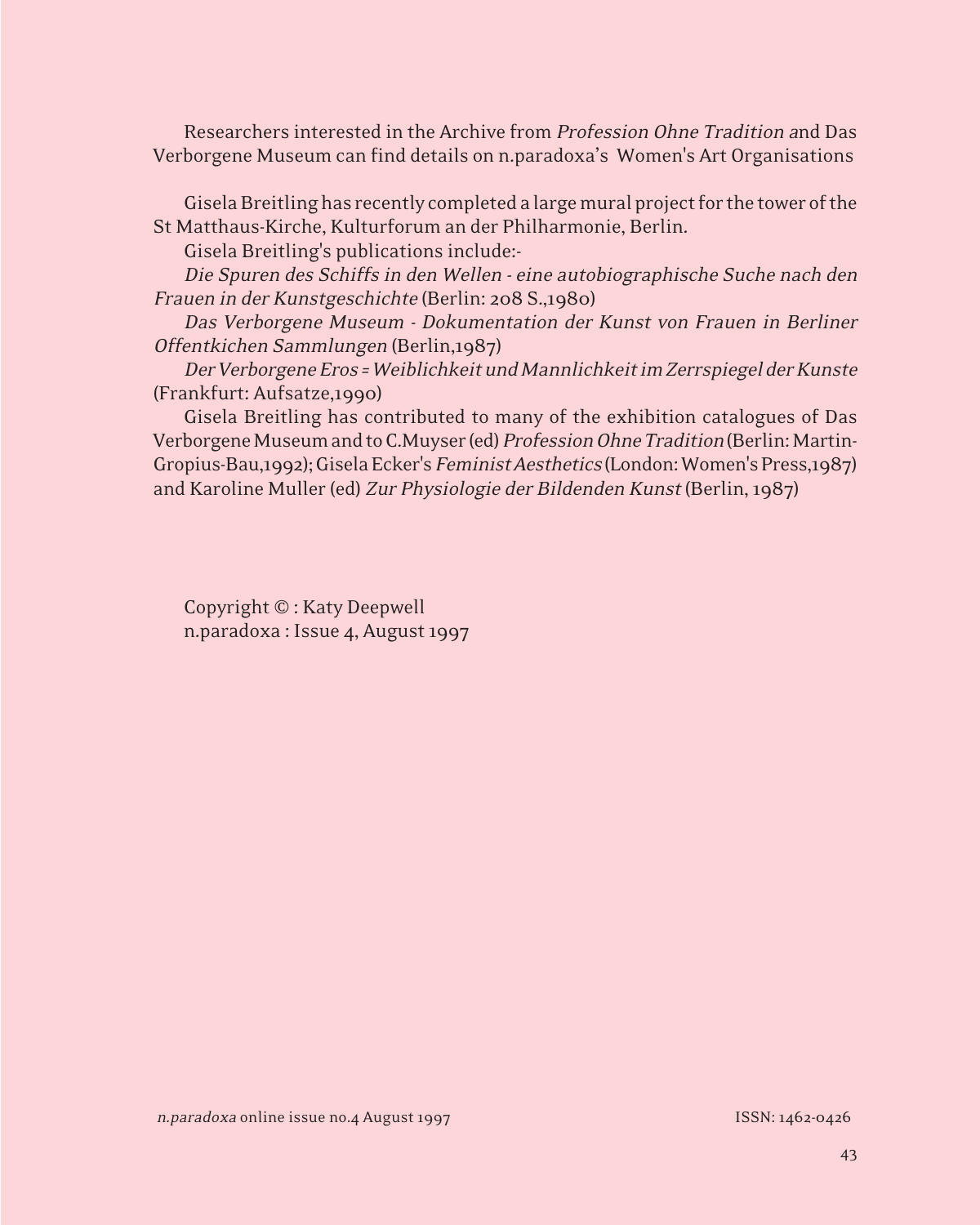### Diary of an Ageing Art Slut from London, the Montmartre of the Millennium

#### April 1997 Monday, April

Met C. from college at the Hayward to take in the sculpture show there. It is about objects in sculpture or something of that nature. I think they mean non-figurative but I'm not too sure about that even. It was very patchy. Some pieces were so awful that if I was the artist I wouldn't have let it out of the studio. Anthony Gormley's piece looked like a giant bronze turd. In fact I probably wouldn't have noticed it if I hadn't knocked my head when I bumped into it. Its one of the weirdest curated shows I've seen in a long time. Still there were a few little stunners in it. But I get fed up of the same old names recurring over and over again. There must be more than they same old dozen or so artists in Britain churning out work.

If I can manage to see good exciting work being done in and around the studios how come people like curators who get paid to do research use the same old names all the time. The other thing I've noticed is that curators leap at the opportunity to show work from abroad as it usually entails a free trip to that particular country. C. said that I should shut up and just keep making the good work that I do. But as I pointed out to her 'Its got to get out the studio door and be seen by people!' After all as artists we are communicators. We then went to our favourite cake shop in Soho afterwards and ate some wonderful cakes with our tea.

#### Friday, May 10th

Missed an opening at Book Works last night. Went instead to a resident's meeting regarding residential parking. Now that is a sign of age. But... I am constantly being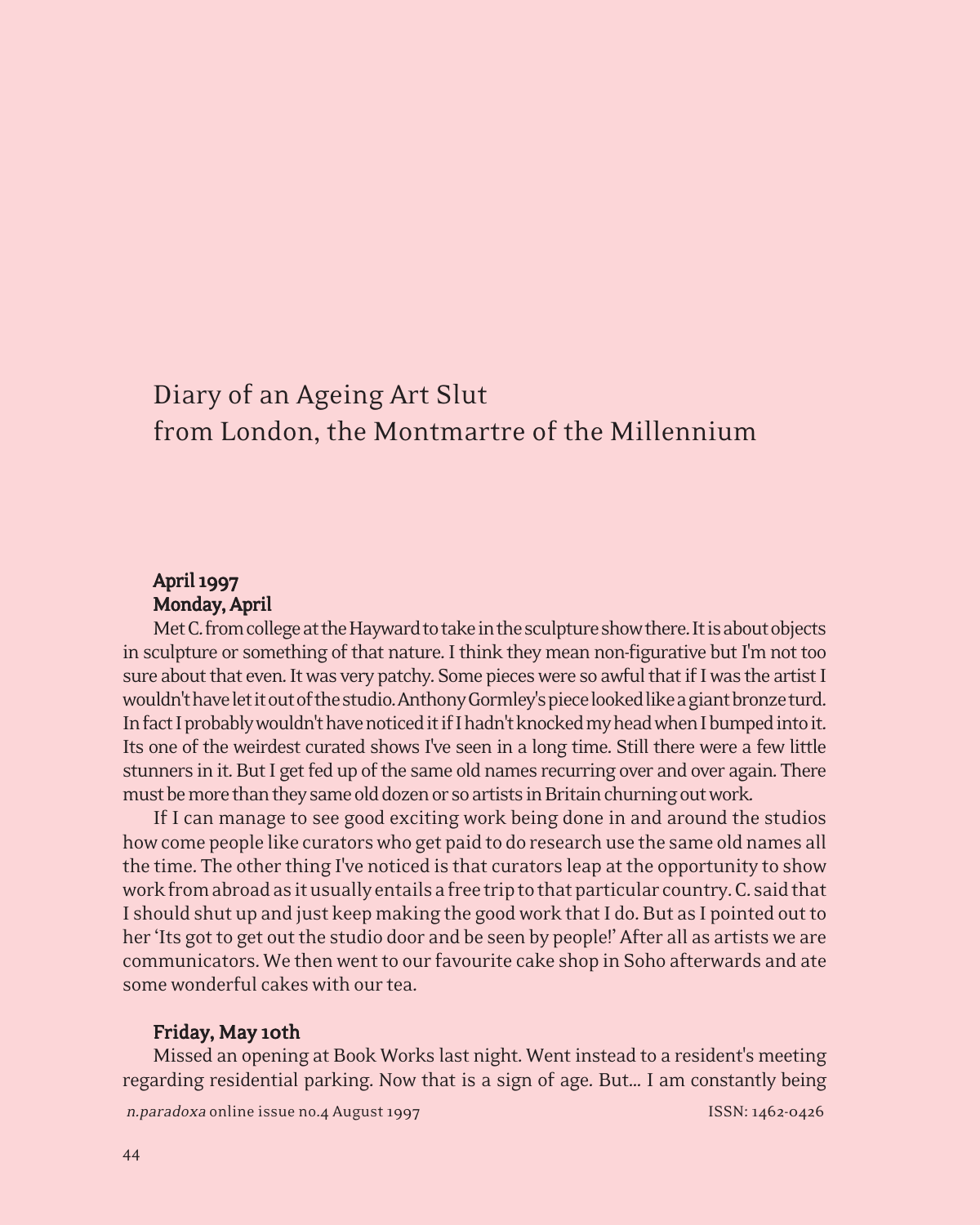woken by commuters who start parking at 5:30 some mornings and I am fed up of having confrontations with them in my nightie.

Last week went to the opening at Chisenhale of Gillian Wearing's new commissioned piece. She is a YBA. A Young British Artist. They are all the rage now. It is very hard to hold conversations in the dark and in such a din. In the bar area where you could see people I met my friends Dav. and Andy who had not been to many openings before and certainly not such avant-garde ones as this.... at least that's what they called it. They have just started collecting art and find going to openings rather exciting. They asked how you could pick out the artists from the collectors or curators. I told them that the artists try to look like they all came from run-down inner city estates and only ate bread and marge and drank loads of tea and couldn't afford new clothes. The YBA all dress in sportswear. I pointed out one trendy photographer who has also shaved his head to accent his street cred.

Later I got cornered by a sculptor who was very intense indeed. He seemed to think that everything he said was very important. Maybe it was but it seemed like rather bland to me. His wife was very serious and wore a rather well ingrained frown. G. said later that she was a very professional woman. I had to think about that statement for a while. Perhaps that's why my career isn't as good as it could be. Em said it was more likely because probably I didn't have a very professional woman promoting me. Anyways, I am too old to be discovered! Em also told me that I don't work in exciting enough materials and my work is too nice to look at. I was about to hang up the 'phone on her when I remembered she has had her leg in a cast for ten weeks and has put on a lot of weight. Perhaps she is a little pissed off with everything.

#### May 26th

It's that time of year again! The final Fine Art Degree shows as well as the Foundation Art shows and the BTEC Diploma in Art shows and the-mature-students-I-have-been teaching-final-A-level-Art-Exam show and my-seventeen-year-olds-GNVQ-in-Art final assessment show and my first-year-Fine-Art-Degree students final assessments show. In other words complete and utter exhaustion time. All my ex-students send me invites as well as phone me in hope of the chance that I might be able to pass on any work. HA!HA!

To top it all off I am going to a 50th birthday party every second weekend. This babyboom generation is determined to party whether it kills them or not. There remain nine more years of partying! I was listening to the world service the other day and 'according-tostatistics' in Canada there has been a baby boomer reaching 50 since 12 o'clock midnight 1996 at the rate of one every 6.7 seconds. How depressing! What the hell did our parents generation do for ten years after the last war ? Bonk themselves into exhaustion! The mind boggles ONE EVERY SIX POINT SEVEN SECONDS. The implications are depressing. What with all of them living longer and women outliving men I am going to have to doing some serious thinking about taking on a few toy boys. Can a man of seventy be a toy boy? I suppose its all relative!

Some very good Openings lined up for the first week in June!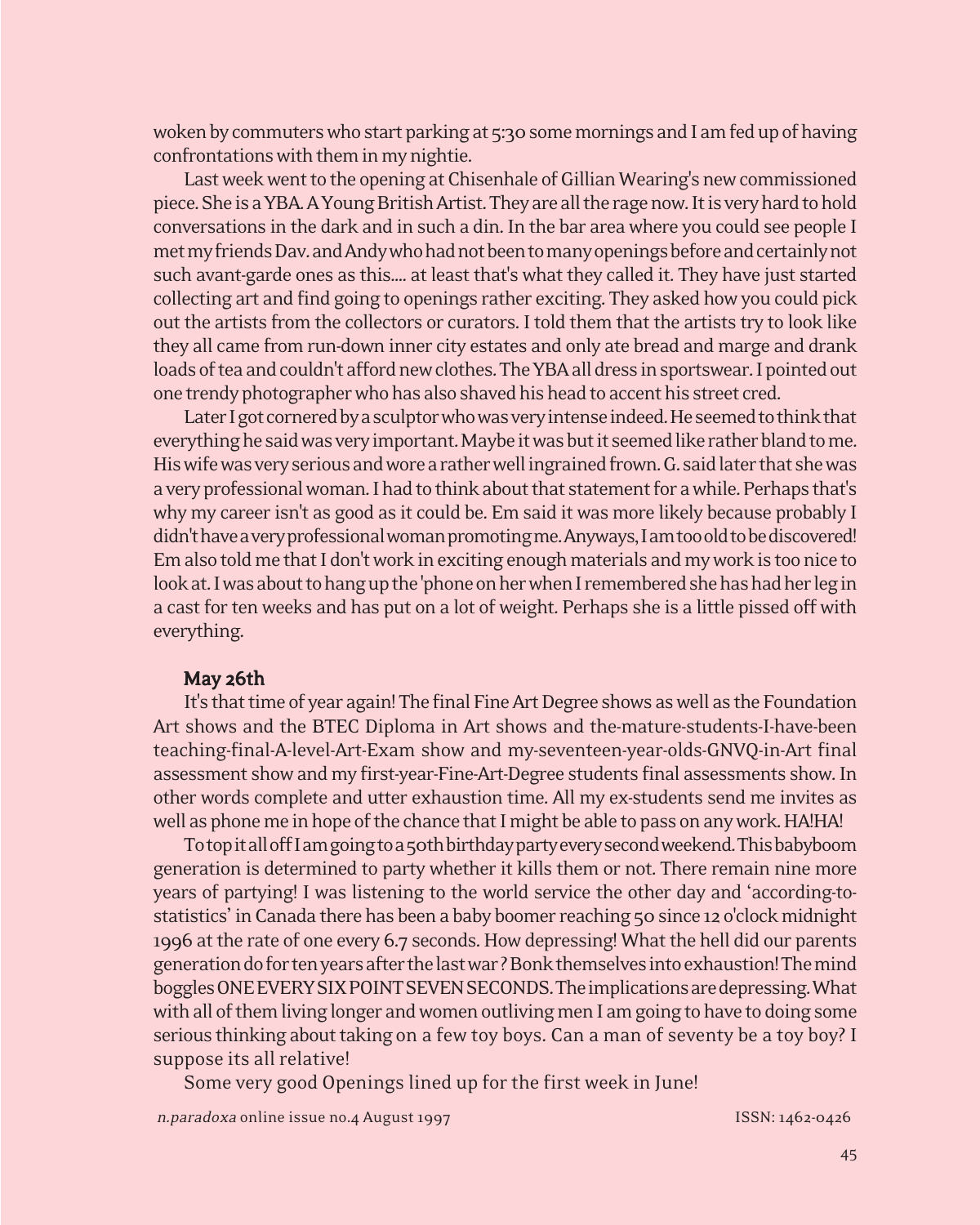#### May 28th

I am very tired and need to go to the Studio to pick up a framed piece of work so that when an old friend who now works for the Arts Council comes to dinner, they will see my newest work. The bastard is reluctant to visit the studio but I will get her there if it kills me....I need to take down S.'s work that I swapped last year for a piece of mine.

#### May 30th

Chaos reigns in our house. Toilet finally moved upstairs but no door. Bit embarrassing when T. the old friend from the Arts Council came over for dinner. Nearest and I went out doors to take the air at the appropriate moment.....

Anyway I met her at the Cathy De Monchaux show at the Whitechapel Gallery. Everybody from the East End was there as it was one of us. Saw her sister and asked after my cat. This is because my cat is her cat's daughter and the niece of Cathy's cat. In fact I would think that most of the cats of the East End artists are related.

The show is something else! I have never seen so many people in one place with either complete or partial body tattoos peeping out of their clothing. There was bits of exposed bodies pierced and most were swathed in leather. That must have taken some dedication as it was a very hot venue. Maybe it was all part of the sex and death over tones that are so prevalent in her work ???? I found it rather hard to concentrate on the work between meeting old friends and viewing the odd bits of metal work protruding out of various parts of people's bodies.

You certainly get different types of crowds at different types of shows because upstairs was a rather lovely show of erotic Indian miniatures about Bhudda's amorous adventures which was attended by British Museum type academics and paper conservators. Altogether it was a very bizarre crowd milling about as such diverse tribes don't usually mix especially in the bar area. Also I never G. there. I wonder where she was? Perhaps the newest boyfriend has suddenly reappeared after a very long and silent absence ?? I shall phone her tomorrow.

#### June 9th ....I think

I should have gone to my step aerobics class at college but as I am not teaching there this week and it would have meant extra money - for the class and fares, I missed it. I am on an economy drive as I am off to Istanbul for a short residency and then off to see the parents in Canada. They have sent me half the fare already but it has seemed to been absorbed into the great abyss that is my overdraft. So it is off to the antiques shop to sell some of my vintage clothing from the 1920s and 1930s and 1940s and fifties ... in other words all my little treasures!!!!

This last little while has been so fraught what with all the end of year shows of ex students and openings where I have to show my face. I am well and truly knackered. There are some very important openings in the East End that G. and I must make. These are important not just because one must do them but I haven't seen much off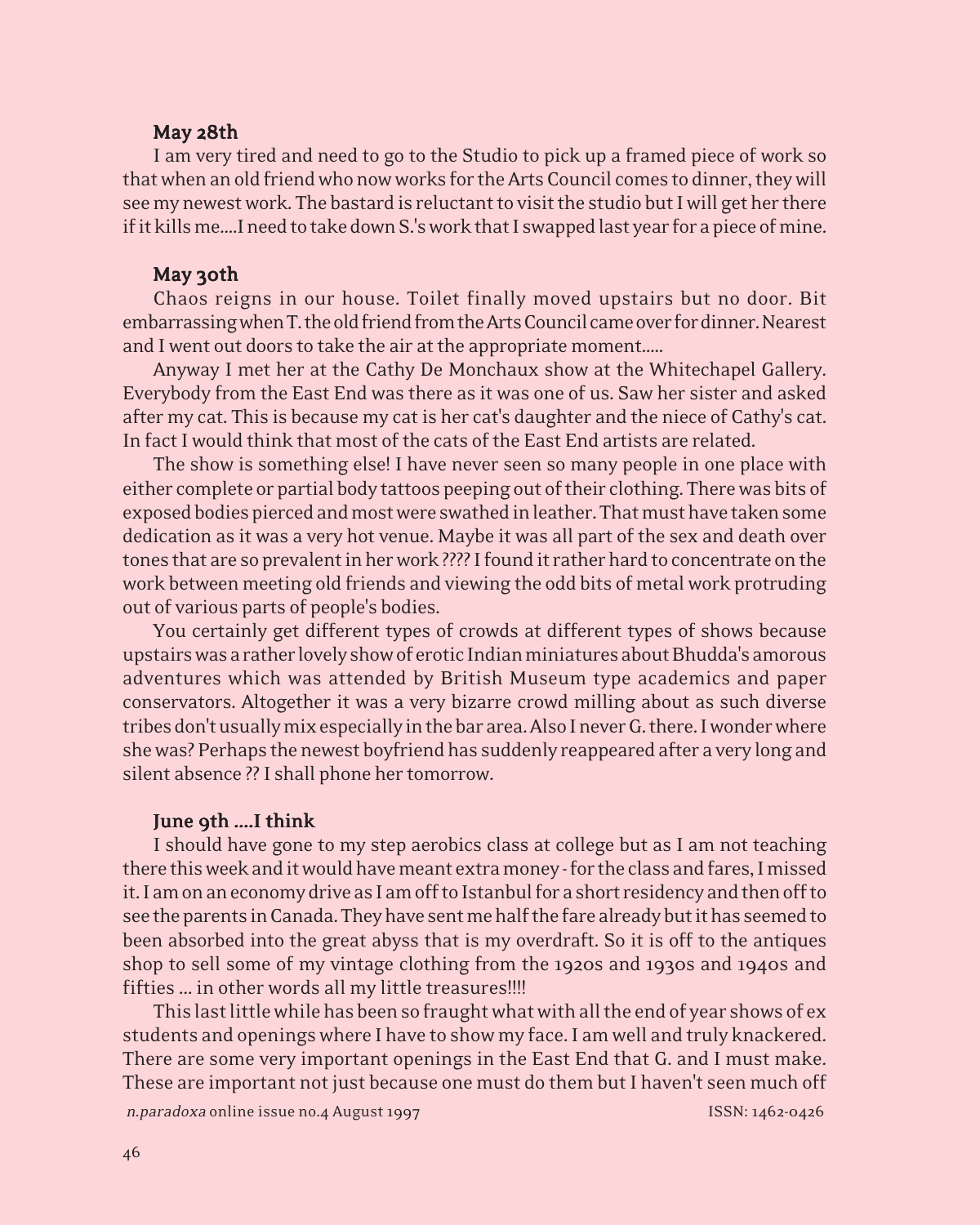G. lately. Everybody has a very good friend who goes through a very rough patch with the old boy-friend. Well G. just has the rough. Basically she never gets to the point where the boy friend gets to be an old one ! I said to her that she seemed always to get the same bloke but with different packaging. She gave me one of those looks that the Ministry of Defence should patent - you know total annihilation in one nano second. However I have learnt to ignore them over the years as it is not the first time such a statement has been uttered on my part nor such a look given on hers and vice versa. That's what friendship is about. But I have to admit that this last relationship has been particularly fraught with all sorts of complications most of which I just let go over my head. I confess I rather blanked out as I have not only heard it all before but I am too tired to offer any comment as I'm in such a state of total exhaustion these days.

You see not only is it the end of the year with all the normal hoo-ha going on but nearest and dearest has finally, after fourteen years of strong hinting and direct nagging, moved the bathroom upstairs into the third bedroom. Typically once he begins something there is no stopping him and this bathroom is now a state of art shrine to all things bathroom. We not only have a walk in shower but marble flooring with mahogany trim and little dauphins holding up glass shelving. All the work he has done on redesigning other homes and buildings over the years has produced a wealth of little architrave details and surplus materials that he has stored away in his store room near his office. I knew that we had a garden shed that is filled with such surprises but I never knew that he had a secret store across London in his office where he has squirreled away all sorts of matter. What else has he got in there one asks oneself ?

This new bathroom has completely transformed our lives. We now have showers together and buy all sorts of wonderful shower products. We read with great enthusiasm magazines and articles on refurbishing and fixtures and fittings. I found myself passing over the art magazines section in Dillons book store and picking up a copy of Elle Decoration !!!! I put it down quickly in case any of my friends saw me and thought I was too pretentious. However I liked the muted colours that are fashionable this season in interiors and I think I will use similar colours in my latest series of monoprints.

#### June 9th

I realised that I did get my dates wrong and it is now really the 9th. Last week went like this .....Monday - start of 20 hr. practical exam for the mature students on the A level art course. Monday evening the private view of the Slade post graduate courses where I saw my friend Jim. We had a quick mawph mawph on each cheek then I had to hurry off as I saw B. who I want to squeeze some teaching out of next term. Briefly hail a word before I got cornered by his mate R. who I thought had gone off the booze but obviously was back on it. However it turned out to be quite interesting as he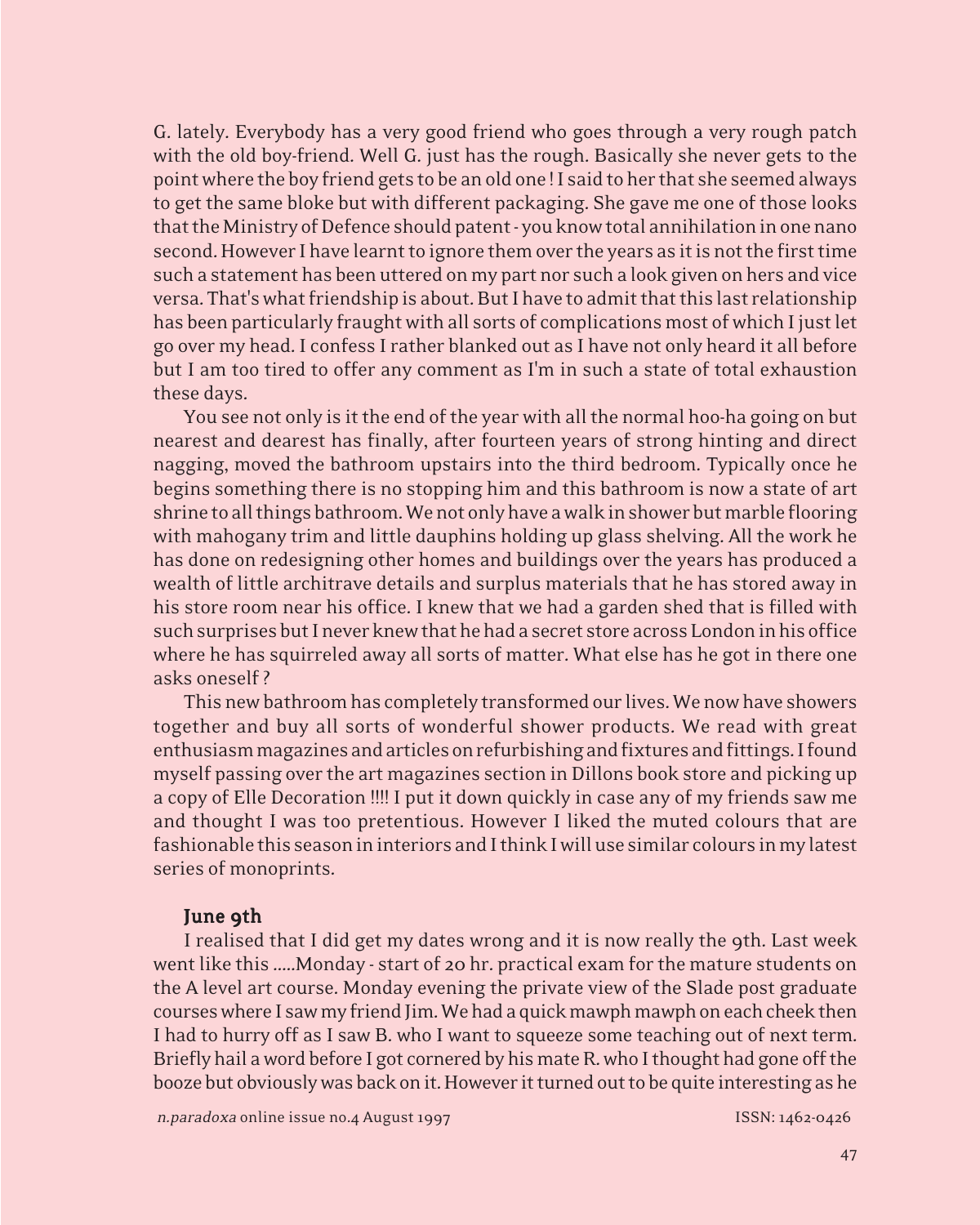told me some gossip that was very revealing and probably wouldn't have passed on if sober. It was the very last piece in a puzzle that S. and I were pondering about just last week in Brighton as to the future plans of a pain-in-the-neck male colleague. Tuesday - was so late in getting back from Brighton that I decided to give the SLAG a miss. A very important show that had the likes of Tracy Emins and the Wilson twins and Gillian Wearing in it but as I had a huge shopping bag of groceries from the deli I decided that fighting the pretentious art crowd with groceries might result in some damaged works of art or some very bruised artists. Beside it turned out to be a good decision as on Wednesday, while I was invigilating the exam one of the Fashion tutors came in with a free ticket to the Royal College of Art Fashion Show at the Round House. Well...one could not say no, could one ? And Thursday night was another opening at another Dept of Fine Art in London. Now that did turn out to be something of an evening. Not only did I meet my usual contacts from there and the graduating students who I had taught in their first year and whose work looked really, really great but also the Head of painting who was slurring his words with the External moderator. Most of the staff were, as usual, drunk out of their tiny minds. After being told that I was lying by the visiting moderator- when I related the story of how one of his ex Students had managed to put a fist through a painting of mine at my private view three years previous, I decided to leave. Even though the incident made a national newspaper and a citizen's arrest was made by a leading TV soap star he had somehow not heard of it. Probably because he was either too drunk to remember or that some how his staff had managed to kept the event secret from him. G. told me later that he had tried to have an exhibition at the same gallery but the curator M. turned him down.

Once again my prejudices were more than confirmed that the department is still a bastion of misogyny and frustrated failed artists who hate anyone daring to take a chance and try to live off their work. Perhaps it wasn't such a bad thing that I don't have permanent work in an University Art Department surrounded by such bile and frustration. I hope he can get the wine stain out of his white suit from the bottle of cheap red plonk I poured over it.

The week rounded itself off with an opening at the Chisenhale of some rather quirky photographs that ranged from small pies of cute puppies to giant size formats of men holding stiff cocks. P. turned up and went around going ' hum hum hum I don't see the common thread.'

I gave him the catalogue to read the artist's statement . 'Ah, now I can make sense of it all' he exclaimed. Which was better than me because I thought it was all rather obscure. But as he later pointed out 'The meaning isn't profound, sweety. Its just a collection of his fav snaps.' So much for deep and meaningful art !

I had a brief chat to the artist's agent, Somebody I knew from ages ago, who emoted on about collectors being insatiable for something new when I caught sight of G. hounding around in a minuscule 'Schaperelli - pink' dress. She leapt up to me and insisted I must come back to the party afterwards at the artist's loft. I declined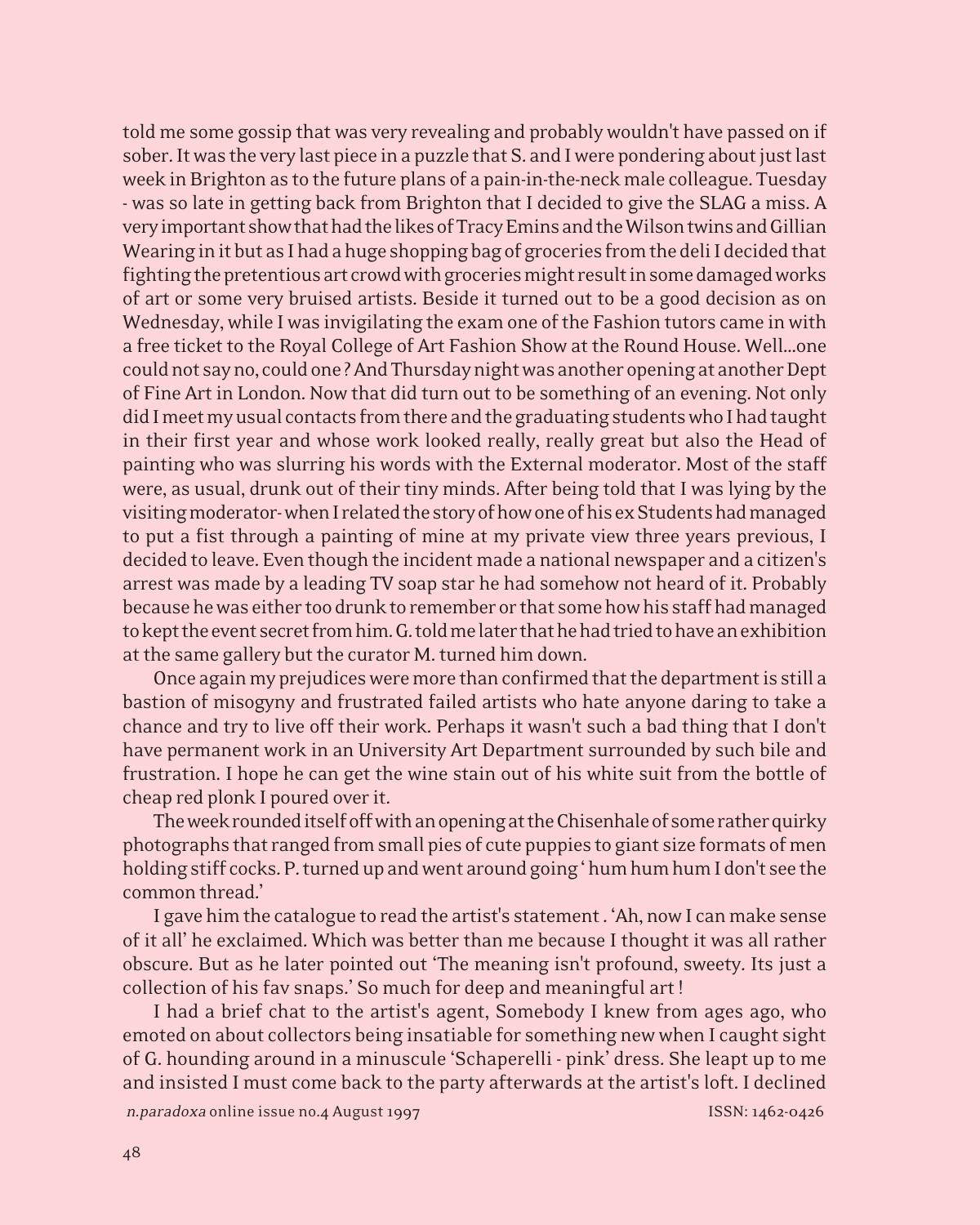having had a very long week and a heavy period . So I said I would see her around.' Like later tomorrow morning you mean' she said. I had forgotten she was going to crash out in the spare bedroom after the party ." Be warned ! ' I told her ' There's no door on the bathroom" hoping to put her off. With that settled I staggered home. But just before I crawled into bed she dropped by on the way to the party to change, get a spare key and borrow some money for taxi fares !!

#### Part 2: June 1997 June 30th

It never rains but it pours and I mean pours. It has rained so much the snails in the garden are the size of small cows. It's late at night. I have finally finished marking all the papers and sent them off in the post. I am off to Turkey for two weeks on Tuesday. How I look forward to being able to make my own work done without interruptions from people and the constant twittering of mobile phones. The kitchen is now completely demolished. Nearest and dearest has become a complete manic about renovation. Needless to say we reach states of communication breakdown...often. I have yet to pack.....

### July 3

I have made it to my accommodation in Istanbul despite the taxi driver leaving half my luggage behind until he turned back to retrieve it after me yelling and screaming and going purple in the back seat of his car - not an auspicious start to the proceedings. I should have taken it as an omen! What a place 'Half a modern city with familiar things like phone booths(don't work) cars(too many and too fast). modern buildings(nothing special) and beggars,(just like London) But with extras like squatty toilets (yuck) and undrinkable tap water (which shuts down for a few hours every now and then like in the middle of my shower!) and smog and everywhere the face of Ataturk benign and serious looks out at you. But worst of all everybody and I mean everybody has a mobile phone!

The accommodation is rather basic and comes with a pet cockroach but is right on the Bosphorus with a view to die for. In fact so right on the Bosphorus is it that if we aren't woken at dawn by a mullah sounding like he is being strangled, the early enthusiastic tour boats will succeed. These crafts range from fishing boats cashing in on the tourist season to the mighty professional crafts blearing their knowledge in four or five languages complete with Turkish pop songs. I reckon that I average two hours sleep between the last river boat and courting couples and the first gargling mullah at dawn.

It's a funny sort of West meets East sort of place with water and telephones irregularly going down. The modern Turks as far as I can make out love to do several things and preferably all at once. That is : drive a car, talk on the mobile telephone and smoke. This last occupation happens during eating, drinking and every other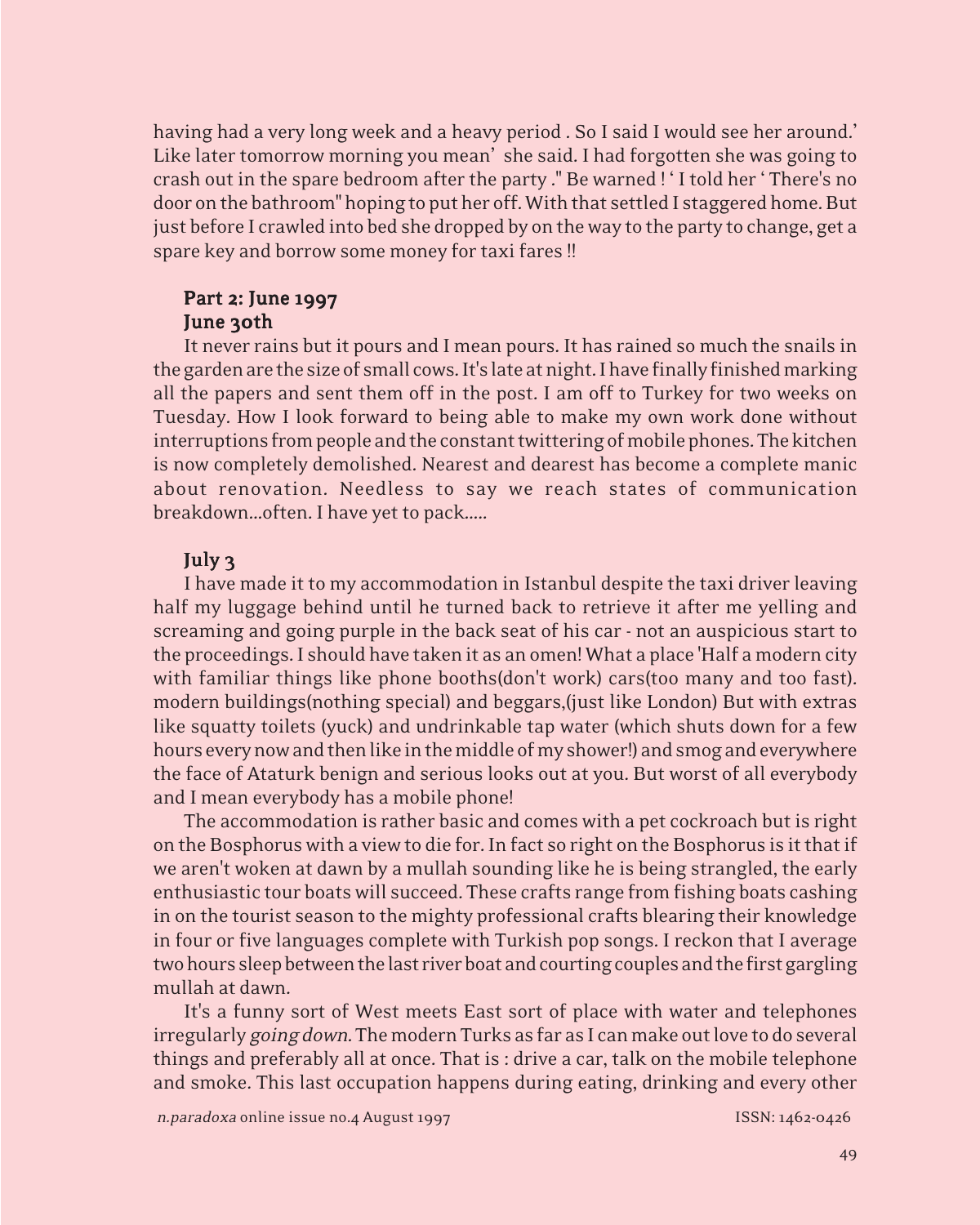time that it is possible to stuff a cigarette in the gob. The mobile telephone has become a plague. I don't know where I got the idea that I would escape the twittering of the ubiquitous electronic accessory. Though for a city that is expanding out of control at an alarming rate it is relatively litter free and because the dog is not as popular as the cat as a national pet - very little dog dirt unlike London!!!

#### Sunday July 6th

We have spent a day sight-seeing ! I am exhausted. It is so hot, I think - not too sure on this point - as it could be my hot sweats. I am still not completely recovered from a bout of food poisoning. Two of the artists didn't come on the little tour as either their stomachs or bowels haven't stopped moving. Friday was a wash out for me. I managed to bring up the meal from the poshest restaurant in Istanbul. I can't remember Friday except the constant going back and forth to the loo. The next day I had a day of half sleep with Turkish music wafting in and out from the tour boats. At least I won't gain any weight on this trip. Of course silly me forgot a pile of important things beside the phone. Things like diarrhoea piles , mosquito lotion, a sun hat and my medicine for hot sweats. We all have become addicted to some sort of pills that the American artist brought over. They work as quick as a cork.

When I telephoned nearest and dearest , he was a bit hysterical about the fact that he couldn't get through to me either by 'phone or fax. The only people who can are those with mobile phones. I think the incident at the Air Turk office made him apprehensive about my journey. I admit going through an air locked vestibule with two time delayed doors with a heavy security presence in a completely empty office and having to talk to the travel agent through bullet proof glass was perhaps cause for alarm . He also found the complete lack of details regarding the workshop and accommodation - a bit worrying. I found out later someone was meant to send me all the relevant information but forgot. But everything else has worked out extremely well.

The organisers are making the most of every photo-opportunity possible to gain more patrons for the arts...I am becoming quite blasé about being filmed and photographed. Taking a tip from Linda E. from an article I read in Vogue where she said she makes sure the paparazzi only snap her good side..I tried to solicit all honest opinions out of the other artist sharing my studio what was my best side but the Macedonians command of English at the early stages of the workshop ran from hello to Supa. Later via another artist who translated from English to German to a second artist who relayed the German to them ,I could talk about my cat Mable and I learnt from them about bats for some reason.

But our hosts are very hospitable and warm and generous. Turks love to eat and drink tea and eat and talk and smoke and talk and play music and smoke some more and talk and eat a bit more and have an incredibly high tolerance to noise. Walkman earphones are very popular with the foreign artists... It's inconvenient that the water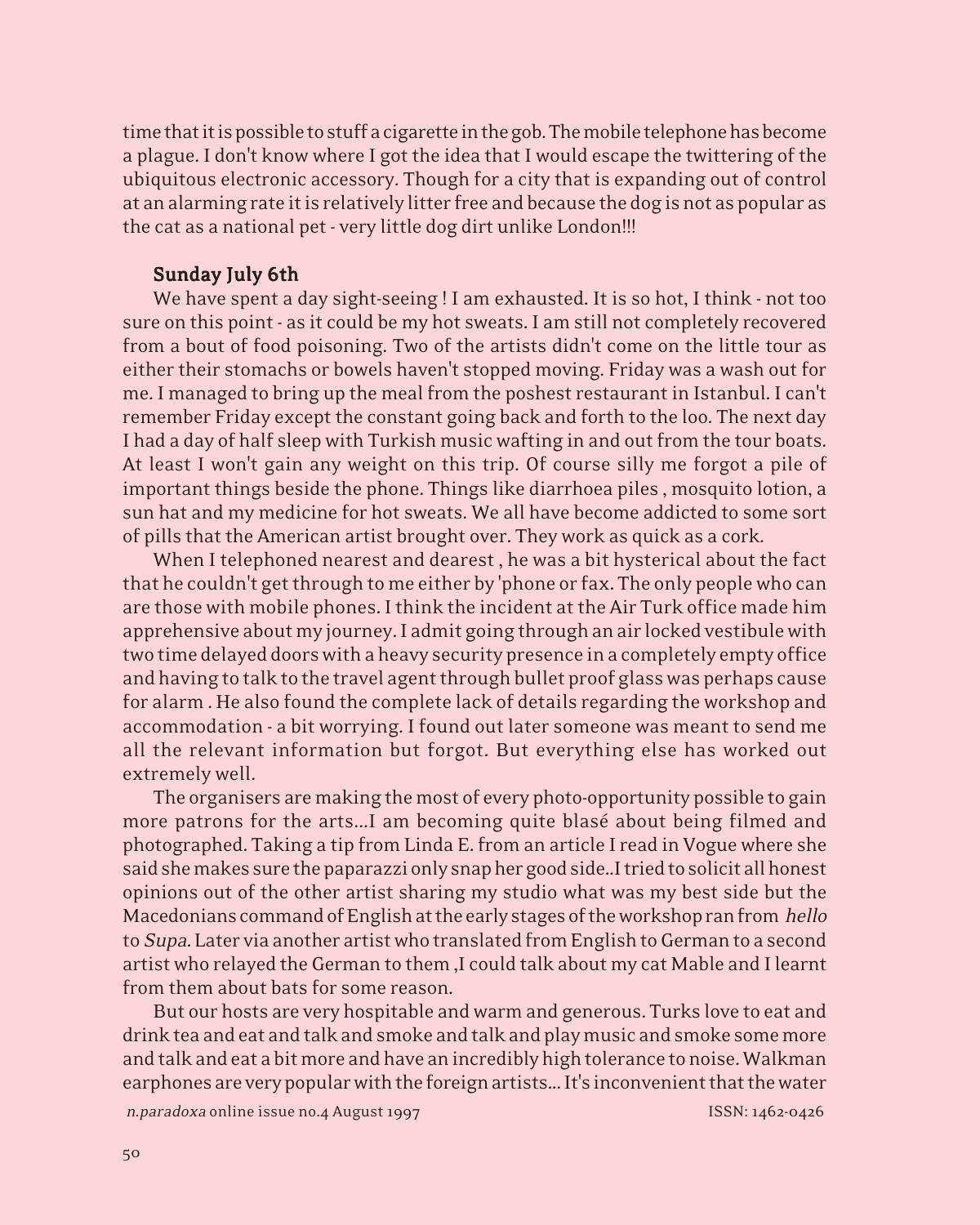is unfit to drink and the power goes down every now and then and that there are so many cars that there is a pale brown film over the city and that the streets corners have litters of children begging and that the Bosphorus is so polluted that mussels are unfit to eat but all the country really wants is to become part of the EC. Personally I think its going to take a while... One artist said how strange it was to see women swathed head to toe in cloth except for their eyes. Actually I thought it was just like the East End.

#### July 14 th

A quick entry before we go off for the farewell dinner. It actually has been rather amazing being part of a group of artists from all over the world. Discussions have been interesting if not rather bizarre with language skills being so diverse. There are some artists from the former Eastern bloc and the former Yugoslavia who speak no English but do speak some French or German. I can only speak English and just remember my French but know no Slavic dialects and no German. One artist speaks only French. Still some artists speak only Turkish or Turkish and German and there are two individuals who speak German and French and English but to varying degrees of success in each. I now know what 'bat' is in Slovenian and various Turkish phrases for passing food and taxis fares as well as *Good Morning* and Thank-you in German, various Slavic dialects and not to mention Romanian and Kurdish. Deep dialectical discussions on art have wiped everybody out. Its just too exhausting trying to think in one language and translate it into another one or two without losing the gist of the conversation some how. So when somebody wants to share a moment about another artists work that they like , a picture or illustration is produced and comments like 'Andy Warhol very good, Supa' are followed by serious nods and smiles. Not surprisingly having discussions in three and four languages has defeated most of us and resulting in some pretty strange conversations. What we ended up doing is singing songs from our different cultures at the end of meals instead of attempting after dinner chit chat - sort of an international Karioke !!!' I sang Home on the Range and Ilkley Moor Bar Tat. I didn't ever know that I knew them.

I have got a fair amount of work done, sort of. Even though I ripped up two canvasses and sat for two days just watching the boats on the Bosphorus. What is comforting or terrifying depending on how you see it is that artists everywhere have the same problems with studios dealers, rent and surviving. There is never enough money and always the demands of family and jobs .Depressing really.

I don't know how I could have forgotten what it was like travelling in the Middle East. How could I forget the smell of dirty men's foot that hits your nose when you approach a huge pulpit Mosque. Mind you it was twenty five years ago that I last did it...The Romanian artist dreams of mashed potatoes and stews. She told me this in a confessional moment. I dread to think what state the house is in with the renovation of the kitchen still not complete. Do I want to go home I ask myself ?